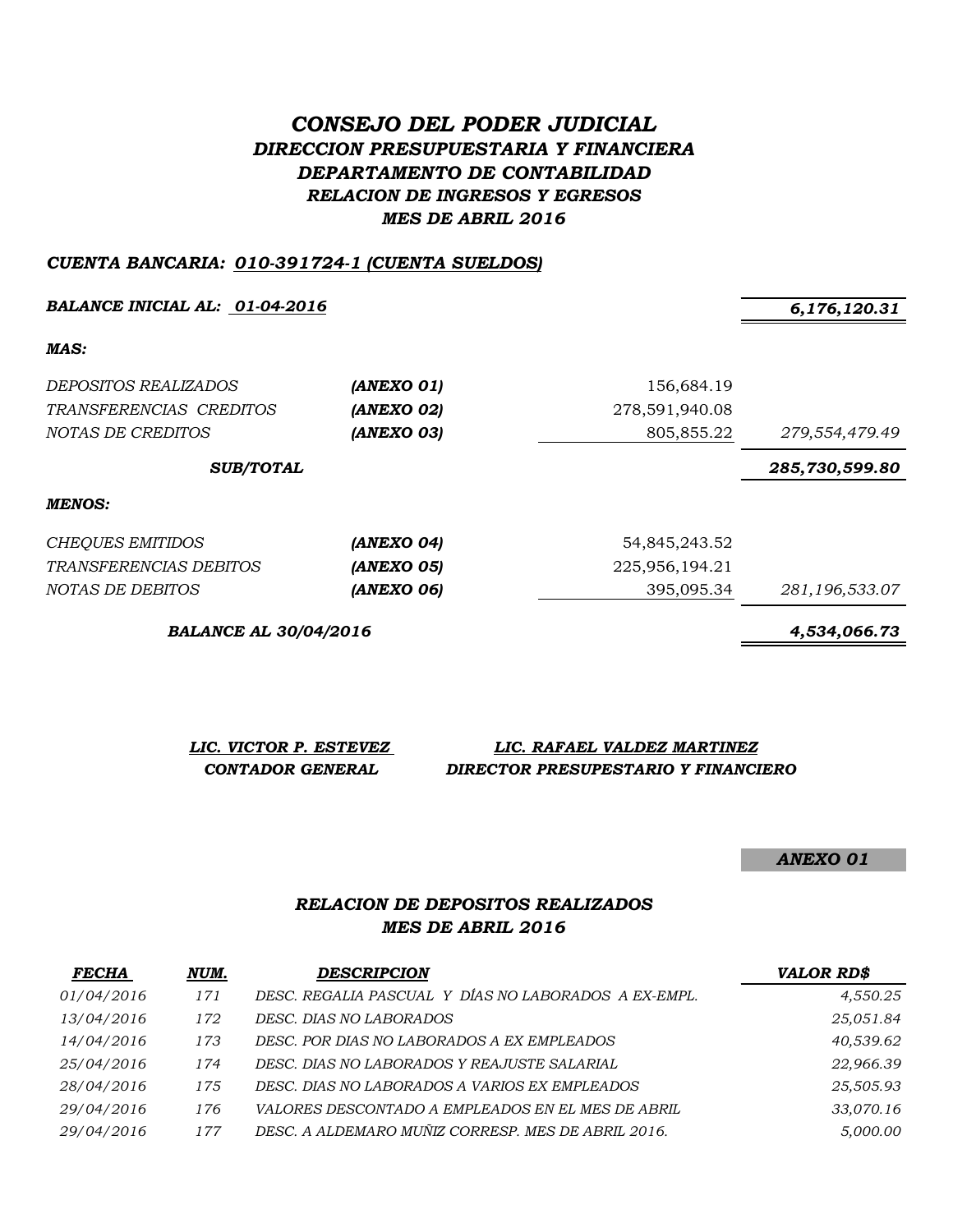*TOTAL RD\$*

 *156,684.19*

*ANEXO 02*

#### *RELACION DE TRANSFERENCIAS CREDITOS MES DE ABRIL 2016*

| <b>FECHA</b> | NUM. | <b>DESCRIPCION</b>                      | <b>VALOR RD\$</b> |
|--------------|------|-----------------------------------------|-------------------|
| 01/04/2016   | 68   | TRANSF. DE FONDO DE LA CTA. OPERACIONES | 10,000.00         |
| 20/04/2016   | 69   | TRANSF. DE FONDO DE LA CTA. OPERACIONES | 278,581,940.08    |
|              |      | TOTAL RD\$                              | 278,591,940.08    |
|              |      |                                         |                   |

*ANEXO 03*

## *RELACION NOTAS DE CREDITOS MES DE ABRIL 2016*

| <b>FECHA</b> | NUM. | <b>DESCRIPCION</b>                                 | <b>VALOR RD\$</b> |
|--------------|------|----------------------------------------------------|-------------------|
| 01/04/2016   | 508  | REINTEGRO CHO91035                                 | 34,240.40         |
| 25/04/2016   | 516  | REINTEGRO CHO84046                                 | 2,243.39          |
| 25/04/2016   | 517  | REINTEGRO CHO91284                                 | 10,000.00         |
| 25/04/2016   | 518  | REINTEGRO CHO91437                                 | 8,000.00          |
| 25/04/2016   | 519  | REINTEGRO CHO92582                                 | 6,000.00          |
| 20/04/2016   | 520  | REINTEGRO CHO92090                                 | 6,730.17          |
| 30/04/2016   | 514  | EMPLEADOS EXCLUIDOS DE LA NOMINA ELECTRONICA.      | 615,363.26        |
| 30/04/2016   | 521  | RETENCION EN NOMINA DEL BONO VACACIONAL ABRIL 2016 | 123,278.00        |
|              |      | TOTAL RD\$                                         | 805,855.22        |

#### *ANEXO 04*

## *RELACION DE CHEQUES EMITIDOS MES DE ABRIL 2016*

| <b>FECHA</b> | NUM.  | <b>BENEFICIARIO</b>         | <b>VALOR RD\$</b> |
|--------------|-------|-----------------------------|-------------------|
| 08/04/2016   | 92220 | MAYOR JOSE FCO. FRIAS MOTA  | 9,000.00          |
| 08/04/2016   | 92221 | ARANIBAL MANZANO ZAPATA     | 6,730.17          |
| 12/04/2016   | 92222 | DAVIARYS E. GARCIA NAVARRO  | 303.49            |
| 12/04/2016   | 92223 | JORGE A. VICTORIA NIN       | 20,150.73         |
| 12/04/2016   | 92224 | COOPNASEJU                  | 47,979.55         |
| 12/04/2016   | 92225 | CARMEN N. MELENDEZ CESPEDES | 2,899.03          |
| 12/04/2016   | 92226 | CARLOS J. NUNEZ MARTINEZ    | 9,337.78          |
| 12/04/2016   | 92227 | ROSMERY A. URENA PEREZ      | 21,307.78         |
| 12/04/2016   | 92228 | ALVIN ML. URENA SANCHEZ     | 8.733.31          |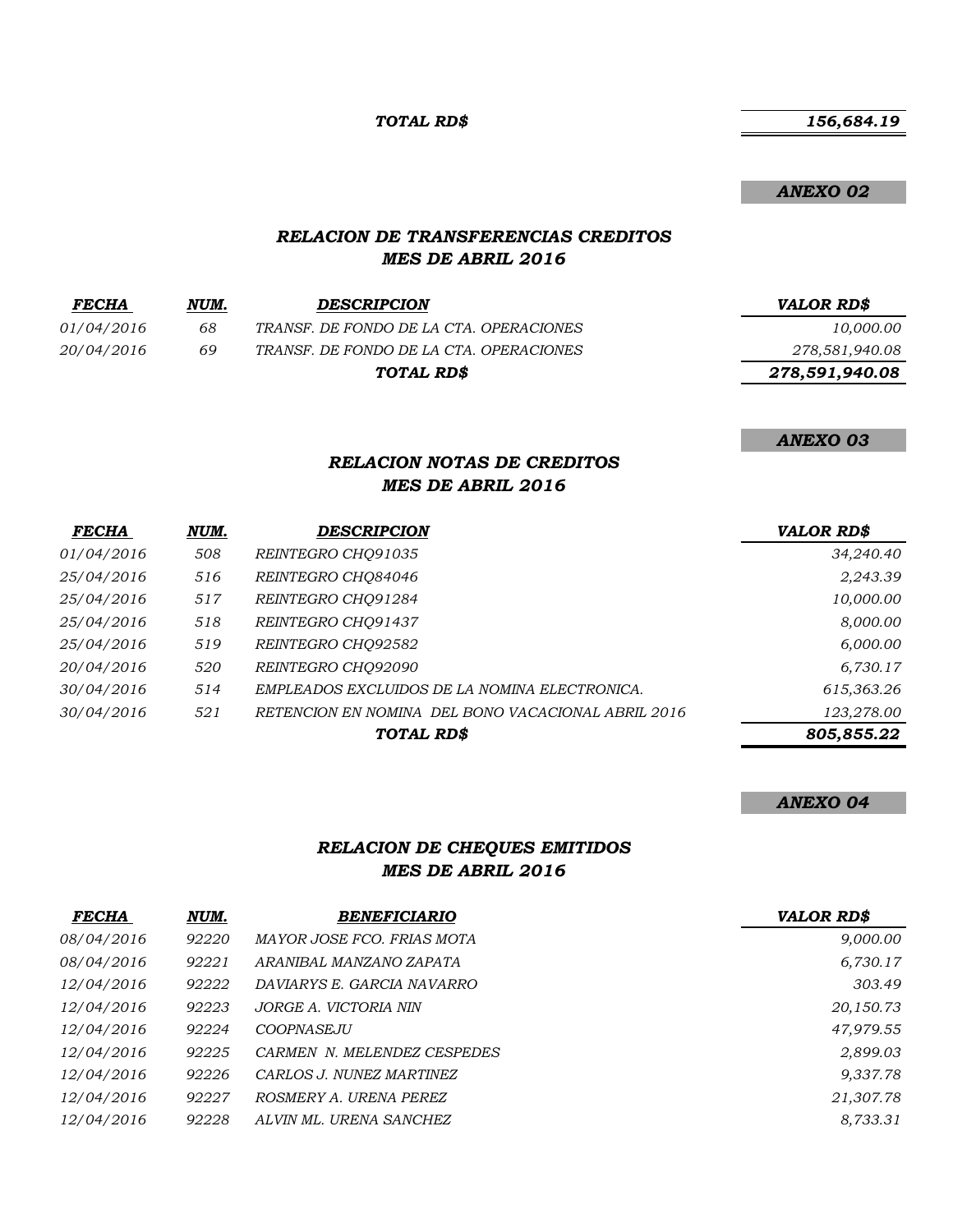| 12/04/2016 | 92229 | ALAN E. CRUZ ALMONTE                    | 3,272.63   |
|------------|-------|-----------------------------------------|------------|
| 12/04/2016 | 92230 | ERIKA J. MESA HILARIO                   | 2,989.88   |
| 12/04/2016 | 92231 | DOMINGO ALB. AGRAMONTE HERNANDEZ        | 5,962.75   |
| 12/04/2016 | 92232 | ANA G. POLANCO ADAMES                   | 5,446.33   |
| 12/04/2016 | 92233 | COOPNASEJU                              | 82,075.42  |
| 12/04/2016 | 92234 | CONSEJO DEL PODER JUDICIAL              | 25,051.84  |
| 12/04/2016 | 92235 | CONSEJO DEL PODER JUDICIAL              | 7,116.66   |
| 12/04/2016 | 92236 | JAVIER OSORIA AQUINO                    | 171,822.83 |
| 12/04/2016 | 92237 | FONDO DE PENSIONES Y JUBILACIONES       | 5,709.94   |
| 12/04/2016 | 92238 | COOPNASEJU                              | 56,645.75  |
| 12/04/2016 | 92239 | CONSEJO DEL PODER JUDICIAL              | 4,095.93   |
| 13/04/2016 | 92240 | MIGUELINA D. CRESPO DIAZ                | 39,204.00  |
| 13/04/2016 | 92241 | BANCO DE RESERVAS DE LA REP. DOMINICANA | 169,199.69 |
| 13/04/2016 | 92242 | <b>COOPNASEJU</b>                       | 123,886.08 |
| 13/04/2016 | 92243 | CONSEJO DEL PODER JUDICIAL              | 37,693.19  |
| 13/04/2016 | 92244 | CONSEJO DEL PODER JUDICIAL              | 6,636.46   |
| 13/04/2016 | 92245 | KARLA P. CALDERON HIDALGO               | 29,314.30  |
| 13/04/2016 | 92246 | RAUL A. MENDEZ DIAZ                     | 2,465.47   |
| 13/04/2016 | 92247 | FERNANDO J. JIMENEZ CEDENO              | 10,641.43  |
| 13/04/2016 | 92248 | ESTHER J. CRUZ ROSARIO                  | 13,647.78  |
| 13/04/2016 | 92249 | ALBERTO MONTERO DICLO                   | 6,826.40   |
| 13/04/2016 | 92250 | CONSEJO DEL PODER JUDICIAL              | 2,846.43   |
| 13/04/2016 | 92251 | CONSEJO DEL PODER JUDICIAL              | 3,500.00   |
| 13/04/2016 | 92252 | COLECTOR DE IMPUESTOS INTERNOS          | 2,355.23   |
| 20/04/2016 | 92253 | MARIANO GERMAN MEJIA                    | 299,962.75 |
| 20/04/2016 | 92254 | JOSE A. CRUCETA ALMANZAR                | 280,589.47 |
| 20/04/2016 | 92255 | FRANCISCO ANT. JEREZ MENA               | 279,276.97 |
| 20/04/2016 | 92256 | EDGARDO HERNANDEZ MEJIA                 | 261,145.72 |
| 20/04/2016 | 92257 | SARA I. HENRIQUEZ MARIN                 | 238,700.83 |
| 20/04/2016 | 92258 | ROBERT C. PLACENCIA ALVAREZ             | 281,245.72 |
| 20/04/2016 | 92259 | VICTOR J. CASTELLANOS ESTRELLA          | 251,795.18 |
| 20/04/2016 | 92260 | DULCE M. RODRIGUEZ BLANCO               | 281,245.72 |
| 20/04/2016 | 92261 | RHINA MONTILLA BRITO                    | 7,658.96   |
| 20/04/2016 | 92262 | ARIEL A. VOLQUEZ MATOS                  | 7,296.43   |
| 20/04/2016 | 92263 | GLORIA A. QUERO CABRERA                 | 8,667.32   |
| 20/04/2016 | 92264 | NORA A. SOSA MARTINEZ                   | 7,363.48   |
| 20/04/2016 | 92265 | SONIA CORADIN                           | 6,018.18   |
| 20/04/2016 | 92266 | CARLOS FLORES DE JESUS                  | 19,903.10  |
| 20/04/2016 | 92267 | LILIAN M. DIAZ GIL                      | 7,682.27   |
| 20/04/2016 | 92268 | LOURDES M. LORA MEJIA                   | 24,152.04  |
| 20/04/2016 | 92269 | ROSA REYNOSO                            | 6,018.18   |
| 20/04/2016 | 92270 | SENOVIA ARIAS                           | 6,018.18   |
| 20/04/2016 | 92271 | RAMONA DIAZ                             | 6,018.18   |
| 20/04/2016 | 92272 | MARIA M. PIMENTEL FABIAN                | 6,018.18   |
| 20/04/2016 | 92273 | LUZ DEL C. MONTANO                      | 6,018.18   |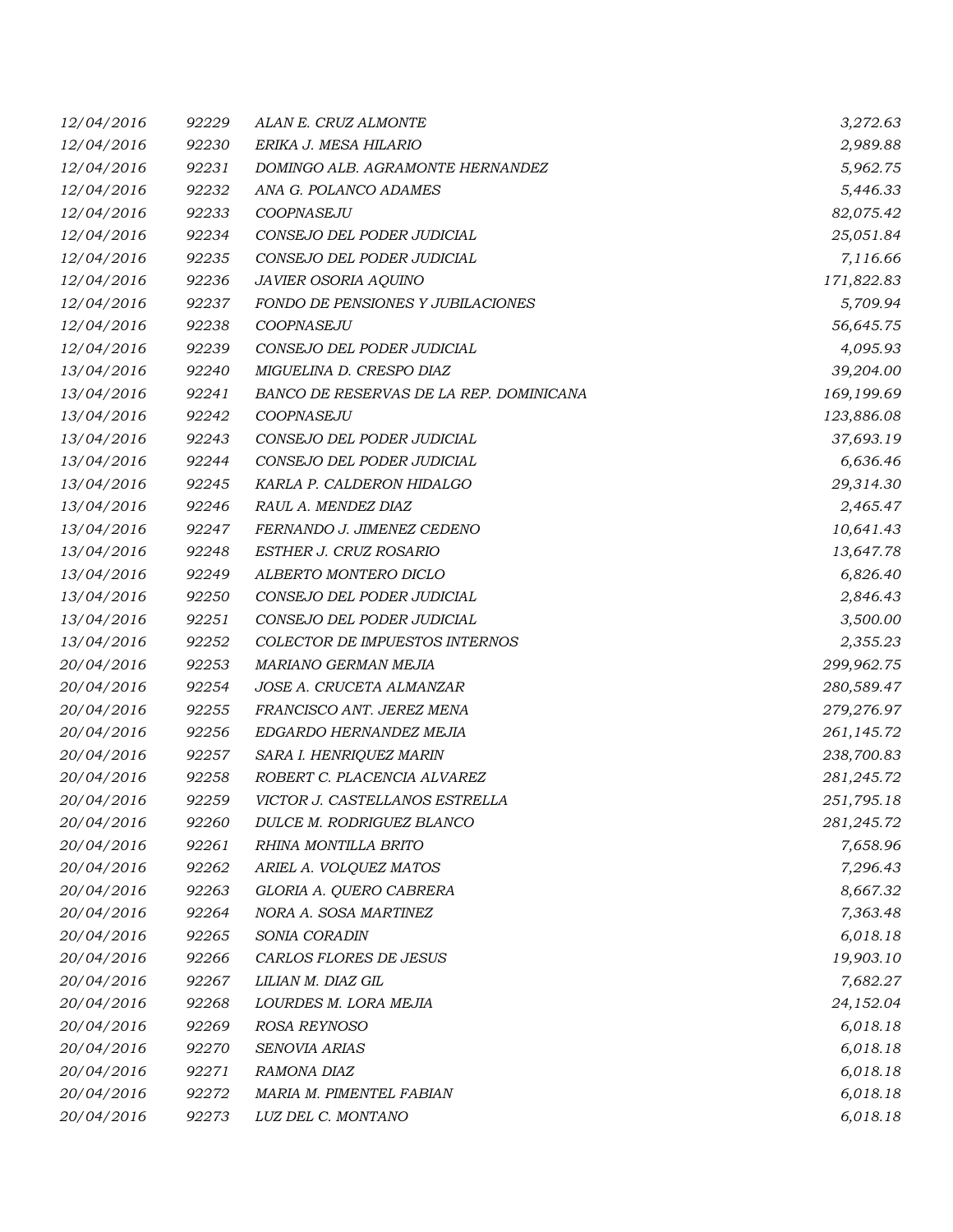| 20/04/2016 | 92274 | ELIGIA DE LA CRUZ                    | 5,418.18  |
|------------|-------|--------------------------------------|-----------|
| 20/04/2016 | 92275 | OLGA M. ROSARIO V.                   | 3,059.09  |
| 20/04/2016 | 92276 | IRIS RODRIGUEZ P.                    | 6,018.18  |
| 20/04/2016 | 92277 | CARMEN POLANCO                       | 6,018.18  |
| 20/04/2016 | 92278 | ANA FCA. FELIZ SANCHEZ               | 6,018.18  |
| 20/04/2016 | 92279 | ALTAGRACIA A. RODRIGUEZ VICTORIA     | 6,018.18  |
| 20/04/2016 | 92280 | MILTA ANT. RODRIGUEZ SANTOS          | 6,018.18  |
| 20/04/2016 | 92281 | OLGA E. DIAZ DIAZ                    | 6,018.18  |
| 20/04/2016 | 92282 | JOSEFA R. BLANCO                     | 6,018.18  |
| 20/04/2016 | 92283 | MARIA DEL R. CUELLO PARADIS          | 19,387.01 |
| 20/04/2016 | 92284 | MELBA FCA. HENRIQUEZ GUZMAN          | 6,018.18  |
| 20/04/2016 | 92285 | ESTHER M. AMOR PEÑA                  | 6,018.18  |
| 20/04/2016 | 92286 | FRANCIA C. MARTINEZ DRULLARD         | 21,441.25 |
| 20/04/2016 | 92287 | AMELIA DEL ORBE PEÑA                 | 3,018.18  |
| 20/04/2016 | 92288 | <b>BIENVENIDA BELLIARD</b>           | 36,119.77 |
| 20/04/2016 | 92289 | <b>PACO PEREZ REYES</b>              | 6,018.18  |
| 20/04/2016 | 92290 | ROSA J. DE LOS SANTOS G.             | 6,018.18  |
| 20/04/2016 | 92291 | CARMEN L. PERALTA CASTELLANOS        | 6,018.18  |
| 20/04/2016 | 92292 | FIDIAS GONZALEZ VICIOSO              | 6,018.18  |
| 20/04/2016 | 92293 | ISABEL E. DE LOS SANTOS GOMEZ        | 6,018.18  |
| 20/04/2016 | 92294 | LUIS E. MOREL POUERIE                | 36,642.28 |
| 20/04/2016 | 92295 | YOLANDA E. DE WINDT DE GAUTREAU      | 12,993.40 |
| 20/04/2016 | 92296 | SENAIDA A. ALVAREZ PEREZ             | 6,018.18  |
| 20/04/2016 | 92297 | YDALIA PORTORREAL                    | 6,018.18  |
| 20/04/2016 | 92298 | MARTA N. MONTAS RAMIREZ              | 6,018.18  |
| 20/04/2016 | 92299 | HILDA CARRASCO PEREZ                 | 6,018.18  |
| 20/04/2016 | 92300 | LUZ M. DEL CARMEN RODRIGUEZ GAUTREAU | 6,018.18  |
| 20/04/2016 | 92301 | CRISTINO RODRIGUEZ                   | 6,018.18  |
| 20/04/2016 | 92302 | MAXIMO S. ROSARIO RODRIGUEZ          | 6,018.18  |
| 20/04/2016 | 92303 | RAFAEL CONTRERAS CONTRERAS           | 6,018.18  |
| 20/04/2016 | 92304 | VIRGINIA SUERO ESPINAL               | 3,197.63  |
| 20/04/2016 | 92305 | JOSEFA A. CUESTA DE MAÑON            | 6,929.81  |
| 20/04/2016 | 92306 | ANA M. BAUTISTA                      | 6,018.18  |
| 20/04/2016 | 92307 | MIRELLA DE LA ROSA DOMINGUEZ         | 6,018.18  |
| 20/04/2016 | 92308 | DORA H. STERLING VAZQUEZ             | 6,018.18  |
| 20/04/2016 | 92309 | FELIX R. CUEVAS RUFINO               | 6,018.18  |
| 20/04/2016 | 92310 | <b>JOSEFINA SUAZO ABREU</b>          | 32,621.32 |
| 20/04/2016 | 92311 | ALTAGRACIA A. GIL NOBLE              | 6,018.18  |
| 20/04/2016 | 92312 | RAFAELA DE JS. PEÑA LORA             | 3,086.66  |
| 20/04/2016 | 92313 | BRIGIDA FELIZ VDA. OZUNA             | 6,018.18  |
| 20/04/2016 | 92314 | MIGUEL A. POLANCO                    | 32,440.83 |
| 20/04/2016 | 92315 | <b>LEON FLORES</b>                   | 32,440.83 |
| 20/04/2016 | 92316 | MARIA A. PAULINO MARTE               | 6,018.18  |
| 20/04/2016 | 92317 | CESAR A. VALLEJO NICOLAS             | 6,018.18  |
| 20/04/2016 | 92318 | LUCIA M. REYES PEREZ                 | 17,301.77 |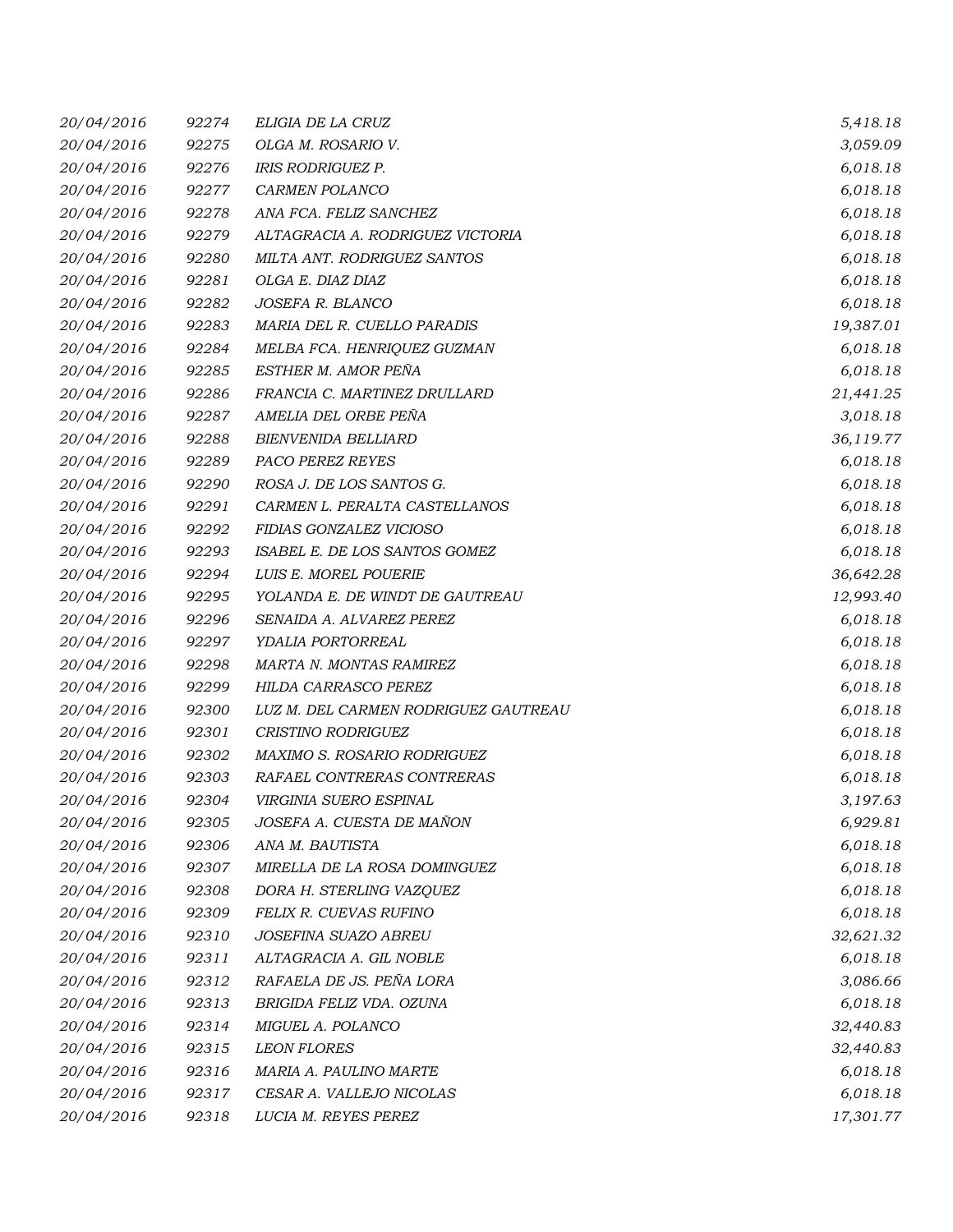| 20/04/2016 | 92319 | <b>MERCEDES HIRALDO</b>              | 6,018.18  |
|------------|-------|--------------------------------------|-----------|
| 20/04/2016 | 92320 | RAMONA FLORES DE MATOS               | 5,143.18  |
| 20/04/2016 | 92321 | ELOISA NUÑEZ DE GONZALEZ             | 11,519.20 |
| 20/04/2016 | 92322 | MIREYA CAPELLAN A.                   | 6,018.18  |
| 20/04/2016 | 92323 | LUZ DEL C. SANCHEZ CALDERON          | 6,018.18  |
| 20/04/2016 | 92324 | <b>INES MDES. REYES CABRERA</b>      | 5,518.18  |
| 20/04/2016 | 92325 | SILVESTRE COCO                       | 4,242.43  |
| 20/04/2016 | 92326 | ELISA VIVIECA                        | 5,982.71  |
| 20/04/2016 | 92327 | TERESA MORA DE LA ROSA               | 6,018.18  |
| 20/04/2016 | 92328 | PEDRO A. FERNANDEZ SALCEDO           | 35,273.49 |
| 20/04/2016 | 92329 | RAFAEL A. RODRIGUEZ GONZALEZ         | 29,053.05 |
| 20/04/2016 | 92330 | AFRICA E. SANTOS GUZMAN              | 6,018.18  |
| 20/04/2016 | 92331 | MILEDYS S. SOSA R.                   | 22,872.49 |
| 20/04/2016 | 92332 | MARCIANA ALT. RAMIREZ CORONA         | 11,681.27 |
| 20/04/2016 | 92333 | DAYSI R. VASQUEZ CRUZ                | 6,018.18  |
| 20/04/2016 | 92334 | CARMEN DE LOS A. LUCIANO GARCIA      | 3,221.50  |
| 20/04/2016 | 92335 | NEREYDA E. JAQUEZ LOZANO             | 6,018.18  |
| 20/04/2016 | 92336 | CARMEN L. SANTOS PIMENTEL            | 6,018.18  |
| 20/04/2016 | 92337 | AMERICA G. ESPINAL HUED              | 6,018.18  |
| 20/04/2016 | 92338 | RAMON ANT. CARABALLO ABREU           | 6,018.18  |
| 20/04/2016 | 92339 | CARLOS D. GARCIA GARCIA              | 6,018.18  |
| 20/04/2016 | 92340 | DULCE M. ESTEVEZ                     | 6,018.18  |
| 20/04/2016 | 92341 | MARIA DE LA C. CANELA CANELA         | 3,623.78  |
| 20/04/2016 | 92342 | FRANCISCO J. NUÑEZ GOMEZ             | 37,742.61 |
| 20/04/2016 | 92343 | MARIA G. DALMASI LORA                | 6,018.18  |
| 20/04/2016 | 92344 | CARMEN L. EDUARDO ICIANO             | 6,018.18  |
| 20/04/2016 | 92345 | CARMEN Y. COSME GUTIERREZ            | 3,498.67  |
| 20/04/2016 | 92346 | FRANCISCA R. PEREZ PEÑA              | 6,018.18  |
| 20/04/2016 | 92347 | ESPERANZA ANT. COLLADO BATISTA       | 6,018.18  |
| 20/04/2016 | 92348 | ADRIANO GONZALEZ PANTALEON           | 5,418.18  |
| 20/04/2016 | 92349 | ANA J. LOPEZ GERMOSEN                | 6,018.18  |
| 20/04/2016 | 92350 | FELIX R. JIMENEZ RIVAS               | 1,103.33  |
| 20/04/2016 | 92351 | ROSAURA JULIA JIMENEZ DAJER DE LOPEZ | 26,372.75 |
| 20/04/2016 | 92352 | RAMONA DE JESUS ROSARIO              | 6,018.18  |
| 20/04/2016 | 92353 | MARIA A. CASTRO AGRAMONTE            | 6,018.18  |
| 20/04/2016 | 92354 | <b>AGUSTINA MARTE</b>                | 5,734.18  |
| 20/04/2016 | 92355 | EURIPIDES A. GARCIA GARCIA           | 36,436.81 |
| 20/04/2016 | 92356 | GENOVEVA I. ROSARIO                  | 6,018.18  |
| 20/04/2016 | 92357 | MARIA A. HONRADO BADIA               | 6,018.18  |
| 20/04/2016 | 92358 | MARIA ALT. RAMOS GARCIA              | 6,018.18  |
| 20/04/2016 | 92359 | JUAN ANT. SANCHEZ VILLA              | 3,758.15  |
| 20/04/2016 | 92360 | RAMONA JIMENEZ LIZARDO               | 6,018.18  |
| 20/04/2016 | 92361 | JOSEFA ALT. MEJIA MIESES             | 6,018.18  |
| 20/04/2016 | 92362 | ROSA PAREDES GARCIA                  | 6,018.18  |
| 20/04/2016 | 92363 | GUARIONEX BRITO TAVERAS              | 6,018.18  |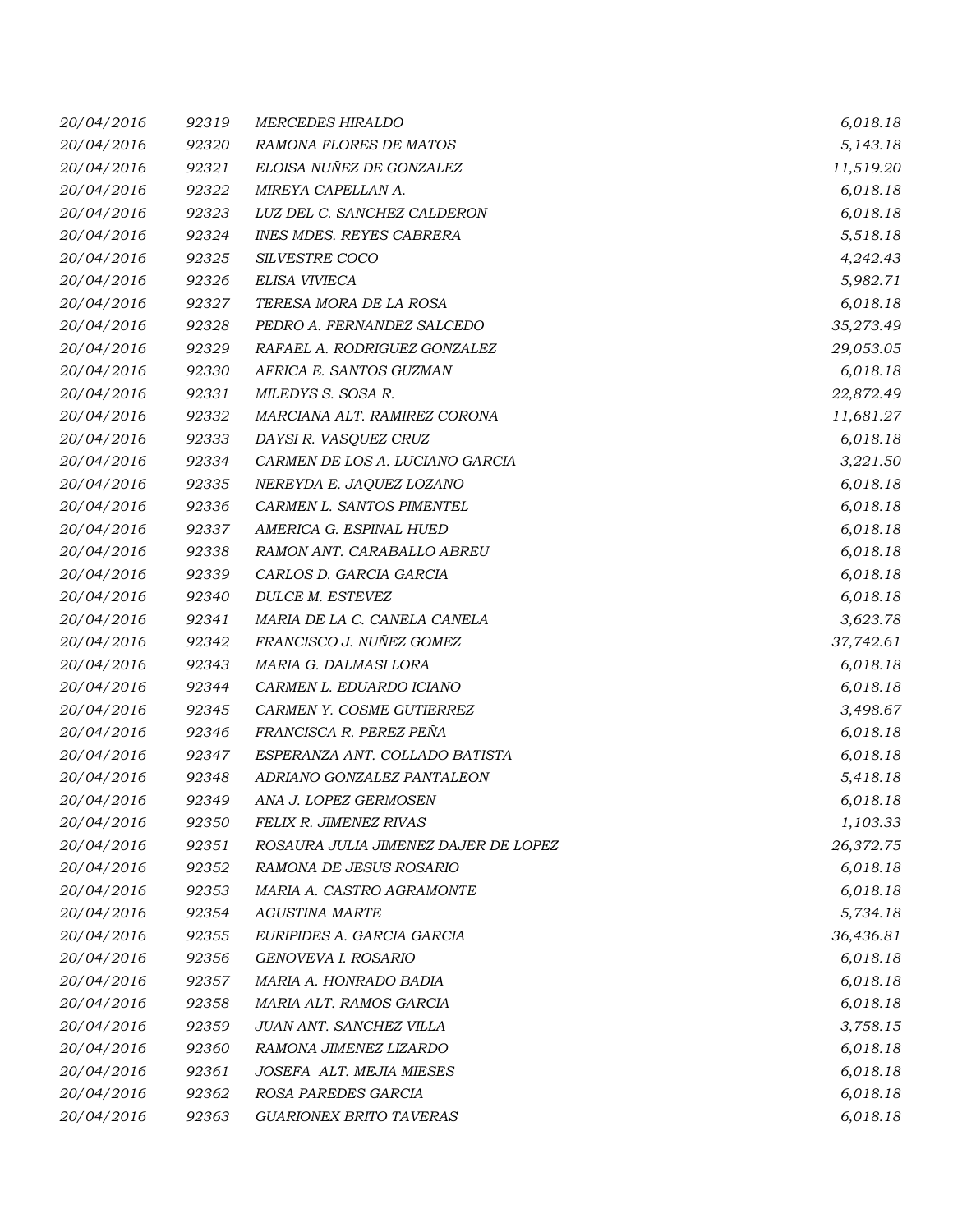| 20/04/2016 | 92364 | PEDRO HERNANDEZ CRUCEY        | 6,018.18  |
|------------|-------|-------------------------------|-----------|
| 20/04/2016 | 92365 | JUANA TRAVIESO VASQUEZ        | 6,018.18  |
| 20/04/2016 | 92366 | ROSA DOMINGUEZ                | 6,018.18  |
| 20/04/2016 | 92367 | JUAN SEBASTIAN RODRIGUEZ      | 6,018.18  |
| 20/04/2016 | 92368 | NELSON ITURBIDES R.           | 29,497.03 |
| 20/04/2016 | 92369 | AMELIA VALDEZ M.              | 6,018.18  |
| 20/04/2016 | 92370 | VALENTIN SUAREZ G.            | 6,018.18  |
| 20/04/2016 | 92371 | CAROLINA A. VICTORIA          | 6,018.18  |
| 20/04/2016 | 92372 | FRANCISCA A. TEJADA           | 6,018.18  |
| 20/04/2016 | 92373 | LOURDES M. NUÑEZ ROSARIO      | 6,018.18  |
| 20/04/2016 | 92374 | JOSE P. FLORES M.             | 9,436.54  |
| 20/04/2016 | 92375 | GREGORIO ARIAS CARRASCO       | 21,709.26 |
| 20/04/2016 | 92376 | DAVID A. FELIZ FELIZ          | 6,018.18  |
| 20/04/2016 | 92377 | MERCEDES SEGURA CUEVAS        | 2,997.94  |
| 20/04/2016 | 92378 | <b>NERIS MEDINA DIAZ</b>      | 3,968.18  |
| 20/04/2016 | 92379 | MIGUELINA PEÑA MENDEZ         | 3,781.24  |
| 20/04/2016 | 92380 | DOMINGO GUZMAN MORETA FELIZ   | 3,009.09  |
| 20/04/2016 | 92381 | RICHARDIN DE J. DOTEL         | 7,490.44  |
| 20/04/2016 | 92382 | EUDES M. ENCARNACION FELIZ    | 6,018.18  |
| 20/04/2016 | 92383 | NEREIDA FLORIAN SANTANA       | 6,018.18  |
| 20/04/2016 | 92384 | SERGIO OLIVERO FELIZ          | 7,453.56  |
| 20/04/2016 | 92385 | ROSAURA FERRERAS FERRERAS     | 6,018.18  |
| 20/04/2016 | 92386 | NURIS M. NOVAS MATOS          | 4,316.57  |
| 20/04/2016 | 92387 | MIGUEL MEDINA PEREZ           | 12,252.15 |
| 20/04/2016 | 92388 | LIVIO G. RIVAS                | 6,018.18  |
| 20/04/2016 | 92389 | ISMAEL PEÑA                   | 10,720.63 |
| 20/04/2016 | 92390 | BIENVENIDA VELOZ              | 6,018.18  |
| 20/04/2016 | 92391 | EUGENIA PEREZ SANTANA         | 5,359.88  |
| 20/04/2016 | 92392 | PEDRO REYES MEDINA            | 5,718.18  |
| 20/04/2016 | 92393 | FELICIA CUEVAS CARVAJAL       | 3,696.13  |
| 20/04/2016 | 92394 | <b>JUSTO FERRERAS PEREZ</b>   | 6,018.18  |
| 20/04/2016 | 92395 | VICTOR R. CONCEPCION ROMERO   | 6,018.18  |
| 20/04/2016 | 92396 | ADELFA A. HERRERA TERRERO     | 6,018.18  |
| 20/04/2016 | 92397 | <b>JULIO H. HERRERA MATOS</b> | 1,103.33  |
| 20/04/2016 | 92398 | SENEO MONTERO MONTAS          | 3,753.86  |
| 20/04/2016 | 92399 | XIOMARA A. MONTERO JIMENEZ    | 5,534.11  |
| 20/04/2016 | 92400 | RAMON A. MORETA               | 5,618.18  |
| 20/04/2016 | 92401 | SIMONA FAMILIA ZABALA         | 4,377.98  |
| 20/04/2016 | 92402 | VENECIA RUIZ MATEO            | 4,948.17  |
| 20/04/2016 | 92403 | AUGUSTO E. OVIEDO PEÑA        | 6,846.76  |
| 20/04/2016 | 92404 | ANERTA ALT. RODRIGUEZ         | 32,683.32 |
| 20/04/2016 | 92405 | RAMON A. GUTIERREZ GARCIA     | 6,018.18  |
| 20/04/2016 | 92406 | JUAN DE LA C. TEJEDA ACOSTA   | 10,020.54 |
| 20/04/2016 | 92407 | JUANA LUCIA A. SANCHEZ G.     | 6,018.18  |
| 20/04/2016 | 92408 | ANTHIA M. REYES JIMENEZ       | 5,376.89  |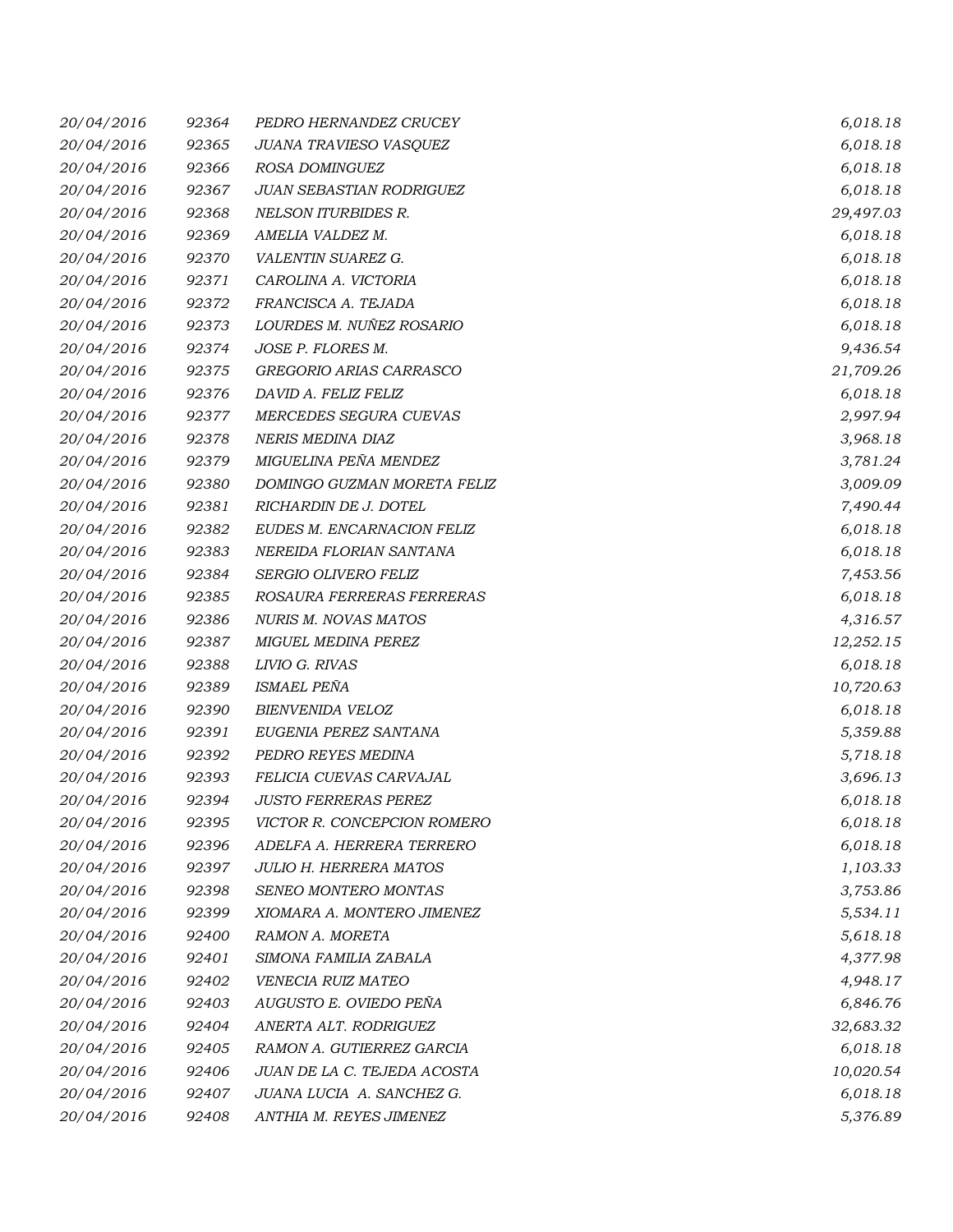| 20/04/2016 | 92409 | MANUEL E. SOSA CRUZ                     | 5,518.18  |
|------------|-------|-----------------------------------------|-----------|
| 20/04/2016 | 92410 | DANIEL MEDINA BELLIARD                  | 6,018.18  |
| 20/04/2016 | 92411 | LUCILA NUÑEZ CASTRO                     | 6,018.18  |
| 20/04/2016 | 92412 | ANA M. BAEZ ROSARIO                     | 6,018.18  |
| 20/04/2016 | 92413 | RAMONA REYES CARRASCO                   | 6,018.18  |
| 20/04/2016 | 92414 | ELBA H. VARGAS FRIAS                    | 6,018.18  |
| 20/04/2016 | 92415 | EVARISTO JIMENEZ FIGUEREO               | 10,720.63 |
| 20/04/2016 | 92416 | GUARINA E. MERCEDES HERNANDEZ FERDINARD | 6,018.18  |
| 20/04/2016 | 92417 | LUIS J. BOURGET FROMETA                 | 38,387.50 |
| 20/04/2016 | 92418 | RUTH MONTALVO FRANCISCO                 | 29,497.03 |
| 20/04/2016 | 92419 | ROSARIO N. ARIAS GERMAN                 | 6,018.18  |
| 20/04/2016 | 92420 | ELIDA E. SANCHEZ NINA                   | 16,855.44 |
| 20/04/2016 | 92421 | ENEIDA DOMINGUEZ                        | 6,018.18  |
| 20/04/2016 | 92422 | JOSEFINA GURIDIS POZO                   | 6,018.18  |
| 20/04/2016 | 92423 | ALTAGRACIA M. PLACENCIO FORTUNA         | 6,018.18  |
| 20/04/2016 | 92424 | ARGENTINA ORTIZ PERDOMO                 | 5,143.18  |
| 20/04/2016 | 92425 | CARMELA MATOS TEJEDA                    | 6,018.18  |
| 20/04/2016 | 92426 | MARIA SEVERINO DE LEON                  | 6,018.18  |
| 20/04/2016 | 92427 | <b>JULIANA PINEDA</b>                   | 6,018.18  |
| 20/04/2016 | 92428 | MANUEL A. LEMONIER JIMENEZ              | 311.88    |
| 20/04/2016 | 92429 | MARITZA MEJIA DUVERGE                   | 5,518.18  |
| 20/04/2016 | 92430 | <b>JOSEFA REYES APONTE</b>              | 6,018.18  |
| 20/04/2016 | 92431 | DANIEL TELLERIAS VASQUEZ                | 6,018.18  |
| 20/04/2016 | 92432 | CARMEN MA. MORALES MORALES              | 5,518.18  |
| 20/04/2016 | 92433 | <b>JULIA ARRIAGA PONTIER</b>            | 6,018.18  |
| 20/04/2016 | 92434 | ELUPINA SANTANA RIVERA                  | 3,083.96  |
| 20/04/2016 | 92435 | HILDA L. LAMARCHE UBIERA                | 4,362.57  |
| 20/04/2016 | 92436 | EDELMIRA RAMIREZ DE ESPINAL             | 6,018.18  |
| 20/04/2016 | 92437 | LUCINDA ESPINAL                         | 5,834.18  |
| 20/04/2016 | 92438 | CARMEN A. CASADO MARTINEZ               | 6,018.18  |
| 20/04/2016 | 92439 | <b>INES JOSE G.</b>                     | 922.18    |
| 20/04/2016 | 92440 | <b>EMILIO PEREZ CASTRO</b>              | 6,018.18  |
| 20/04/2016 | 92441 | <b>MELANIA BELEN</b>                    | 3,180.56  |
| 20/04/2016 | 92442 | MARINA VASQUEZ M.                       | 6,018.18  |
| 20/04/2016 | 92443 | JUANA JIMENEZ E.                        | 6,018.18  |
| 20/04/2016 | 92444 | GRAL. ROBERTO M. RAMIREZ MARTINEZ       | 55,674.02 |
| 20/04/2016 | 92445 | SGTO. NELSON G. SUAREZ MOREL            | 16,000.00 |
| 20/04/2016 | 92446 | 1ER. TTE. ALFREDO PEREZ MEDRANO         | 16,000.00 |
| 20/04/2016 | 92447 | ASIMILADO ANGEL ANT. M. MORBAN GARCIA   | 16,000.00 |
| 20/04/2016 | 92448 | SGTO. JUAN C. MADE PIÑA                 | 16,000.00 |
| 20/04/2016 | 92449 | SGTO. MR. GERARDO A. ENCARNACION RINCON | 16,000.00 |
| 20/04/2016 | 92450 | 2DO. TTE. PASCUAL NOVAS SEGURA          | 15,000.00 |
| 20/04/2016 | 92451 | CABO FRANCISCO DE LA CRUZ DE LA CRUZ    | 8,000.00  |
| 20/04/2016 | 92452 | MAYOR RICARDO SUBERVI PEREZ             | 18,000.00 |
| 20/04/2016 | 92453 | MAYOR FRANKLIN A. ESTEVEZ CONTRERAS     | 18,000.00 |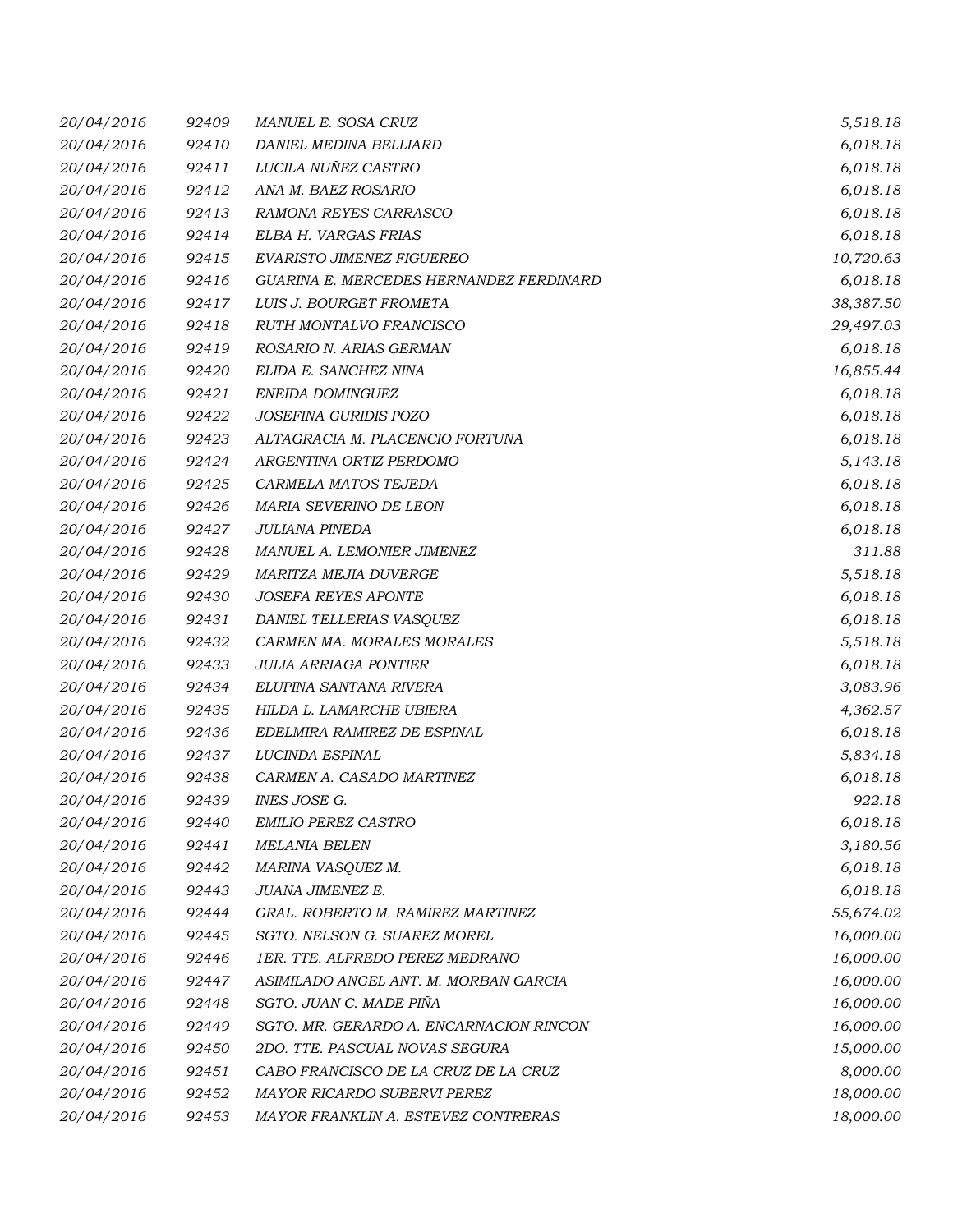| 20/04/2016 | 92454 | CAP. LORENZO GARCIA MARTINEZ              | 14,000.00 |
|------------|-------|-------------------------------------------|-----------|
| 20/04/2016 | 92455 | <b>1ER.TTE. SABINO ALCANTARA MARTINEZ</b> | 13,000.00 |
| 20/04/2016 | 92456 | 1ER. TTE. GEOVANNY B. PERALTA BRITO       | 13,000.00 |
| 20/04/2016 | 92457 | TTE. DE FRAGATA RAMON DIAZ MARIA          | 12,000.00 |
| 20/04/2016 | 92458 | 2DO. TTE. ANA F. ORTEGA POLANCO           | 12,000.00 |
| 20/04/2016 | 92459 | 2DO. TTE. EDGAR ANT. ROSARIO RODRIGUEZ    | 12,000.00 |
| 20/04/2016 | 92460 | 2DO. TTE. SANTIAGO CONTRERAS HERRERA      | 12,000.00 |
| 20/04/2016 | 92461 | 2DO. TTE. PEDRO J. MARTINEZ ENCARNACION   | 12,000.00 |
| 20/04/2016 | 92462 | 2DO. TTE. LAISY VASQUEZ SEGURA            | 12,000.00 |
| 20/04/2016 | 92463 | SGTO. MR. GREGORIO RAMIREZ DOMINGUEZ      | 11,000.00 |
| 20/04/2016 | 92464 | SGTO. MR. CARLOS Y. DE OLEO MATEO         | 11,000.00 |
| 20/04/2016 | 92465 | SGTO. MR. VICTOR ANT. CHECO CORNELIO      | 11,000.00 |
| 20/04/2016 | 92466 | SGTO. MR. RAULY LIZARDO LORENZO           | 11,000.00 |
| 20/04/2016 | 92467 | SGTO. MR. ALBERTO RAMIREZ DE LA CRUZ      | 11,000.00 |
| 20/04/2016 | 92468 | RASO MICHELL D. ORTEGA ORTIZ              | 8,000.00  |
| 20/04/2016 | 92469 | RASO WILLIAM VALDEZ CABRERA               | 8,000.00  |
| 20/04/2016 | 92470 | RASO JOSE R. BRITO ORTEGA                 | 8,000.00  |
| 20/04/2016 | 92471 | CABO PABLO BRAND ADON                     | 8,000.00  |
| 20/04/2016 | 92472 | CABO JULIO C. HEREDIA                     | 8,000.00  |
| 20/04/2016 | 92473 | CABO DANNIS ACOSTA REINOSO                | 8,000.00  |
| 20/04/2016 | 92474 | MAYOR MARIO O. PEREZ NOVAS                | 29,000.00 |
| 20/04/2016 | 92475 | MAYOR DAMIAN ANT. OVALLES JORGE           | 18,000.00 |
| 20/04/2016 | 92476 | RASO JOSE D. ADAMES HEREDIA               | 8,739.50  |
| 20/04/2016 | 92477 | CABO NELSON ARIAS ESPINAL                 | 8,739.50  |
| 20/04/2016 | 92478 | CAP. PABLO J. MORA ALCANTARA              | 14,000.00 |
| 20/04/2016 | 92479 | 1ER. TTE. RANCIS N. ROSARIO RODRIGUEZ     | 13,000.00 |
| 20/04/2016 | 92480 | 1ER. TTE. ANGEL A. NERO ACOSTA            | 13,000.00 |
| 20/04/2016 | 92481 | 1ER. TTE. MANUEL CONTRERAS SANTANA        | 13,000.00 |
| 20/04/2016 | 92482 | 1ER. TTE. RUBEN VILLAR DIAZ               | 13,000.00 |
| 20/04/2016 | 92483 | 2DO. TTE. JOSE VLADIMIR UREÑA ORTEGA      | 11,950.00 |
| 20/04/2016 | 92484 | 2DO. TTE. EUGENIA RAMIREZ DE JESUS        | 12,000.00 |
| 20/04/2016 | 92485 | 2DO. TTE. RICARDO ANT. SOSA DISLA         | 12,000.00 |
| 20/04/2016 | 92486 | 2DO. TTE. EDDY ANT. OVALLE                | 12,000.00 |
| 20/04/2016 | 92487 | 2DO. TTE. DOMINGO NUÑEZ                   | 12,000.00 |
| 20/04/2016 | 92488 | 2DO. TTE. KENNEDY PINALES ENCARNACION     | 12,000.00 |
| 20/04/2016 | 92489 | SGTO. MR. JUAN ALB. ACOSTA MEJIA          | 10,000.00 |
| 20/04/2016 | 92490 | SGTO. JOSE ML. SOSA MARTE                 | 10,000.00 |
| 20/04/2016 | 92491 | SGTO. MR. JOSE P. REYES CONCEPCION        | 10,000.00 |
| 20/04/2016 | 92492 | SGTO. BACILIO SILVERIO POLE               | 10,000.00 |
| 20/04/2016 | 92493 | SGTO. REYNARDO F. SELMO                   | 10,000.00 |
| 20/04/2016 | 92494 | CABO ANGELA MA. QUEZADA VASQUEZ           | 8,000.00  |
| 20/04/2016 | 92495 | RASO MARIO O. PEREZ PEREZ                 | 8,000.00  |
| 20/04/2016 | 92496 | 2DO. TTE. YEAN E. ROBLES SOTO             | 22,000.00 |
| 20/04/2016 | 92497 | CAP. JULIO PEREZ ESPINAL                  | 20,000.00 |
| 20/04/2016 | 92498 | TTE. COR. SECUNDINO MERCEDES PEGUERO      | 20,000.00 |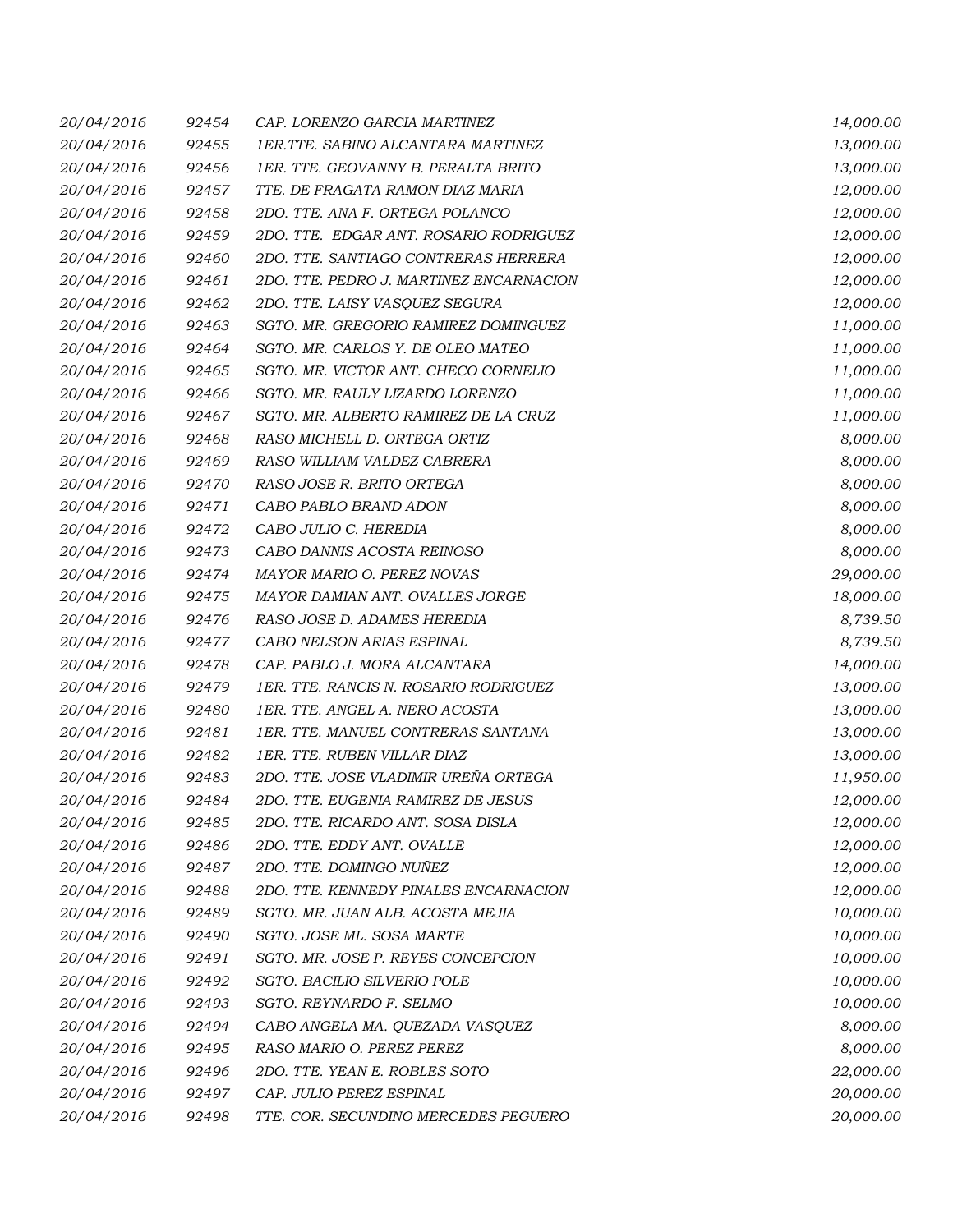| 20/04/2016 | 92499 | CAP. PABLO R. PEREZ VOLOUEZ              | 23,110.00 |
|------------|-------|------------------------------------------|-----------|
| 20/04/2016 | 92500 | 1ER. TTE. JUAN R. DUARTE LIRANZO         | 14,000.00 |
| 20/04/2016 | 92501 | CAP. FELICIANO OGANDO RODRIGUEZ          | 14,000.00 |
| 20/04/2016 | 92502 | CAP. CARLOS ROSARIO MORILLO              | 14,000.00 |
| 20/04/2016 | 92503 | CAP. ANGEL DE LOS S. DUVERGE AGUASVIVAS  | 14,000.00 |
| 20/04/2016 | 92504 | TTE. DE FRAGATA ARSENIO DIAZ RAMIREZ     | 12,000.00 |
| 20/04/2016 | 92505 | 2DO. TTE. RAFAEL ANT. FAÑA RODRIGUEZ     | 12,000.00 |
| 20/04/2016 | 92506 | 2DO. TTE. LUIS R. VARGAS GOMEZ           | 12,000.00 |
| 20/04/2016 | 92507 | 2DO. TTE. RAFAEL ESPINAL BRITO           | 12,000.00 |
| 20/04/2016 | 92508 | 2DO. TTE. NELCIDO RODRIGUEZ ACOSTA       | 12,000.00 |
| 20/04/2016 | 92509 | 2DO. TTE. JOSE ML. REYES MENDEZ          | 12,000.00 |
| 20/04/2016 | 92510 | 2DO. TTE. HENRY G. RAMIREZ LLAUGER       | 12,000.00 |
| 20/04/2016 | 92511 | 2DO. TTE. IDALINO DIAZ PEREZ             | 12,000.00 |
| 20/04/2016 | 92512 | SGTO. MR. CHARLES AMADO BENCOSME POLANCO | 11,000.00 |
| 20/04/2016 | 92513 | SGTO. MR. JEUDY V. READ TINEO            | 11,000.00 |
| 20/04/2016 | 92514 | SGTO. MR. ANTERO DECENA HEREDIA          | 11,000.00 |
| 20/04/2016 | 92515 | SGTO. EDGAR ML. BRITO B.                 | 10,000.00 |
| 20/04/2016 | 92516 | SGTO. KELVIN DEL JESUS ENCARNACION       | 10,000.00 |
| 20/04/2016 | 92517 | SGTO. FELIX ANT NOBOA NOBOA              | 10,000.00 |
| 20/04/2016 | 92518 | SGTO. JOSE MONTERO VALDEZ                | 10,000.00 |
| 20/04/2016 | 92519 | SGTO. FRANCISCO DE LOS SANTOS CAPELLAN   | 10,000.00 |
| 20/04/2016 | 92520 | SGTO. JOSE ALB. ANTUNA CALDERON          | 10,000.00 |
| 20/04/2016 | 92521 | SGTO. FRANCISCO J. CARRASCO CABREJA      | 10,000.00 |
| 20/04/2016 | 92522 | SGTO. ELVIS RODRIGUEZ RODRIGUEZ          | 10,000.00 |
| 20/04/2016 | 92523 | SGTO. RICARDO MONTES DE OCA DE LA CRUZ   | 10,000.00 |
| 20/04/2016 | 92524 | SGTO. MR. JESUS D. RIVERA FRIAS          | 10,000.00 |
| 20/04/2016 | 92525 | CABO ELISAUL FELIZ BATISTA               | 8,000.00  |
| 20/04/2016 | 92526 | RASO EDWARD DOÑE ALCANTARA               | 8,000.00  |
| 20/04/2016 | 92527 | CABO OSCAL L. NIN NIN                    | 8,000.00  |
| 20/04/2016 | 92528 | CABO ANDERSON PAREDES RAMIREZ            | 8,000.00  |
| 20/04/2016 | 92529 | RASO LUIS G. HERNANDEZ SOSA              | 8,000.00  |
| 20/04/2016 | 92530 | TTE. COR. JUAN C. JIMENEZ HIDALGO        | 43,366.01 |
| 20/04/2016 | 92531 | TTE. COR. RAMON ANT. NIN RAMIREZ         | 20,000.00 |
| 20/04/2016 | 92532 | MAYOR PEDRO L. ALVAREZ AGRAMONTE         | 20,000.00 |
| 20/04/2016 | 92533 | TTE. COR. JUNIOR SAVIÑON PEREZ           | 20,000.00 |
| 20/04/2016 | 92534 | CAPITAN LUIS MARIÑEZ PEÑA                | 19,197.23 |
| 20/04/2016 | 92535 | 1ER TTE. MARTIN NUÑEZ P.                 | 16,602.93 |
| 20/04/2016 | 92536 | MAYOR CARLOS J. LORA JIMENEZ             | 16,360.00 |
| 20/04/2016 | 92537 | RASO ANDY DE LOS SANTOS RODRIGUEZ        | 16,000.00 |
| 20/04/2016 | 92538 | SGTO. MR. TONY DE LA ROSA PEREZ          | 16,000.00 |
| 20/04/2016 | 92539 | 2DO TTE. PEDRO RAMIREZ M. P.N.           | 15,501.64 |
| 20/04/2016 | 92540 | 2DO. TTE. SANTOS SANTANA LEBRON          | 15,000.00 |
| 20/04/2016 | 92541 | 2DO TTE. PEDRO GARCIA ROMERO             | 13,354.00 |
| 20/04/2016 | 92542 | TTE. COR. DOMINGO A. SALAZAR M.          | 12,000.00 |
| 20/04/2016 | 92543 | SGTO. ISRRAEL CABRERA CABRERA            | 12,000.00 |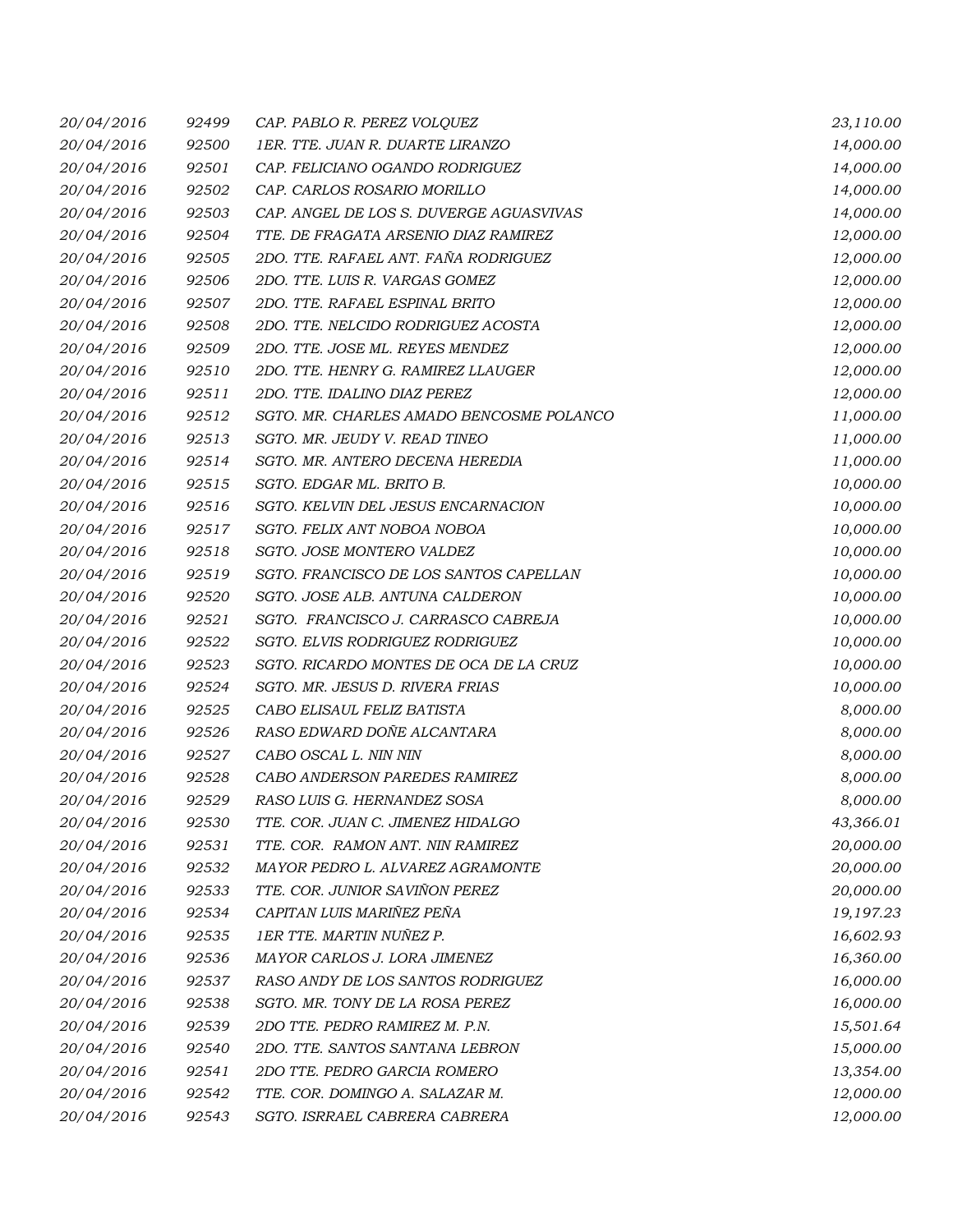| 20/04/2016 | 92544 | TTE, COR, MIGUEL ALB, BALBUENA ALVAREZ        | 12,000.00 |
|------------|-------|-----------------------------------------------|-----------|
| 20/04/2016 | 92545 | MAYOR LUIS MARIA REYNOSO                      | 10,939.73 |
| 20/04/2016 | 92546 | MAYOR CARLOS E. AQUINO                        | 10,000.00 |
| 20/04/2016 | 92547 | 1ER. TTE. JUAN MARTINEZ SALAS                 | 10,000.00 |
| 20/04/2016 | 92548 | MAYOR VICTOR J. MOREL DE LA CRUZ              | 10,000.00 |
| 20/04/2016 | 92549 | MAYOR ROBERTO AVILA CONCEPCION                | 10,000.00 |
| 20/04/2016 | 92550 | MAYOR SANTIAGO B. FRANCO LORENZO              | 10,000.00 |
| 20/04/2016 | 92551 | MAYOR ROBERTO L. LEREBOURS GARCIA             | 10,000.00 |
| 20/04/2016 | 92552 | CAPITAN SEGUNDO RIVERA                        | 14,000.00 |
| 20/04/2016 | 92553 | CAP. ANATACIO S. MARIÑEZ BRUJAN               | 21,000.00 |
| 20/04/2016 | 92554 | SGTO. MR. PORFIRIO DE LOS SANTOS ROSARIO      | 8,000.00  |
| 20/04/2016 | 92555 | CAP. JOSE GARCIA BELTRE                       | 8,000.00  |
| 20/04/2016 | 92556 | 1ER. TTE. ISAAC VALDEZ CESPEDES               | 7,500.00  |
| 20/04/2016 | 92557 | 1ER. TTE. MANUEL A. CUEVAS ROSARIO            | 7,500.00  |
| 20/04/2016 | 92558 | 1ER. TTE. FRANCISCO ALB. MORA                 | 7,500.00  |
| 20/04/2016 | 92559 | 1ER. TTE. HENDRIK ANT. DE LOS SANTOS CESPEDES | 7,500.00  |
| 20/04/2016 | 92560 | 1ER. TTE. BIENVENIDA ALT. ORTIZ CUEVAS        | 7,500.00  |
| 20/04/2016 | 92561 | 1ER. TTE. DORKA O. PEÑA CAMPOS                | 7,500.00  |
| 20/04/2016 | 92562 | 1ER. TTE. NAPOLES O. MEJIA MORDAN             | 7,500.00  |
| 20/04/2016 | 92563 | 2DO. TTE. LUIS ANT. REYES CUEVAS              | 7,000.00  |
| 20/04/2016 | 92564 | 2DO. TTE. SIRIACO VARGAS PICHARDO             | 7,000.00  |
| 20/04/2016 | 92565 | 2DO. TTE. JOSE O. GUZMAN RAMIREZ              | 7,000.00  |
| 20/04/2016 | 92566 | 2DO. TTE. PEDRO BELTRE VICIOSO                | 7,000.00  |
| 20/04/2016 | 92567 | 2DO. TTE. EDDY ANT. TRIUNFEL SOCORRO          | 7,000.00  |
| 20/04/2016 | 92568 | 2DO. TTE. PABLO PAREDES DE JESUS              | 7,000.00  |
| 20/04/2016 | 92569 | 1ER. TTE. DIOMEDES VALLEJO ALCANTARA          | 7,000.00  |
| 20/04/2016 | 92570 | TTE. DE CORBETA DENNY ANT ANTIGUA PEÑA        | 7,000.00  |
| 20/04/2016 | 92571 | 2DO. TTE. ELADIO SANCHEZ PANIAGUA             | 7,000.00  |
| 20/04/2016 | 92572 | 2DO. TTE. DIONICIO DE LA ROSA CASILLA         | 7,000.00  |
| 20/04/2016 | 92573 | 2DO. TTE. EDUALDO DE LEON LORENZO             | 7,000.00  |
| 20/04/2016 | 92574 | 2DO. TTE. ANGEL DE JESUS TORIBIO              | 6,500.00  |
| 20/04/2016 | 92575 | SGTO. MR. ELIZABETH GERMOSEN REYES            | 6,500.00  |
| 20/04/2016 | 92576 | SGTO. MR. YUNIOR D'OLEO MONTERO               | 11,000.00 |
| 20/04/2016 | 92577 | SGTO. MR. INOCENCIO MOJICA JIMENEZ            | 11,000.00 |
| 20/04/2016 | 92578 | SGTO. AMAURYS GOMEZ SIMON                     | 6,000.00  |
| 20/04/2016 | 92579 | SGTO. SIMON DE LA ROSA ARCANGEL               | 6,000.00  |
| 20/04/2016 | 92580 | SGTO. VENTURA ADON MAMBRU                     | 6,000.00  |
| 20/04/2016 | 92581 | SGTO. CRISELVA GARCIA VALDEZ                  | 6,000.00  |
| 20/04/2016 | 92582 | SGTO. ISMAEL ZAYAS SANCHEZ                    | 6,000.00  |
| 20/04/2016 | 92583 | SGTO. JEOVANNY H. PEÑA ORTIZ                  | 6,000.00  |
| 20/04/2016 | 92584 | SGTO. NILSON M. CUEVAS CAPELLAN               | 6,000.00  |
| 20/04/2016 | 92585 | SGTO. ROBERTO PEREZ VASQUEZ                   | 6,000.00  |
| 20/04/2016 | 92586 | SGTO. SERGIO H. NIN ABAD                      | 6,000.00  |
| 20/04/2016 | 92587 | SGTO. DIACONA LORENZO GARCIA                  | 6,000.00  |
| 20/04/2016 | 92588 | 1ER. TTE. AUDRY MA. OSORIA VILLAR             | 6,000.00  |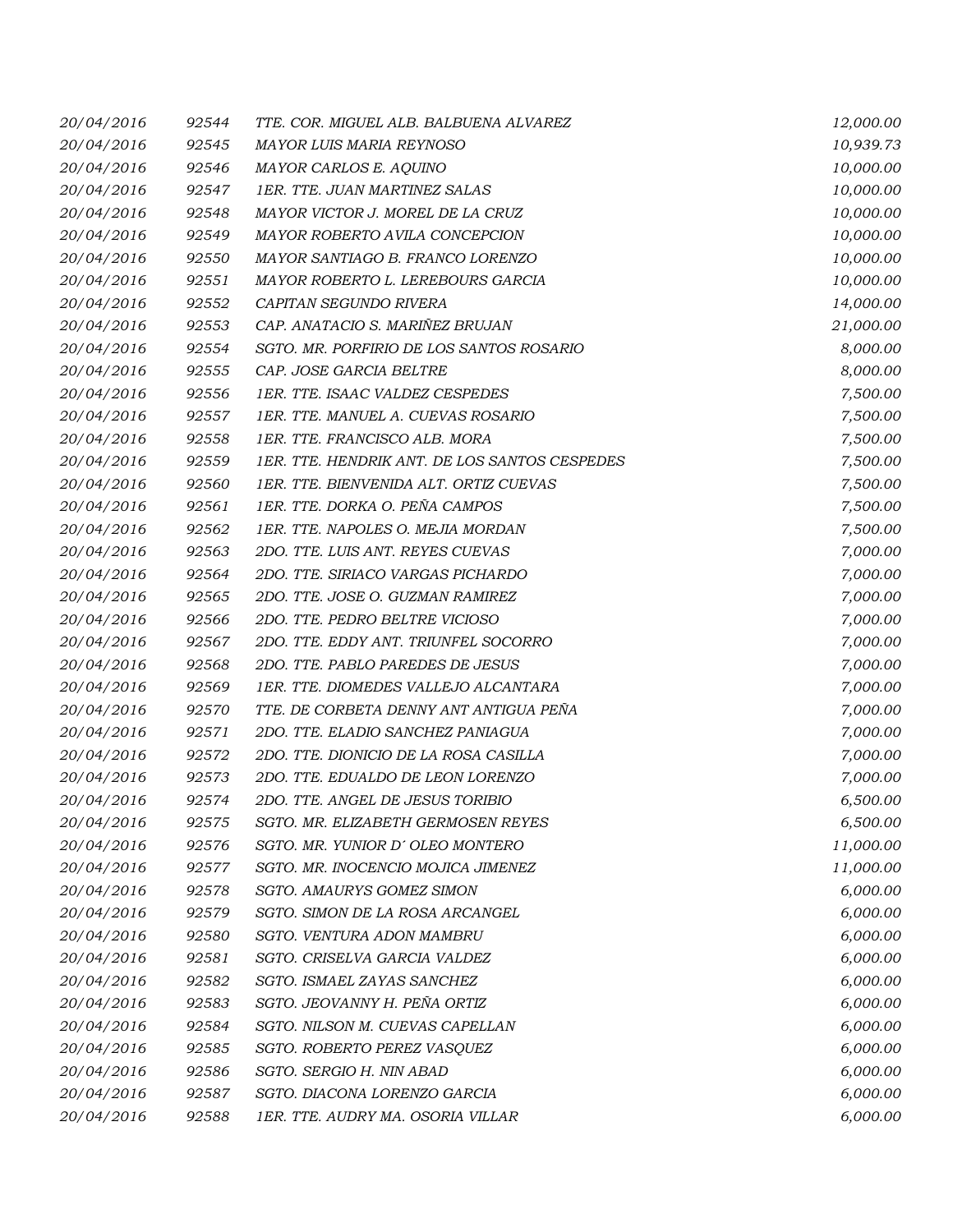| 20/04/2016 | 92589 | SGTO. EURIPIDE R. ALBERTO TOLENTINO       | 6,000.00  |
|------------|-------|-------------------------------------------|-----------|
| 20/04/2016 | 92590 | SGTO. MR. MILAGROS ALT. MEDINA ROSARIO    | 5,500.00  |
| 20/04/2016 | 92591 | RASO ELIANA E. SENCION PEREZ              | 5,000.00  |
| 20/04/2016 | 92592 | RASO HECTOR Y. GUERRERO RODRIGUEZ         | 5,000.00  |
| 20/04/2016 | 92593 | SGTO. MR. MARIO ANT. FULGENCIO GARCIA     | 5,000.00  |
| 20/04/2016 | 92594 | CABO EDGAR PINEDA ROSSO                   | 5,000.00  |
| 20/04/2016 | 92595 | RASO DIANA K. PERDOMO DE LA CRUZ          | 5,000.00  |
| 20/04/2016 | 92596 | RASO DEYVI RAMIREZ                        | 5,000.00  |
| 20/04/2016 | 92597 | RASO BILL OTAÑEZ CAYETANO                 | 5,000.00  |
| 20/04/2016 | 92598 | RASO MARITZA SILFA FAÑA                   | 5,000.00  |
| 20/04/2016 | 92599 | CABO EDGAR ANT. RODRIGUEZ VEGA            | 5,000.00  |
| 20/04/2016 | 92600 | CABO WILLIAM HERNANDEZ ROSARIO            | 8,000.00  |
| 20/04/2016 | 92601 | SGTO. YOHANYS MA. ALVAREZ JIMENEZ         | 5,000.00  |
| 20/04/2016 | 92602 | RASO RICHARDSON OGANDO MELO               | 5,000.00  |
| 20/04/2016 | 92603 | RASO RENE A. MARCELINO MORAN              | 5,000.00  |
| 20/04/2016 | 92604 | <b>SGTO. HILARIO AMPARO REYES</b>         | 5,000.00  |
| 20/04/2016 | 92605 | SGTO. FELIX J. PUELLO JIMENEZ             | 5,000.00  |
| 20/04/2016 | 92606 | CABO CESILIA MEDINA MATEO                 | 5,000.00  |
| 20/04/2016 | 92607 | CABO EDUARDO ENCARNACION AQUINO           | 5,000.00  |
| 20/04/2016 | 92608 | RASO FERNANDO DE LOS SANTOS DE LOS SANTOS | 5,000.00  |
| 20/04/2016 | 92609 | SGTO. MR. ANTONIO PEREZ VOLQUEZ           | 5,000.00  |
| 20/04/2016 | 92610 | SGTO. WENDY G. REYES CEPEDA               | 4,000.00  |
| 20/04/2016 | 92611 | SGTO. RICARDO ANT. CAMPUSANO TERRERO      | 4,000.00  |
| 20/04/2016 | 92612 | MAYOR ROQUE HERNANDEZ BENAVIDES           | 24,000.00 |
| 20/04/2016 | 92613 | 1ER. TTE. INRY J. ALCANTARA ROMERO        | 13,500.00 |
| 20/04/2016 | 92614 | SGTO. MR. SANDY M. PUENTE DE LOS SANTOS   | 16,000.00 |
| 20/04/2016 | 92615 | MAYOR RAUL TAVERAS D.                     | 18,000.00 |
| 20/04/2016 | 92616 | RASO NATANEL BELEN HERNANDEZ              | 8,739.50  |
| 20/04/2016 | 92617 | 1ER. TTE. FERNANDO GOMEZ MENDEZ           | 13,000.00 |
| 20/04/2016 | 92618 | 2DO. TTE. JOSE G. MARIÑEZ TURBI           | 12,000.00 |
| 20/04/2016 | 92619 | 2DO. TTE. YOHANIS GONZALEZ ALVAREZ        | 12,000.00 |
| 20/04/2016 | 92620 | SGTO. MR. WILSON NUÑEZ TOLENTINO          | 11,000.00 |
| 20/04/2016 | 92621 | SGTO. RAUL GARCIA HENRIQUEZ               | 10,000.00 |
| 20/04/2016 | 92622 | CABO ANGEL A. ARRIAGA RODRIGUEZ           | 8,000.00  |
| 20/04/2016 | 92623 | SGTO. EYOEL TOLENTINO DE LA CRUZ          | 10,000.00 |
| 20/04/2016 | 92624 | COR. PAUL CORDERO MONTES DE OCA           | 59,674.02 |
| 20/04/2016 | 92625 | MAYOR RAFAEL ESPINOSA F.                  | 18,000.00 |
| 20/04/2016 | 92626 | CAP. EDWARD A. CASTILLO RODRIGUEZ         | 24,000.00 |
| 20/04/2016 | 92627 | 2DO. TTE. JUAN A. MERCEDES VASQUEZ        | 18,000.00 |
| 20/04/2016 | 92628 | 1ER. TTE. VICTOR ML. PEREZ JIMENEZ        | 17,000.00 |
| 20/04/2016 | 92629 | 1ER. TTE. GARY A. MEDRANO SOTO            | 17,000.00 |
| 20/04/2016 | 92630 | 2DO. TTE. YSIDRO ML. RODRIGUEZ ROJAS      | 16,000.00 |
| 20/04/2016 | 92631 | SGTO. GERFIS ROA DE LA ROSA               | 16,000.00 |
| 20/04/2016 | 92632 | CABO ANDRES A. MERCEDES MORILLO           | 16,000.00 |
| 20/04/2016 | 92633 | CAP. KAROL R. MENDEZ ROSARIO              | 15,000.00 |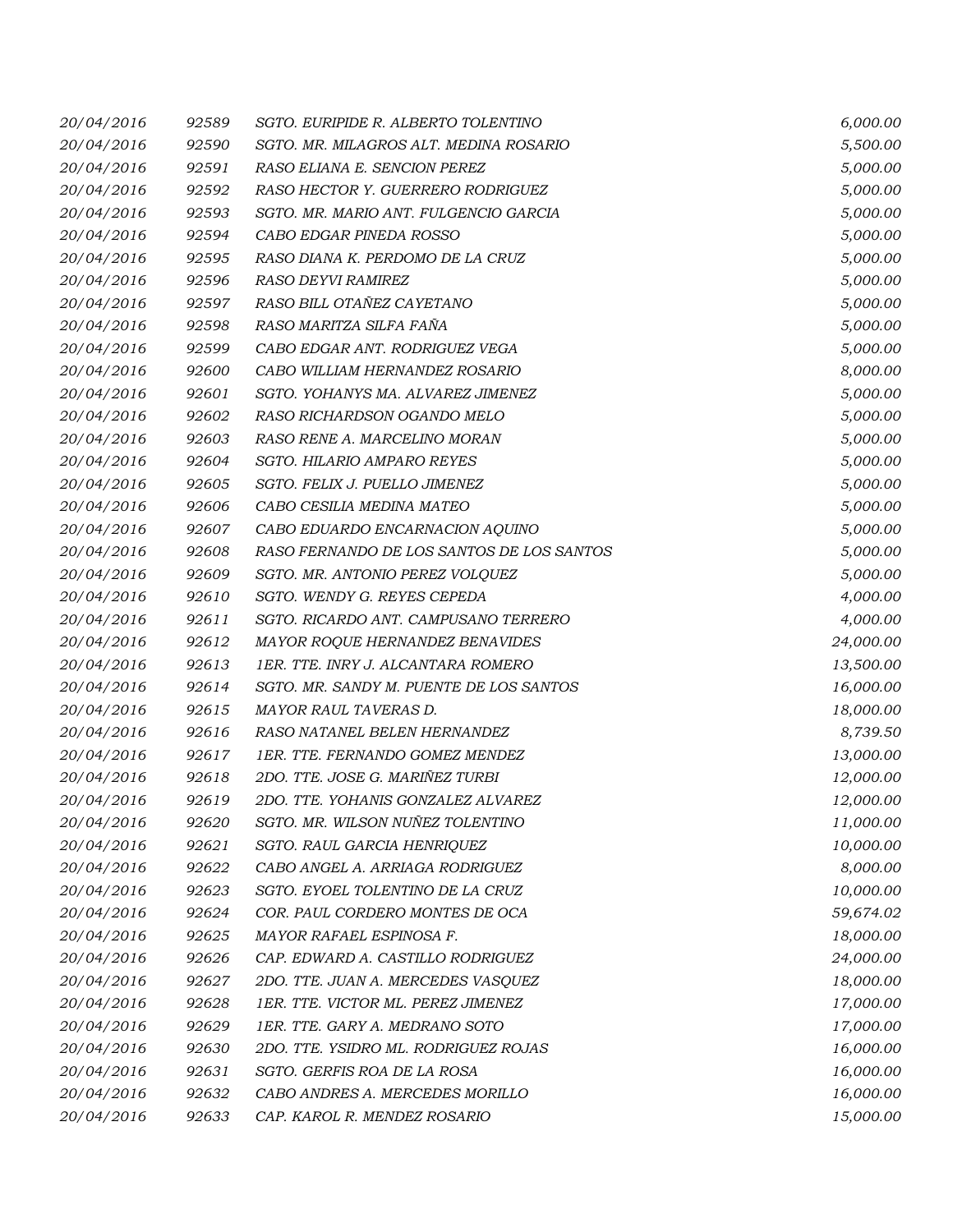| 20/04/2016 | 92634 | SGTO. PEDRO ANT. SERRANO DILONE        | 15,000.00 |
|------------|-------|----------------------------------------|-----------|
| 20/04/2016 | 92635 | RASO JUNIOR A. VALENTIN PUENTE         | 15,000.00 |
| 20/04/2016 | 92636 | SGTO. JOSE L. MARIA                    | 15,000.00 |
| 20/04/2016 | 92637 | SGTO. DIONY GARCIA SUERO               | 16,000.00 |
| 20/04/2016 | 92638 | SGTO. RAMON ANT. ROSARIO PEÑA          | 12,000.00 |
| 20/04/2016 | 92639 | CABO YSAURI GOMEZ MENDEZ               | 11,000.00 |
| 20/04/2016 | 92640 | <b>SGTO. REYES ARIAS</b>               | 10,196.33 |
| 20/04/2016 | 92641 | 1ER. TTE. YESENIA ANT. BATISTA ORTIZ   | 10,000.00 |
| 20/04/2016 | 92642 | MAYOR DAMIAN F. MORA                   | 18,000.00 |
| 20/04/2016 | 92643 | CABO HILARIO SEVERINO PASCUAL          | 9,000.00  |
| 20/04/2016 | 92644 | CABO SANTO A. BRUJAN AQUINO            | 8,739.81  |
| 20/04/2016 | 92645 | CABO ELPIDIO DIAZ VALLEJO              | 8,739.73  |
| 20/04/2016 | 92646 | CAP. VIRGILIO DE J. SARMIENTO          | 14,000.00 |
| 20/04/2016 | 92647 | CABO ENRIQUE RESTITUYO                 | 7,945.00  |
| 20/04/2016 | 92648 | 1ER. TTE. MARIO L. CASTRO RINCON       | 13,000.00 |
| 20/04/2016 | 92649 | SGTO. MR. VICTOR DE JS. BASILIO GARCIA | 11,000.00 |
| 20/04/2016 | 92650 | SGTO. MR. KELVIN W. ALMONTE MERCEDES   | 11,000.00 |
| 20/04/2016 | 92651 | SGTO. JUAN C. HEREDIA DE LOS SANTOS    | 10,000.00 |
| 20/04/2016 | 92652 | 1ER. TTE. JORGE E. CUEVAS SANTANA      | 10,000.00 |
| 20/04/2016 | 92653 | SGTO. MR. ADOLFO A. GOMEZ MIESES       | 9,000.00  |
| 20/04/2016 | 92654 | 2DO. TTE. LUIS ROSARIO MANZUETA        | 8,000.00  |
| 20/04/2016 | 92655 | RASO JUAN C. PERALTA                   | 8,000.00  |
| 20/04/2016 | 92656 | CABO JANEIRO MATOS CUEVAS              | 8,000.00  |
| 20/04/2016 | 92657 | RASO HANSEL DE LOS SANTOS RODRIGUEZ    | 8,000.00  |
| 20/04/2016 | 92658 | SGTO. JUAN DE LA PAZ                   | 5,000.00  |
| 20/04/2016 | 92659 | CABO WILBER FELIZ                      | 5,200.00  |
| 20/04/2016 | 92660 | SGTO. MR. JICLIES A. RONDON PERALTA    | 8,200.00  |
| 20/04/2016 | 92661 | CABO SUJENLI Y. HEREDIA DE LOS SANTOS  | 5,200.00  |
| 20/04/2016 | 92662 | 2DO. TTE. DANIEL PEREZ F.              | 9,200.00  |
| 20/04/2016 | 92663 | SGTO. VICTOR M. ESPIRITU SORIANO       | 7,200.00  |
| 20/04/2016 | 92664 | CABO STALIN J. ANDUJAR DIAZ            | 5,200.00  |
| 20/04/2016 | 92665 | RASO HERIBERTO A. ALVAREZ MONTAS       | 5,200.00  |
| 20/04/2016 | 92666 | RASO ANGEL R. ARROYO RIVAS             | 5,200.00  |
| 20/04/2016 | 92667 | TTE. COR. MANUEL R. ROJAS POLANCO      | 15,600.00 |
| 20/04/2016 | 92668 | MAYOR HENRY A. MEDRANO                 | 10,000.00 |
| 20/04/2016 | 92669 | MAYOR KELVIN R. MARTE ALMONTE          | 9,000.00  |
| 20/04/2016 | 92670 | CAPITAN ENRIQUE OLIVERO PEREZ          | 7,000.00  |
| 20/04/2016 | 92671 | CAP. MARINO RODRIGUEZ MARIÑEZ          | 7,000.00  |
| 20/04/2016 | 92672 | 1ER. TTE. CARLOS JIMENEZ DIAZ          | 6,500.00  |
| 20/04/2016 | 92673 | 1ER. TTE. LUIS ANT. AYBAR RIVERA       | 6,500.00  |
| 20/04/2016 | 92674 | 1ER. TTE. ALEJANDRINA FORTUNA ROA      | 6,500.00  |
| 20/04/2016 | 92675 | 1RE. TTE. PREVISTILIO LUGO RAMIREZ     | 6,500.00  |
| 20/04/2016 | 92676 | CAP. LORENZO REYES DE LEON             | 6,500.00  |
| 20/04/2016 | 92677 | 2DO. TTE. ANA Y. BURGOS DURAN          | 6,000.00  |
| 20/04/2016 | 92678 | 2DO. TTE. ALEJANDRO E. MENDEZ VENTURA  | 6,000.00  |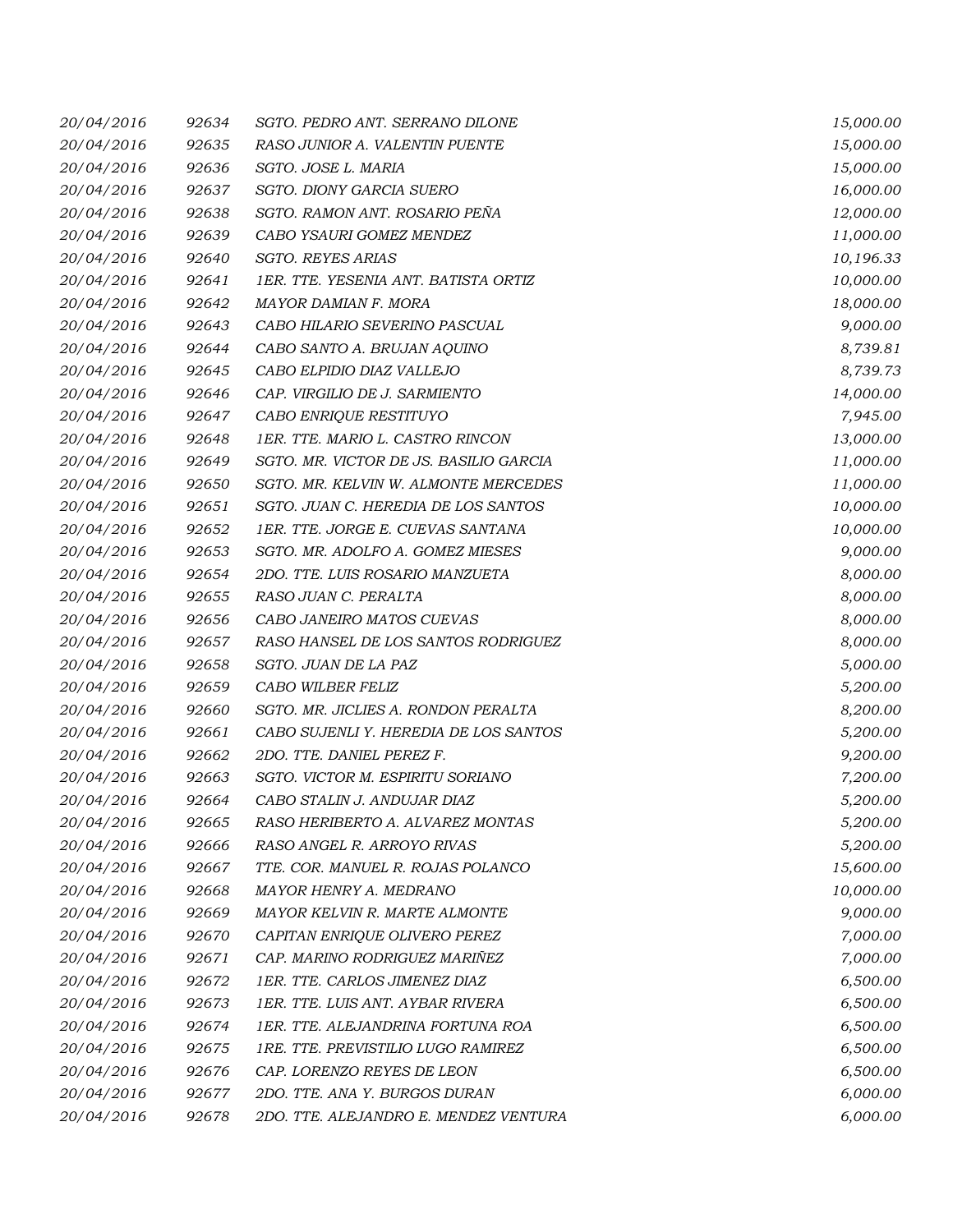| 20/04/2016 | 92679 | 2DO. TTE. TORIBIO J. FELIZ DIAZ            | 6,000.00 |
|------------|-------|--------------------------------------------|----------|
| 20/04/2016 | 92680 | 2DO. TTE. NEURY MERCEDES TAVAREZ           | 6,000.00 |
| 20/04/2016 | 92681 | 2DO. TTE. HAMLET JAQUEZ JIMENEZ            | 6,000.00 |
| 20/04/2016 | 92682 | 2DO. TTE. ALBERTO REYES SENA               | 6,000.00 |
| 20/04/2016 | 92683 | 2DO. TTE. ROBERT RINCON SALAS              | 6,000.00 |
| 20/04/2016 | 92684 | 2DO. TTE. MANUEL DE JS. ENCARNACION MONTAS | 6,000.00 |
| 20/04/2016 | 92685 | 2DO. TTE. MAXIMO FORTUNA DE LA CRUZ        | 6,000.00 |
| 20/04/2016 | 92686 | 2DO. TTE. JHONNY CADENA CORPORAN           | 6,000.00 |
| 20/04/2016 | 92687 | 2DO. TTE. JOSE D. RODRIGUEZ VENTURA        | 6,000.00 |
| 20/04/2016 | 92688 | SGTO. MR. GERSON ANTONIO ESCAÑO V.         | 5,500.00 |
| 20/04/2016 | 92689 | SGTO. MR. ORLANDO DUVAL MELENDEZ           | 5,500.00 |
| 20/04/2016 | 92690 | SGTO. MR. REYNALDO E. PEREZ CABRERA        | 5,500.00 |
| 20/04/2016 | 92691 | SGTO. MR. YSIDRO MOTA ESPINO               | 5,500.00 |
| 20/04/2016 | 92692 | SGTO. MR. EZEQUIEL LARA                    | 5,500.00 |
| 20/04/2016 | 92693 | SGTO. MR. ORLANDO ROMERO                   | 5,500.00 |
| 20/04/2016 | 92694 | SGTO. AQUILES MARTE SUERO                  | 5,000.00 |
| 20/04/2016 | 92695 | SGTO. ALEXANDER BELLO DE LEON              | 5,000.00 |
| 20/04/2016 | 92696 | SGTO. WILMAN PEÑA MENDEZ                   | 5,000.00 |
| 20/04/2016 | 92697 | SGTO. MARINO DE LA CRUZ GALVEZ             | 5,000.00 |
| 20/04/2016 | 92698 | SGTO. ALTAGRACIA ACOSTA ACOSTA             | 5,000.00 |
| 20/04/2016 | 92699 | SGTO. DOMINGO DE S. HERRAND ESPINOSA       | 5,000.00 |
| 20/04/2016 | 92700 | SGTO. LUIS ALB. DECENA FIGUEREO            | 5,000.00 |
| 20/04/2016 | 92701 | SGTO. DANIEL TEJEDA MARTINEZ               | 5,000.00 |
| 20/04/2016 | 92702 | SGTO. ROLANDO E. ENCARNACION ENCARNACION   | 5,000.00 |
| 20/04/2016 | 92703 | SGTO. WILLIAM BAEZ TAVAREZ                 | 5,000.00 |
| 20/04/2016 | 92704 | 2DO. TTE. ALEXANDER MONTAS DE JESUS        | 5,000.00 |
| 20/04/2016 | 92705 | SGTO. JOAN ML. BRITO NUÑEZ                 | 5,000.00 |
| 20/04/2016 | 92706 | CABO FRENCIS ANT. LEBRON VICENTE           | 4,000.00 |
| 20/04/2016 | 92707 | CABO YESENIA Y. RAMIREZ RODRIGUEZ          | 4,000.00 |
| 20/04/2016 | 92708 | RASO LEUDIS J. CRUZ DECENA                 | 4,000.00 |
| 20/04/2016 | 92709 | RASO RICHARD R. JACINTO MONTERO            | 4,000.00 |
| 20/04/2016 | 92710 | <b>RASO KEYDI PEREZ</b>                    | 4,000.00 |
| 20/04/2016 | 92711 | CABO FRANCISCO ALB. HERRAND BERIGUETE      | 4,000.00 |
| 20/04/2016 | 92712 | RASO GUSTAVO A. FELIZ FLORIAN              | 4,000.00 |
| 20/04/2016 | 92713 | RASO JEFFERSON PRENSA CALDERON             | 4,000.00 |
| 20/04/2016 | 92714 | CABO WILLIAM M. MENDEZ FERNANDEZ           | 4,000.00 |
| 20/04/2016 | 92715 | RASO MANUEL DE JS. MORA MATEO              | 4,000.00 |
| 20/04/2016 | 92716 | CABO RAFAEL G. CRUZ DIAZ                   | 4,000.00 |
| 20/04/2016 | 92717 | RASO FELIX ANT. DE LA CRUZ                 | 4,000.00 |
| 20/04/2016 | 92718 | CABO HENRRY J. RAMIREZ DE OLEO             | 4,000.00 |
| 20/04/2016 | 92719 | SGTO. ROLANDO OGANDO DE LOS SANTOS         | 4,000.00 |
| 20/04/2016 | 92720 | CABO ANTONIO MEDINA MEDINA                 | 5,000.00 |
| 20/04/2016 | 92721 | CABO EDELSON Y. CALDERON PEREZ             | 4,000.00 |
| 20/04/2016 | 92722 | RASO HONARKIN DE LOS SANTOS RODRIGUEZ      | 5,200.00 |
| 20/04/2016 | 92723 | RASO JOSE ANT. MATEO MARTINEZ              | 4,000.00 |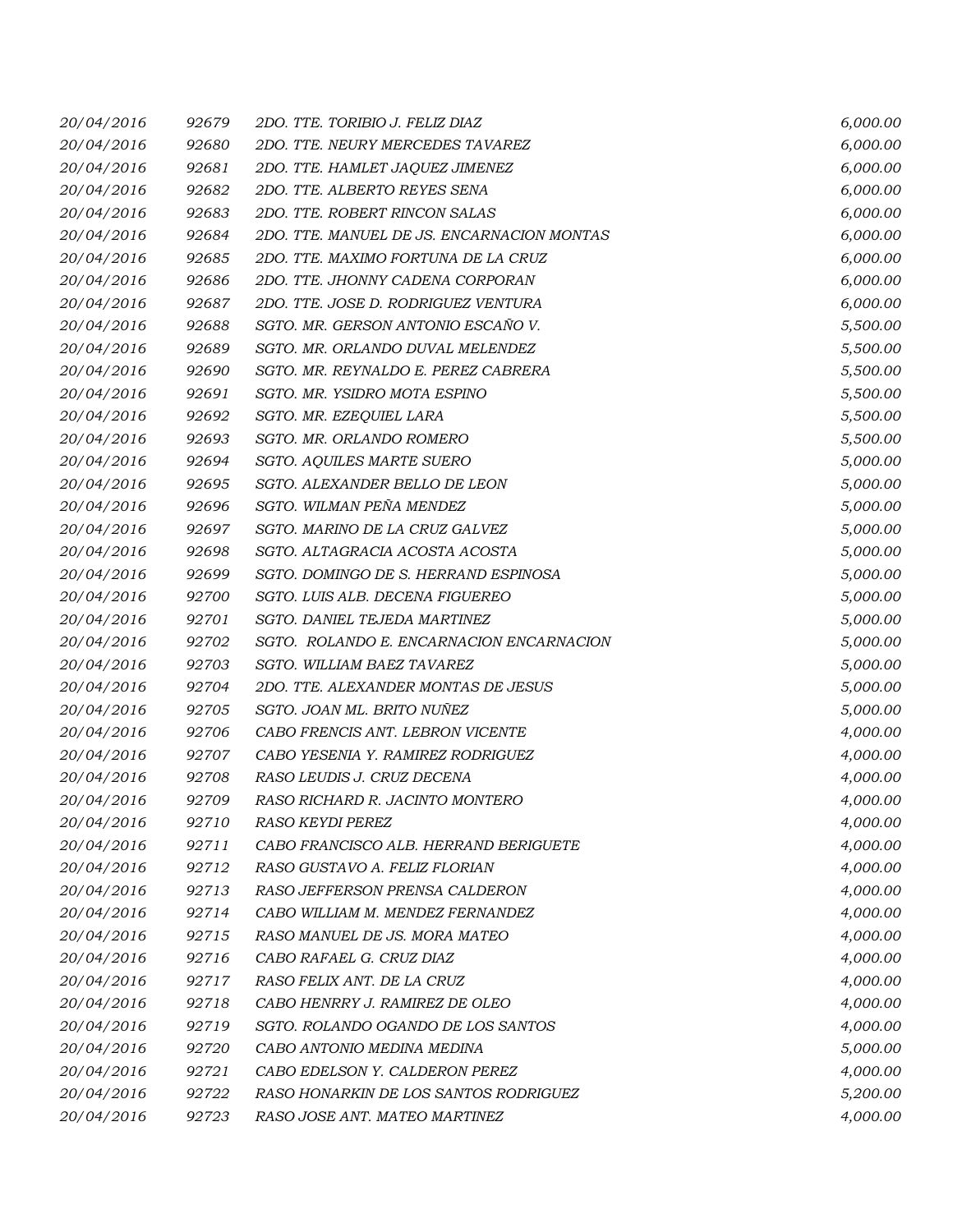| 20/04/2016 | 92724 | RASO ANDDY SUAREZ BENITEZ                      | 4,000.00  |
|------------|-------|------------------------------------------------|-----------|
| 20/04/2016 | 92725 | CABO DELVIN B. CACERES CACERES                 | 5,200.00  |
| 20/04/2016 | 92726 | CABO JUAN PEÑA RAMIREZ                         | 4,000.00  |
| 20/04/2016 | 92727 | SGTO. NATHANAEL FELIZ LOPEZ                    | 7,200.00  |
| 20/04/2016 | 92728 | SGTO. MR. CRISTIAN ML. CAMPUSANO DE LOS SANTOS | 5,200.00  |
| 20/04/2016 | 92729 | CAP. HAIROL LUCIANO MONTERO                    | 6,500.00  |
| 20/04/2016 | 92730 | 2DO. TTE. RAMON ELIAS RAMIREZ PEÑA             | 6,000.00  |
| 20/04/2016 | 92731 | 2DO. TTE. CARLOS ANT. TRINIDAD MARINE          | 6,000.00  |
| 20/04/2016 | 92732 | 2DO. TTE. ADRIANO ENCARNACION ESCOTO           | 6,000.00  |
| 20/04/2016 | 92733 | SGTO. MR. ROLANDO DE LA CRUZ DE LA CRUZ        | 5,500.00  |
| 20/04/2016 | 92734 | SGTO. MR. DESIDERIO POLANCO BRITO              | 5,500.00  |
| 20/04/2016 | 92735 | SGTO. MR. MARIA TERRERO PEREZ                  | 5,500.00  |
| 20/04/2016 | 92736 | SGTO. YAQUIRA S. NIN LAHOZ                     | 5,000.00  |
| 20/04/2016 | 92737 | RASO LUIS ML. DIAZ BEATO                       | 4,000.00  |
| 20/04/2016 | 92738 | RASO MARIDALIA DECENA FIGUEREO                 | 4,000.00  |
| 20/04/2016 | 92739 | CABO MIGUEL NOVAS FLORIAN                      | 4,000.00  |
| 20/04/2016 | 92740 | RASO TOMAS MARTINEZ                            | 4,000.00  |
| 20/04/2016 | 92741 | SGTO. TONY S. MONTERO FERRERAS                 | 5,000.00  |
| 20/04/2016 | 92742 | RASO MARCO A. BATISTA RUIZ                     | 5,200.00  |
| 20/04/2016 | 92743 | RASO JOSE ALB. POLANCO VILLA                   | 4,000.00  |
| 20/04/2016 | 92744 | COR. FELIX ML. ANTIGUA GERMAN                  | 50,000.00 |
| 20/04/2016 | 92745 | MAYOR MANUEL DE JESUS DECENA                   | 10,060.00 |
| 20/04/2016 | 92746 | 1ER. TTE. ALCADIO HERRERA DE LA CRUZ           | 11,000.00 |
| 20/04/2016 | 92747 | CAP. PEDRO F. JIMENEZ CAPELLAN                 | 6,500.00  |
| 20/04/2016 | 92748 | 1ER. TTE. WILFREDO SANCHEZ CORDERO             | 6,500.00  |
| 20/04/2016 | 92749 | 2DO. TTE. JUAN ABAD                            | 6,000.00  |
| 20/04/2016 | 92750 | SGTO. MR. JOSE J. ENCARNACION MONTERO          | 5,500.00  |
| 20/04/2016 | 92751 | 2DO. TTE. BERNARDO QUEZADA PERALTA             | 5,500.00  |
| 20/04/2016 | 92752 | 1ER. TTE. SICTO HEREDIA                        | 5,500.00  |
| 20/04/2016 | 92753 | SGTO. LUIS M. DE LA ROSA DE LA ROSA            | 5,000.00  |
| 20/04/2016 | 92754 | 2DO. TTE. ELIAS ESTEVEZ CUBA                   | 5,000.00  |
| 20/04/2016 | 92755 | CABO ELISON PEREZ RAMIREZ                      | 4,000.00  |
| 20/04/2016 | 92756 | MRO. JOSE ANT. MERCEDES BELLO                  | 4,000.00  |
| 20/04/2016 | 92757 | CABO RADHAIRSA GUZMAN DE LA CRUZ               | 4,000.00  |
| 20/04/2016 | 92758 | CABO FREDDY PEREZ OTAÑO                        | 6,000.00  |
| 20/04/2016 | 92759 | RASO JUAN C. ANTIGUA ACOSTA                    | 6,000.00  |
| 20/04/2016 | 92760 | RASO JUAN C. CRUZ VASQUEZ                      | 6,000.00  |
| 20/04/2016 | 92761 | 2DO. TTE. LOIDA E, REYES AMPARO                | 4,000.00  |
| 20/04/2016 | 92762 | CABO FERNANDO E. MENDOZA RODRIGUEZ             | 4,000.00  |
| 20/04/2016 | 92763 | TTE. DE CORBETA BARTOLO NUÑEZ SMITH            | 8,200.00  |
| 20/04/2016 | 92764 | SGTO. MR. RAFAEL JAQUEZ RAFAEL                 | 5,200.00  |
| 20/04/2016 | 92765 | CAP. FELIX BRITO HERNANDEZ                     | 7,000.00  |
| 20/04/2016 | 92766 | 2DO. TTE. EINTEN HERNANDEZ                     | 6,000.00  |
| 20/04/2016 | 92767 | SGTO. RAMON E. DEL ORBE GUILLEN                | 5,000.00  |
| 20/04/2016 | 92768 | RASO JACQUELINE MERCEDES MARTINEZ              | 4,000.00  |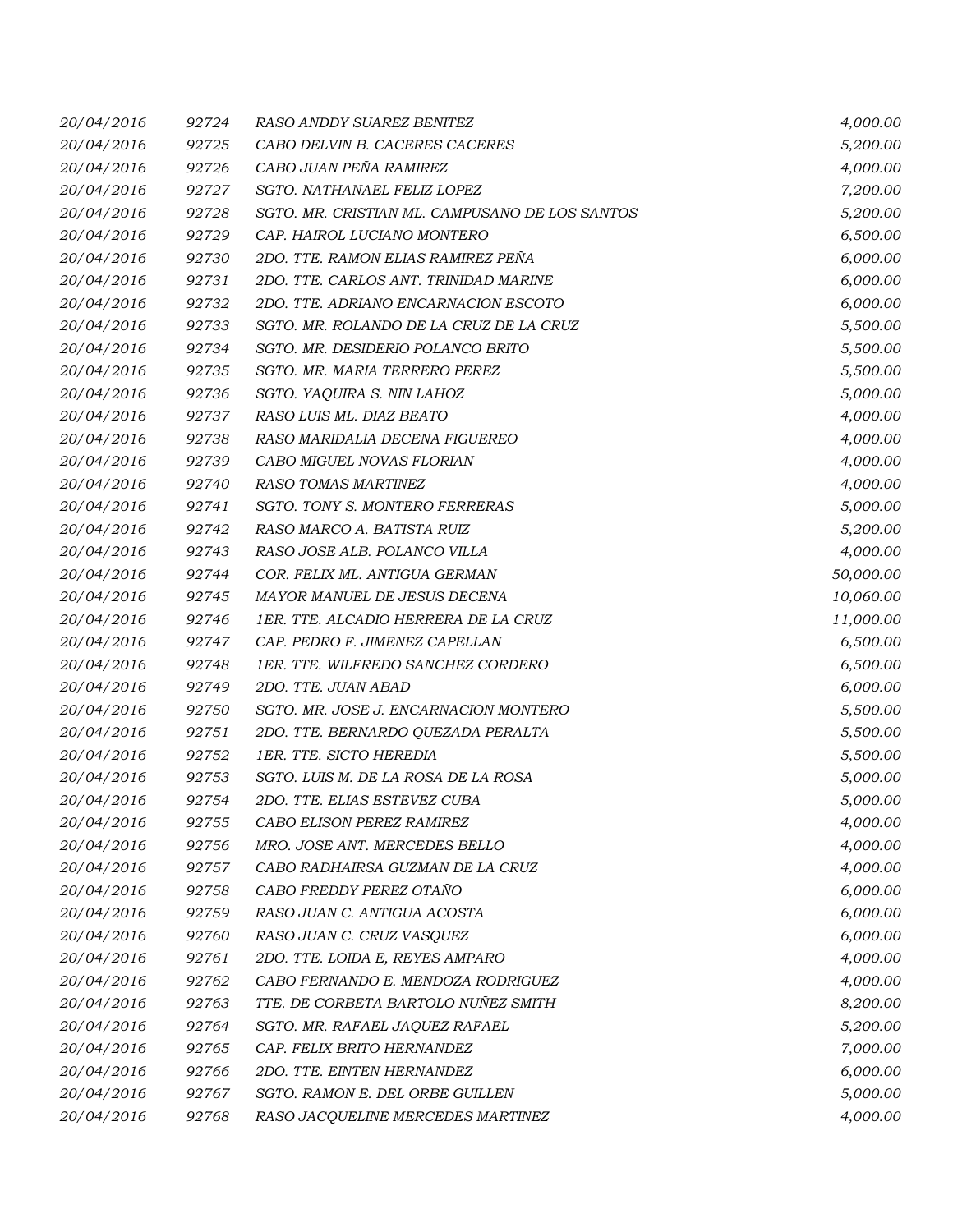| 20/04/2016 | 92769 | RASO PABEL HERNANDEZ ZABALA               | 4,000.00  |
|------------|-------|-------------------------------------------|-----------|
| 20/04/2016 | 92770 | CABO NELFRAN D. BAUTISTA FELIX            | 5,000.00  |
| 20/04/2016 | 92771 | 2DO. TTE. JOSE T. DE LEON RODRIGUEZ       | 8,200.00  |
| 20/04/2016 | 92772 | CABO MOISES CONTRERAS PAULINO             | 6,000.00  |
| 20/04/2016 | 92773 | SGTO. MR. JAINER CUEVAS FERRERAS          | 8,200.00  |
| 20/04/2016 | 92774 | MAYOR TEODORO VALDEZ PEREZ                | 9,000.00  |
| 20/04/2016 | 92775 | CAP. FELIPE SIERRA DOTEL                  | 7,000.00  |
| 20/04/2016 | 92776 | 2DO TTE. CIPRIAN ROSARIO SUERO            | 6,000.00  |
| 20/04/2016 | 92777 | CABO YASMIN MA. GONZALEZ CABRERA          | 4,000.00  |
| 20/04/2016 | 92778 | MAYOR JULIO C. HERNANDEZ CRUZ             | 7,000.00  |
| 20/04/2016 | 92779 | RASO WANDER MERCEDES MATEO                | 5,200.00  |
| 20/04/2016 | 92780 | SGTO. FREDDY A. REYES CAMPUSANO           | 5,000.00  |
| 20/04/2016 | 92781 | SGTO. MR. CANDIDA R. AGUERO ENCARNACION   | 5,500.00  |
| 20/04/2016 | 92782 | SGTO. GUARINA DEL P. PEREZ RODRIGUEZ      | 5,000.00  |
| 20/04/2016 | 92783 | CABO MERQUIADES LORENZO GONZALEZ          | 4,000.00  |
| 20/04/2016 | 92784 | 2DO. TTE CONCEPCION DEL C MENDOZA JORGE   | 6,000.00  |
| 20/04/2016 | 92785 | MARINERO HENRY VALERA GARCIA              | 4,000.00  |
| 20/04/2016 | 92786 | SGTO. FELIX MUESES MARTINEZ               | 7,200.00  |
| 20/04/2016 | 92787 | SGTO. MR. IVAN J. AMPARO                  | 12,000.00 |
| 20/04/2016 | 92788 | 1ER. TTE. MAXIMO DIAZ V.                  | 11,000.00 |
| 20/04/2016 | 92789 | SGTO. LEON F. COLOMBO CASTILLO            | 8,000.00  |
| 20/04/2016 | 92790 | 1ER. TTE. TOMAS MONTERO M.                | 6,500.00  |
| 20/04/2016 | 92791 | 2DO. TTE. JUAN F. MANZANILLO PASCUAL      | 6,000.00  |
| 20/04/2016 | 92792 | 2DO. TTE. JOSE O. MENDOZA DE LA CRUZ      | 6,000.00  |
| 20/04/2016 | 92793 | SGTO. SIXTA SANCHEZ SANTOS                | 5,000.00  |
| 20/04/2016 | 92794 | SGTO. MR. MARIO DE LA ROSA LIRANZO        | 5,000.00  |
| 20/04/2016 | 92795 | RASO BIENVENIDO CABRERA NOVAS             | 4,000.00  |
| 20/04/2016 | 92796 | 1ER. TTE. PEDRO CONTRERAS ALCANTARA       | 6,500.00  |
| 20/04/2016 | 92797 | SGTO. MR. WENDY D. TEJEDA TORRES          | 5,500.00  |
| 20/04/2016 | 92798 | TTE. DE FRAGATA MANUEL MONTAÑO MENDEZ     | 6,500.00  |
| 20/04/2016 | 92799 | 1ER. TTE. LETER R. DUARTE PEREZ           | 6,500.00  |
| 20/04/2016 | 92800 | 2DO. TTE. FRANCISCO DE LA CRUZ TEJEDA     | 6,000.00  |
| 20/04/2016 | 92801 | SGTO. ELIZABETH ACEVEDO QUIROZ            | 5,000.00  |
| 20/04/2016 | 92802 | CABO IRENO BAUTISTA MANZUETA              | 4,000.00  |
| 20/04/2016 | 92803 | RASO JUAN FCO. HERASME PEÑA               | 4,900.00  |
| 20/04/2016 | 92804 | 1ER. TTE. REYNA I. CARABALLO MENDEZ       | 6,500.00  |
| 20/04/2016 | 92805 | SGTO. MR. PEDRO A. MOQUETE                | 5,500.00  |
| 20/04/2016 | 92806 | RASO MARIA H. ESPINAL FABIAN              | 4,000.00  |
| 20/04/2016 | 92807 | RASO JUAN D. PEREZ ROJAS                  | 4,000.00  |
| 20/04/2016 | 92808 | 2DO. TTE. CRUZ ANT. FELIZ MEDRANO         | 6,000.00  |
| 20/04/2016 | 92809 | MAYOR JOEL SANTANA HERNANDEZ              | 20,000.00 |
| 20/04/2016 | 92810 | MAYOR FLORENTINO LOPEZ ROJAS              | 15,000.00 |
| 20/04/2016 | 92811 | 2DO. TTE. FRANCISCO DE A. JIMENEZ ALMONTE | 9,318.77  |
| 20/04/2016 | 92812 | 1ER. TTE. YERDY FCO. MENDEZ TRINIDAD      | 6,500.00  |
| 20/04/2016 | 92813 | 2DO. TTE. DOMINGA G. DE JESUS AMPARO      | 6,000.00  |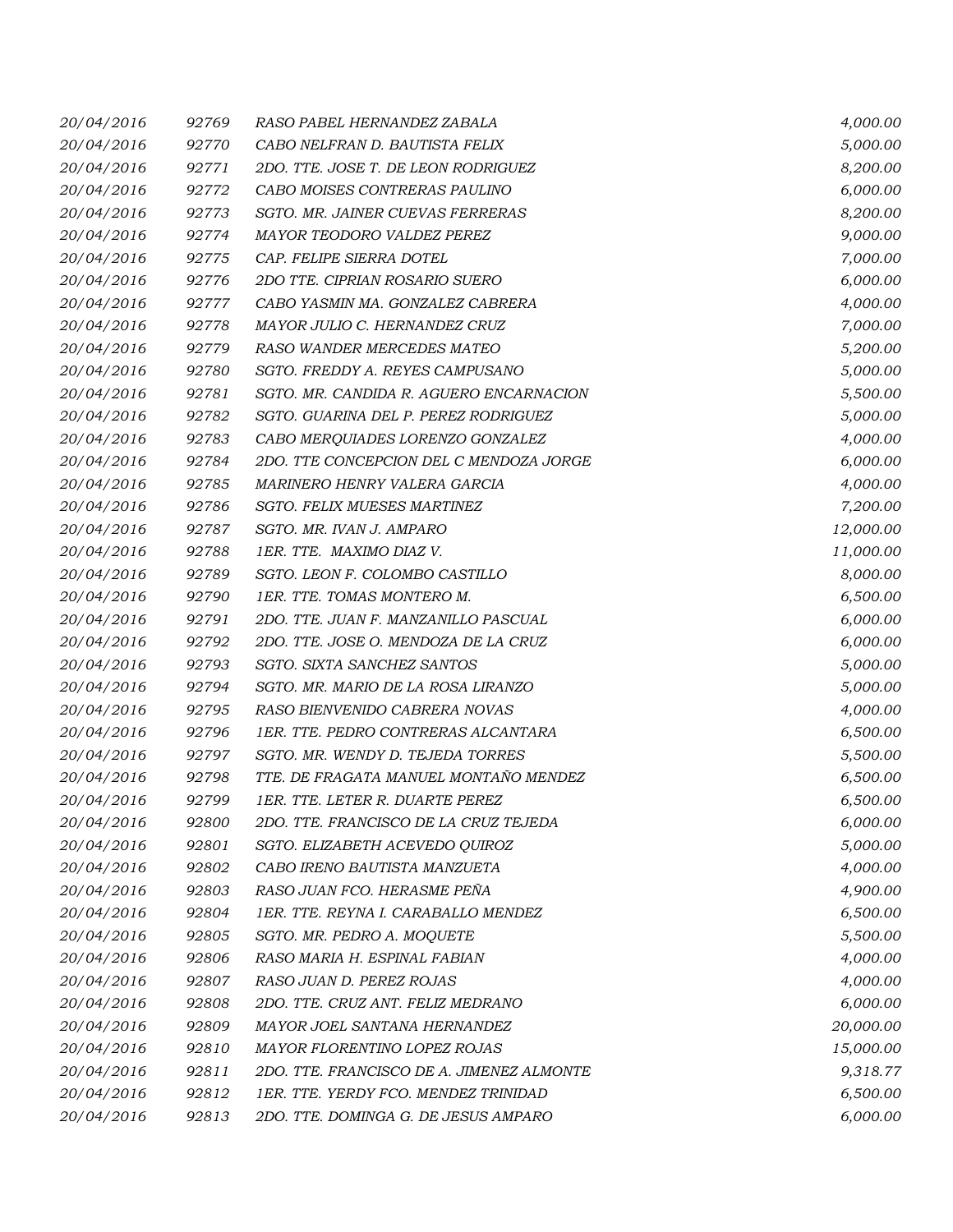| 20/04/2016 | 92814 | 2DO. TTE. EPIFANIO SANCHEZ LLUBERES    | 6,000.00  |
|------------|-------|----------------------------------------|-----------|
| 20/04/2016 | 92815 | 2DO. TTE. DIEGO ML. PEÑA FIGUEROA      | 6,000.00  |
| 20/04/2016 | 92816 | SGTO. MR. BOLIVIA B. TERRERO PEREZ     | 5,500.00  |
| 20/04/2016 | 92817 | SGTO. MR. FELIX MARCELO MESA           | 5,500.00  |
| 20/04/2016 | 92818 | SGTO. MR. JUAN C. DIAZ HERRERA         | 5,500.00  |
| 20/04/2016 | 92819 | SGTO. KELVIN PANIAGUA DE LOS SANTOS    | 5,000.00  |
| 20/04/2016 | 92820 | SGTO. AMAURYS CALZADO JAVIER           | 5,000.00  |
| 20/04/2016 | 92821 | SGTO. MR. PEDRO ENCARNACION SANCHEZ    | 5,000.00  |
| 20/04/2016 | 92822 | SGTO. MR. ANYELO MORENO GARCIA         | 4,000.00  |
| 20/04/2016 | 92823 | SGTO. CRISTIAN GUZMAN                  | 4,000.00  |
| 20/04/2016 | 92824 | RASO JOSE M. PEREZ CUEVAS              | 4,000.00  |
| 20/04/2016 | 92825 | RASO MABEL P. SANCHEZ LOPEZ            | 4,000.00  |
| 20/04/2016 | 92826 | RASO LUCIA M. CRUZ POLANCO             | 4,000.00  |
| 20/04/2016 | 92827 | CABO MIGUEL A. DIAZ BENITEZ            | 4,000.00  |
| 20/04/2016 | 92828 | CABO LUIS ANT. LEREBOURS ALCANTARA     | 4,000.00  |
| 20/04/2016 | 92829 | SGTO. DOMINGO E. MONTERO PEÑA          | 8,000.00  |
| 20/04/2016 | 92830 | 1ER. TTE. FELIX ANT. MOQUETE MONTILLA  | 11,000.00 |
| 20/04/2016 | 92831 | SGTO. MR. RAMON MA. CABRERA RINCON     | 9,000.00  |
| 20/04/2016 | 92832 | SGTO. JULIO C. ESPINAL PEREZ           | 8,000.00  |
| 20/04/2016 | 92833 | RASO OCTAVIANO MONTERO BAEZ            | 13,000.00 |
| 20/04/2016 | 92834 | SGTO. PEDRO MONEGRO ROSA               | 5,000.00  |
| 20/04/2016 | 92835 | CABO JUAN A. SANTOS MORBAN             | 6,000.00  |
| 20/04/2016 | 92836 | SGTO. RAFAEL ANT. UCETA MONTAN         | 7,200.00  |
| 20/04/2016 | 92837 | CABO MARCIA MONTERO MONTERO            | 5,000.00  |
| 20/04/2016 | 92838 | SGTO. MR. GETULIO RODRIGUEZ FIGUEREO   | 8,200.00  |
| 20/04/2016 | 92839 | SGTO. MR. CRISTIAN DEMORIZI BALBUENA   | 9,000.00  |
| 20/04/2016 | 92840 | RASO DANILO VASQUEZ DE LA CRUZ         | 6,000.00  |
| 20/04/2016 | 92841 | 1ER. TTE. FIDIAN GONZALEZ              | 11,000.00 |
| 20/04/2016 | 92842 | 1ER. TTE. BIENVENIDO RUBIO SENA        | 11,000.00 |
| 20/04/2016 | 92843 | 2DO. TTE. ANGEL MA. MORILLO ROSARIO    | 10,000.00 |
| 20/04/2016 | 92844 | SGTO. MR. CARLOS ML. SANCHEZ CUEVAS    | 9,000.00  |
| 20/04/2016 | 92845 | SGTO. LUIS ML. GONZALEZ CARPIO         | 8,000.00  |
| 20/04/2016 | 92846 | RASO LUIS A. LARA PUJOLS               | 6,000.00  |
| 20/04/2016 | 92847 | 1ER. TTE. SANTOS E. GARCIA OGANDO      | 11,000.00 |
| 20/04/2016 | 92848 | 1ER. TTE. JACOBO DE LEON PEREZ         | 11,000.00 |
| 20/04/2016 | 92849 | 1ER. TTE. REMEDIO PEREZ FELIZ          | 11,000.00 |
| 20/04/2016 | 92850 | 2DO. TTE. JUAN B. OLMOS HERNANDEZ.     | 10,000.00 |
| 20/04/2016 | 92851 | 2DO. TTE. JUAN C. NOVAS ROSARIO        | 10,000.00 |
| 20/04/2016 | 92852 | SGTO. GUILLERMO DEL ROSARIO MUÑOZ      | 8,000.00  |
| 20/04/2016 | 92853 | SGTO. MR. RUBEN ALCANTARA JIMENEZ      | 4,000.00  |
| 20/04/2016 | 92854 | RASO LUIS A. PEREZ MEDINA              | 6,000.00  |
| 20/04/2016 | 92855 | 1ER. TTE. DIGNO JIMENEZ ROMERO         | 11,000.00 |
| 20/04/2016 | 92856 | 1ER. TTE. LAZARO B. CAMACHO DE LA CRUZ | 11,000.00 |
| 20/04/2016 | 92857 | 2DO. TTE. CLODOMIRO ZABALA SANTOS      | 10,000.00 |
| 20/04/2016 | 92858 | CABO CARLOS A. MINAYA GARCIA           | 6,000.00  |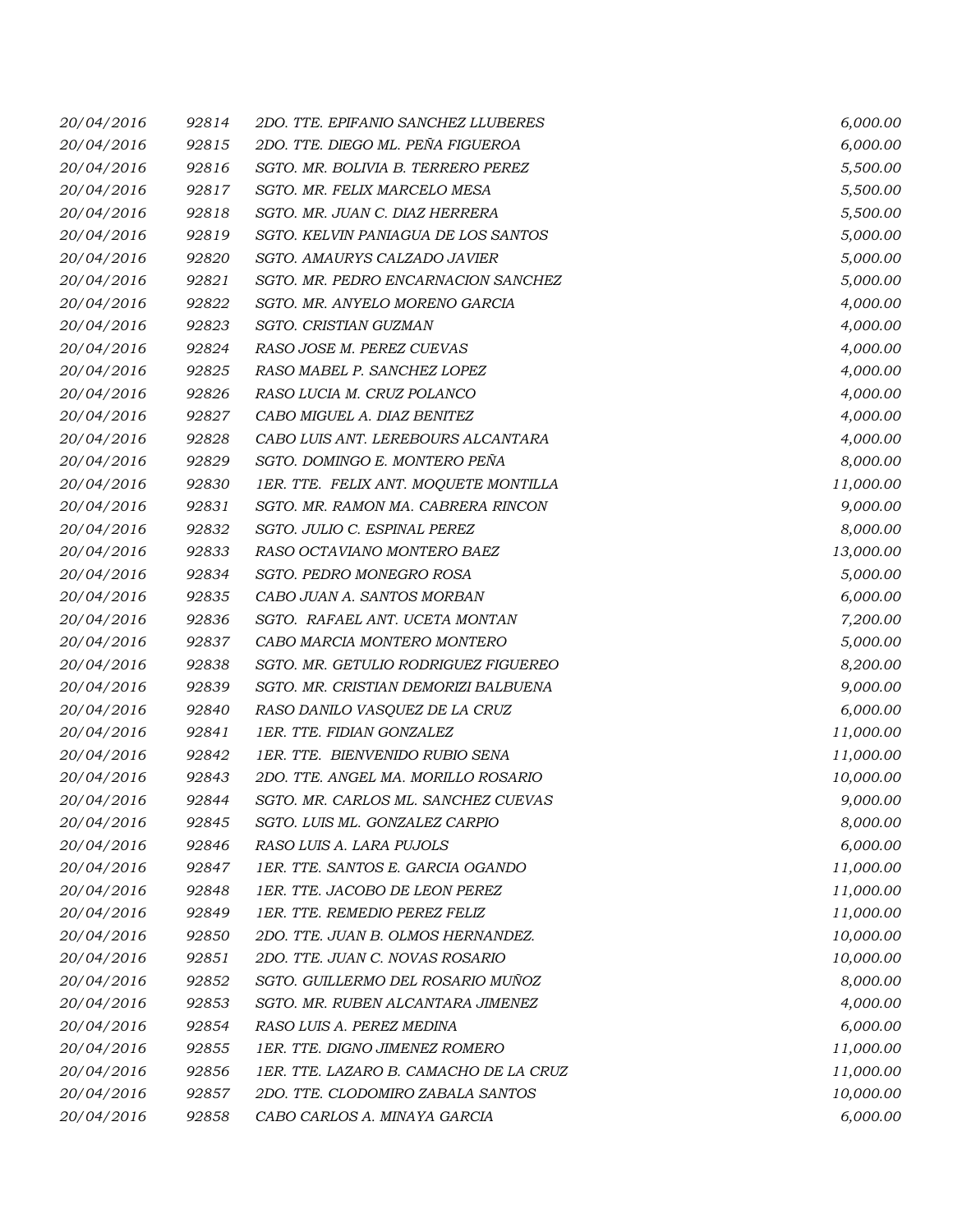| 20/04/2016 | 92859 | SGTO. MR. WINKY R. REYES ZABALA           | 12,000.00 |
|------------|-------|-------------------------------------------|-----------|
| 20/04/2016 | 92860 | CABO FRANKLIN MONTERO MONTERO             | 4,900.00  |
| 20/04/2016 | 92861 | CAP. JOSE M. JAQUEZ FERNANDEZ             | 6,500.00  |
| 20/04/2016 | 92862 | 2DO. TTE. MIRIAM ALT. LARA CUEVAS         | 6,000.00  |
| 20/04/2016 | 92863 | 2DO. TTE. NELSON SANTANA BAUTISTA         | 6,000.00  |
| 20/04/2016 | 92864 | SGTO. MR. ENEROLINDA AQUINO DE LOS SANTOS | 5,500.00  |
| 20/04/2016 | 92865 | SGTO. CARMELINO CONTRERAS OFFRER          | 5,000.00  |
| 20/04/2016 | 92866 | SGTO. JOSE ALT. ENCARNACION VALDEZ        | 5,000.00  |
| 20/04/2016 | 92867 | 2DO. TTE. JORGE DE LOS SANTOS ANDUJAR     | 12,000.00 |
| 20/04/2016 | 92868 | SGTO. MR. JOVANNY ABREU SURIEL            | 8,200.00  |
| 20/04/2016 | 92869 | SGTO. MARINO ABAD PUELLO                  | 8,000.00  |
| 20/04/2016 | 92870 | SGTO. MARTIN BERNABEL VIZCAINO            | 8,000.00  |
| 20/04/2016 | 92871 | RASO CARLOS ML. ROSARIO NUNEZ             | 6,000.00  |
| 20/04/2016 | 92872 | CAP. JOSE DIAZ FLORIAN                    | 7,000.00  |
| 20/04/2016 | 92873 | 2DO TTE. FELICIANO REYES FLORIAN          | 6,000.00  |
| 20/04/2016 | 92874 | SGTO. CEVERO RODRIGUEZ RODRIGUEZ          | 5,000.00  |
| 20/04/2016 | 92875 | SGTO. MR. RAFAEL FRANCO LUNA              | 9,000.00  |
| 20/04/2016 | 92876 | 2DO. TTE. MAXIMO F. CRUZ ROSARIO          | 8,200.00  |
| 20/04/2016 | 92877 | SGTO. MR. LEANDRO ALB. JAVIER ENCARNACION | 9,000.00  |
| 20/04/2016 | 92878 | SGTO. MR. RAMON R. VICTORIANO AQUINO      | 9,000.00  |
| 20/04/2016 | 92879 | SGTO. WILSON MATEO PEREZ                  | 8,000.00  |
| 20/04/2016 | 92880 | SGTO. ALEXANDER A. MATEO AGUASVIVA        | 5,000.00  |
| 20/04/2016 | 92881 | CABO CARLOS FLORENTINO FLORENTINO         | 4,000.00  |
| 20/04/2016 | 92882 | SGTO. MR. AQUINO BELLIARD ROJAS           | 4,000.00  |
| 20/04/2016 | 92883 | RASO HUGO M. RODRIGUEZ OGANDO             | 6,000.00  |
| 20/04/2016 | 92884 | TTE. COR. JOSE M. ROSARIO AQUINO          | 10,000.00 |
| 20/04/2016 | 92885 | CAP. JOSE L. MENDEZ CRUZ                  | 7,000.00  |
| 20/04/2016 | 92886 | CAP. JOSE L. MORROBEL                     | 7,000.00  |
| 20/04/2016 | 92887 | 2DO. TTE. BLAS FERNANDEZ GIL              | 6,000.00  |
| 20/04/2016 | 92888 | 1ER. TTE. ISIDRO A. HERRERA MADERA        | 6,000.00  |
| 20/04/2016 | 92889 | 1ER. TTE. JOSE N. BETANCES DIAZ           | 6,000.00  |
| 20/04/2016 | 92890 | SGTO. MR. ELIAS R. MEDINA TERRERO         | 5,500.00  |
| 20/04/2016 | 92891 | SGTO. MR. REIMUNDO ALVAREZ PEÑA           | 5,500.00  |
| 20/04/2016 | 92892 | SGTO. MR. RAYMUNDO FAÑAS REYES            | 5,500.00  |
| 20/04/2016 | 92893 | SGTO. MAYOR GUSTAVO A. ZARZUELA ARROYO    | 5,500.00  |
| 20/04/2016 | 92894 | SGTO. MR. RAFAEL ANT. ALCANTARA REYES     | 5,500.00  |
| 20/04/2016 | 92895 | SGTO. MR. MANUEL ANT. GIL DE LEON         | 5,500.00  |
| 20/04/2016 | 92896 | 2DO. TTE. JUAN J. PIMENTEL                | 5,500.00  |
| 20/04/2016 | 92897 | SGTO. ALBERTO ANT. DE LA CRUZ MATA        | 5,000.00  |
| 20/04/2016 | 92898 | SGTO. DANNY R. ABREU CONCEPCION           | 5,000.00  |
| 20/04/2016 | 92899 | SGTO. ROBERT E. TEJADA SUAREZ             | 5,000.00  |
| 20/04/2016 | 92900 | SGTO. JOSE A. FELIX PEREZ                 | 5,000.00  |
| 20/04/2016 | 92901 | SGTO. MIGUEL ANT. PASCUAL LAHOZ           | 5,000.00  |
| 20/04/2016 | 92902 | CABO ROBERTO DEL ROSARIO CENA             | 4,000.00  |
| 20/04/2016 | 92903 | RASO KATIUSKA DEL C. MERCEDES             | 4,000.00  |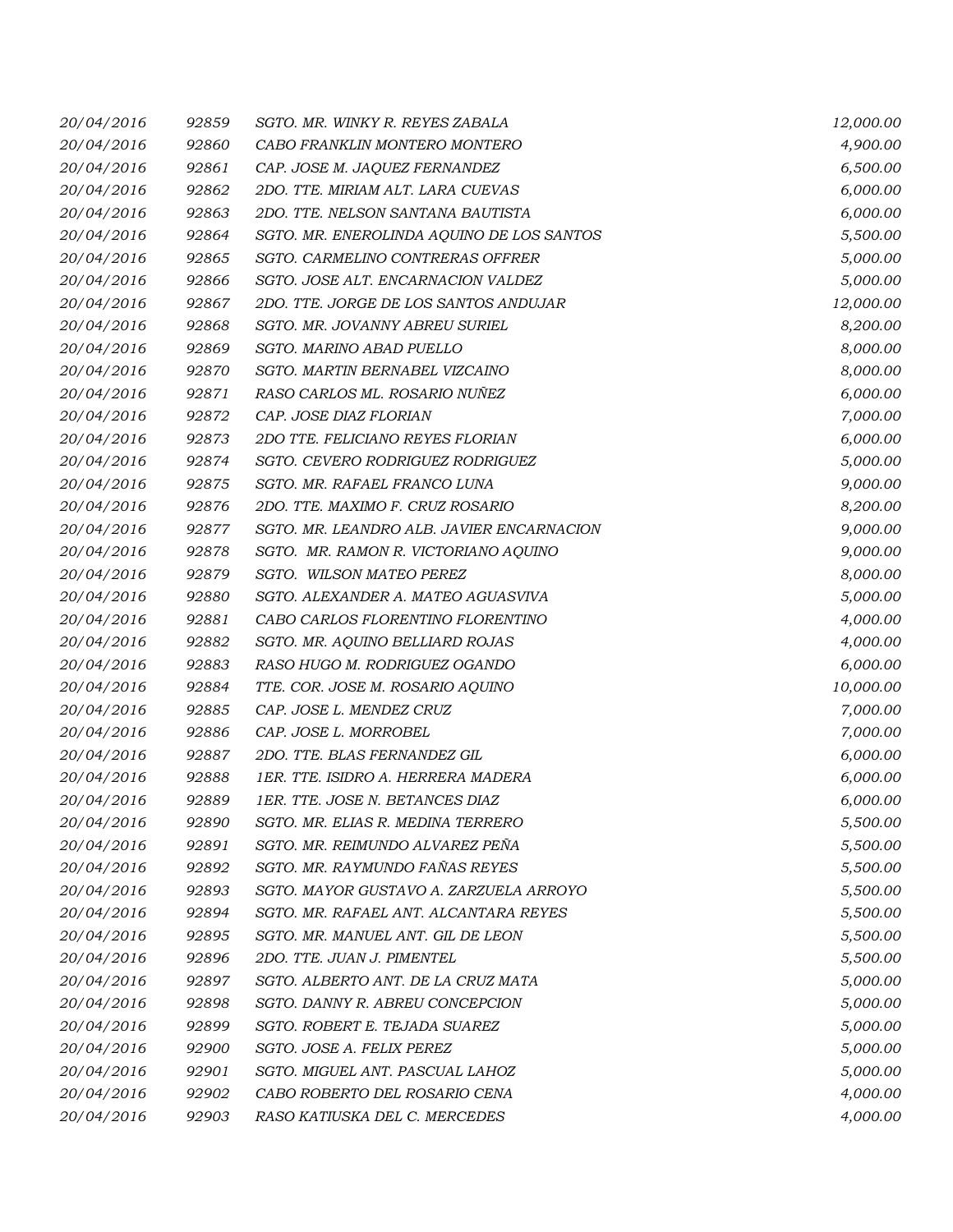| 20/04/2016 | 92904 | RASO JALBRIN R. SANTANA GOMEZ         | 4,000.00  |
|------------|-------|---------------------------------------|-----------|
| 20/04/2016 | 92905 | RASO EDINSON J. MARTINEZ GIL          | 4,000.00  |
| 20/04/2016 | 92906 | CABO JUAN STGO. PEÑA RODRIGUEZ        | 4,000.00  |
| 20/04/2016 | 92907 | RASO LUIS ML. RODRIGUEZ SIGOLLEN      | 4,000.00  |
| 20/04/2016 | 92908 | CABO ARELIS M. VILLAR SANTOS          | 4,000.00  |
| 20/04/2016 | 92909 | CABO JOSE R. ACEVEDO FAMILIA          | 4,000.00  |
| 20/04/2016 | 92910 | CABO HECTOR A. DE LOS SANTOS NONE     | 4,000.00  |
| 20/04/2016 | 92911 | 2DO. TTE. JULIO A. FRANCO DE AZA      | 9,200.00  |
| 20/04/2016 | 92912 | SGTO. MR. JOSE ANT. ROSARIO MARTINEZ  | 4,000.00  |
| 20/04/2016 | 92913 | 2DO. TTE. JOSE LUIS CRUZ JORGE        | 9,200.00  |
| 20/04/2016 | 92914 | SGTO. MIGUEL SILVERIO MARIA           | 5,000.00  |
| 20/04/2016 | 92915 | SGTO. JOSE ALT. SANCHEZ DE LA CRUZ    | 5,200.00  |
| 20/04/2016 | 92916 | SGTO. MARTIRES ULLOA HERNANDEZ        | 5,000.00  |
| 20/04/2016 | 92917 | CABO ALFREDO ABREU                    | 5,200.00  |
| 20/04/2016 | 92918 | SGTO. DOMINGO DE LOS S. ESTEVEZ       | 7,200.00  |
| 20/04/2016 | 92919 | SGTO. FELIX ANT. JAQUEZ               | 7,200.00  |
| 20/04/2016 | 92920 | RASO MIGUEL FELIZ CABRERA             | 4,000.00  |
| 20/04/2016 | 92921 | SGTO. CARLOS O. BRITO PEÑA            | 7,200.00  |
| 20/04/2016 | 92922 | SGTO. MR. FRANCISCO D. BAEZ VALERIO   | 4,000.00  |
| 20/04/2016 | 92923 | RASO FRANCISCO DURAN RAMIREZ          | 4,000.00  |
| 20/04/2016 | 92924 | CABO MIGUEL V. ARAGONEZ GOMEZ         | 4,000.00  |
| 20/04/2016 | 92925 | CAP. LUCILO PEÑA PASCUAL              | 6,500.00  |
| 20/04/2016 | 92926 | 2DO. TTE. ERNESTO ENCARNACION ROSARIO | 6,000.00  |
| 20/04/2016 | 92927 | SGTO. MR. JUAN ANT. ROSA GOMEZ        | 5,500.00  |
| 20/04/2016 | 92928 | CABO SANTA M. HENRIQUEZ PASCUAL       | 4,000.00  |
| 20/04/2016 | 92929 | SGTO. REYNOSO PIÑA GUERRERO           | 5,000.00  |
| 20/04/2016 | 92930 | CABO JOSE M. MINAYA GOMEZ             | 4,000.00  |
| 20/04/2016 | 92931 | 2DO. TTE. SILVESTRE FELIZ HERNANDEZ   | 10,000.00 |
| 20/04/2016 | 92932 | SGTO. ANTONIO CASTRO BELEN            | 8,000.00  |
| 20/04/2016 | 92933 | SGTO. JAIME Y. VERAS QUEZADA          | 12,000.00 |
| 20/04/2016 | 92934 | MAYOR LORENZO DE LEON FLORES          | 9,000.00  |
| 20/04/2016 | 92935 | 1ER. TTE. JULIO E. LUGO GARCIA        | 6,500.00  |
| 20/04/2016 | 92936 | SGTO. MR. JUAN G. BONIFACIO GUTIERREZ | 5,500.00  |
| 20/04/2016 | 92937 | CABO ISMAEL DE LA CRUZ TAPIA          | 4,000.00  |
| 20/04/2016 | 92938 | RASO RUDDY R. RUIZ GARCIA             | 4,000.00  |
| 20/04/2016 | 92939 | 1ER. TTE. HENRY R. HILARIO PERALTA    | 6,500.00  |
| 20/04/2016 | 92940 | SGTO. NICOLAS HERRERA GRATEREAUX      | 5,000.00  |
| 20/04/2016 | 92941 | RASO FRANKLIN PICHARDO VICTORIANO     | 4,000.00  |
| 20/04/2016 | 92942 | CAP. MANUEL DE JS. SENA HERNANDEZ     | 7,000.00  |
| 20/04/2016 | 92943 | CAP. GERSON ACOSTA POLANCO            | 7,000.00  |
| 20/04/2016 | 92944 | 2DO. TTE. JOSE D. TIFA                | 6,000.00  |
| 20/04/2016 | 92945 | SGTO. MARIA L. ADAMES MARTE           | 5,000.00  |
| 20/04/2016 | 92946 | CABO ALBIN ML. HICIANO GONZALEZ       | 4,000.00  |
| 20/04/2016 | 92947 | 1ER. TTE. AGUSTIN NUÑEZ NUÑEZ         | 6,000.00  |
| 20/04/2016 | 92948 | SGTO. MR. PABLO ML. MORONTA REYES     | 5,000.00  |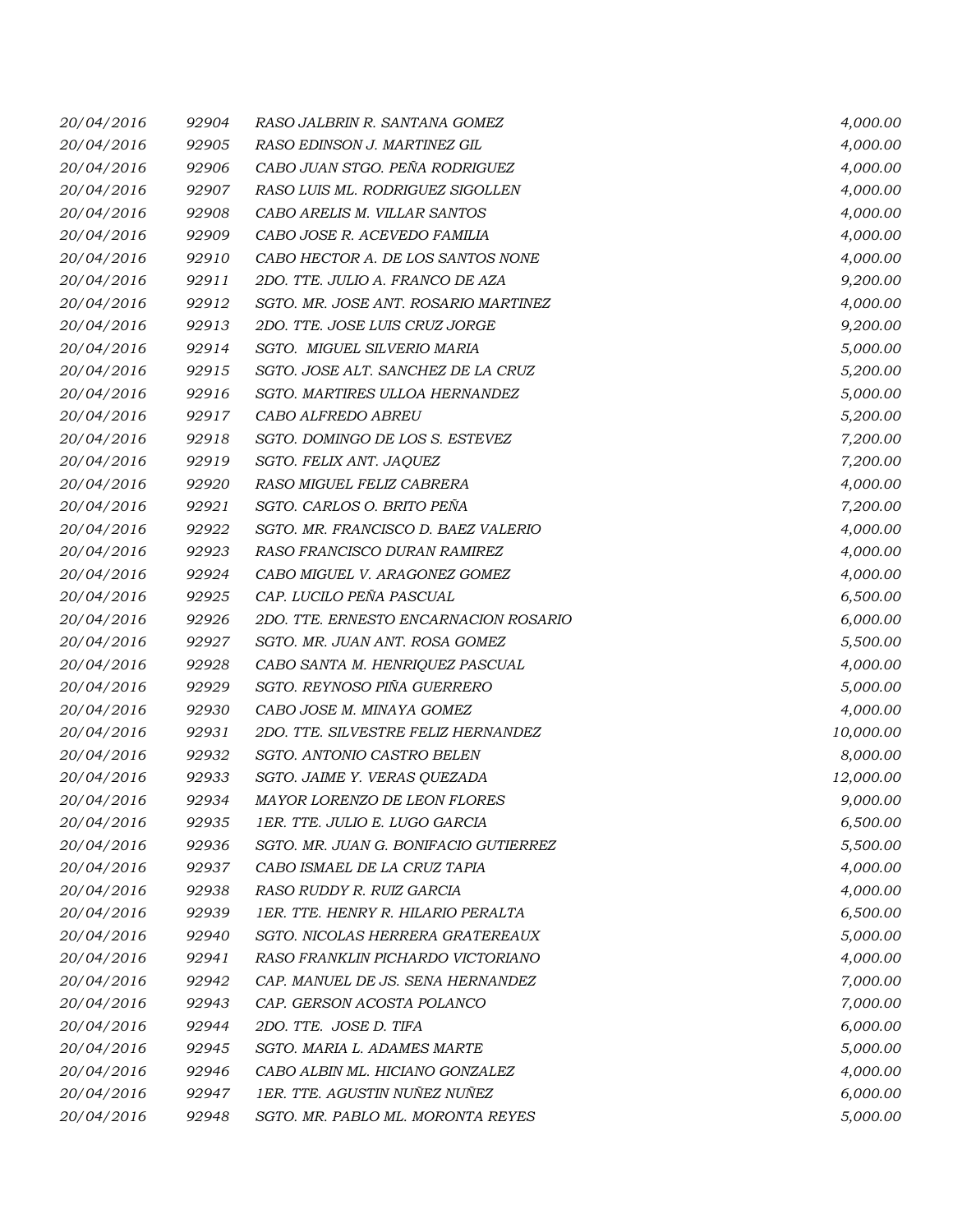| 20/04/2016 | 92949 | CABO RAMON ANT. PICHARDO ALVAREZ           | 4,000.00 |
|------------|-------|--------------------------------------------|----------|
| 20/04/2016 | 92950 | SGTO. MR. SANTIAGO BATISTA DIAZ            | 5,500.00 |
| 20/04/2016 | 92951 | SGTO. SOREMINDA FLETE ADAMES               | 5,000.00 |
| 20/04/2016 | 92952 | CABO JUAN CISNEROS ALMANZAR                | 4,000.00 |
| 20/04/2016 | 92953 | CABO JOSE ANT. TAVERAS ARIAS               | 4,000.00 |
| 20/04/2016 | 92954 | CABO WILLIAMS ADAMES ESPINAL               | 4,000.00 |
| 20/04/2016 | 92955 | SGTO. MR. JOSE ALB. EVANGELISTA CONCEPCION | 5,000.00 |
| 20/04/2016 | 92956 | RASO JUNIOR CABRERA RODRIGUEZ              | 5,200.00 |
| 20/04/2016 | 92957 | 2DO. TTE. JOSE ML. PAULINO ACOSTA          | 5,000.00 |
| 20/04/2016 | 92958 | CABO JESUS ANT. DE LA CRUZ SUERO           | 4,000.00 |
| 20/04/2016 | 92959 | SGTO. MR. WILSON GERMAN DE LA CRUZ         | 5,500.00 |
| 20/04/2016 | 92960 | SGTO. EDUARDO DE JS. CRUZ VENTURA          | 5,000.00 |
| 20/04/2016 | 92961 | CABO YENNY ALT. ROSARIO GARCIA             | 5,200.00 |
| 20/04/2016 | 92962 | SGTO. RAMON SEVERINO PAREDES               | 7,200.00 |
| 20/04/2016 | 92963 | SGTO. MR. SANTO E. TEJEDA                  | 9,000.00 |
| 20/04/2016 | 92964 | 1ER. TTE. RUBEN D. GARCIA DE LEON          | 6,500.00 |
| 20/04/2016 | 92965 | CAP. NELSON RODRIGUEZ BEATO                | 6,000.00 |
| 20/04/2016 | 92966 | SGTO. MR. LUIS CASTRO ACOSTA               | 5,500.00 |
| 20/04/2016 | 92967 | SGTO. MR. JACOBO ANT. HURTADO MARIA        | 5,500.00 |
| 20/04/2016 | 92968 | RASO ROANGEL FCO. FRIAS ROJAS              | 4,000.00 |
| 20/04/2016 | 92969 | RASO ROBINSON OVIEDO FARIAS                | 4,000.00 |
| 20/04/2016 | 92970 | SGTO. RAMON ANT. JIMENEZ NUÑEZ             | 7,200.00 |
| 20/04/2016 | 92971 | RASO DANIEL ADAMES PERALTA                 | 4,000.00 |
| 20/04/2016 | 92972 | RASO LORENZO L. VERAS DE LA ROSA           | 4,000.00 |
| 20/04/2016 | 92973 | SGTO. JOSE L. BONIFACIO GUTIERREZ          | 5,000.00 |
| 20/04/2016 | 92974 | SGTO. MR. MATIAS CRUCETA REINOSO           | 8,200.00 |
| 20/04/2016 | 92975 | SGTO. JOSE R. HERNANDEZ PAULINO            | 4,000.00 |
| 20/04/2016 | 92976 | SGTO. MR. FREDDY DE JESUS                  | 8,200.00 |
| 20/04/2016 | 92977 | 2DO. TTE. CARLOS ANT. FORTUNA MONCION      | 6,000.00 |
| 20/04/2016 | 92978 | SGTO. RAFAEL DEL C. GUZMAN LOPEZ           | 5,000.00 |
| 20/04/2016 | 92979 | CAP. NOEL S. SOSA PAULINO                  | 7,000.00 |
| 20/04/2016 | 92980 | SGTO. EDUARDO MONTERO GRULLON              | 6,000.00 |
| 20/04/2016 | 92981 | RASO OLIVEL RIVERA FIGUEREO                | 5,000.00 |
| 20/04/2016 | 92982 | RASO ROBERT O. VASQUEZ FELIZ               | 4,000.00 |
| 20/04/2016 | 92983 | RASO PETRONILA LOPEZ MEDINA                | 4,000.00 |
| 20/04/2016 | 92984 | RASO ROSELIA PEREZ DE LA CRUZ              | 4,000.00 |
| 20/04/2016 | 92985 | 1ER. TTE. ANGEL M. PERALTA PEÑA            | 6,500.00 |
| 20/04/2016 | 92986 | 2DO. TTE. PABLO GARCIA MONTERO             | 6,000.00 |
| 20/04/2016 | 92987 | 2DO. TTE. APOLINAR PEÑA PEÑA               | 6,000.00 |
| 20/04/2016 | 92988 | 2DO. TTE. LEODAN URBAEZ FELIZ              | 6,000.00 |
| 20/04/2016 | 92989 | SGTO. JOSE DOLORES TRINIDAD FELIZ          | 5,000.00 |
| 20/04/2016 | 92990 | SGTO. LUIS L. ARIAS SANCHEZ                | 5,000.00 |
| 20/04/2016 | 92991 | RASO DIONERIS DE LA CRUZ LOPEZ             | 4,000.00 |
| 20/04/2016 | 92992 | CABO WANDER SANTANA FERRERAS               | 4,000.00 |
| 20/04/2016 | 92993 | CABO ESTERVIN ML. CRUZ PEREZ               | 4,000.00 |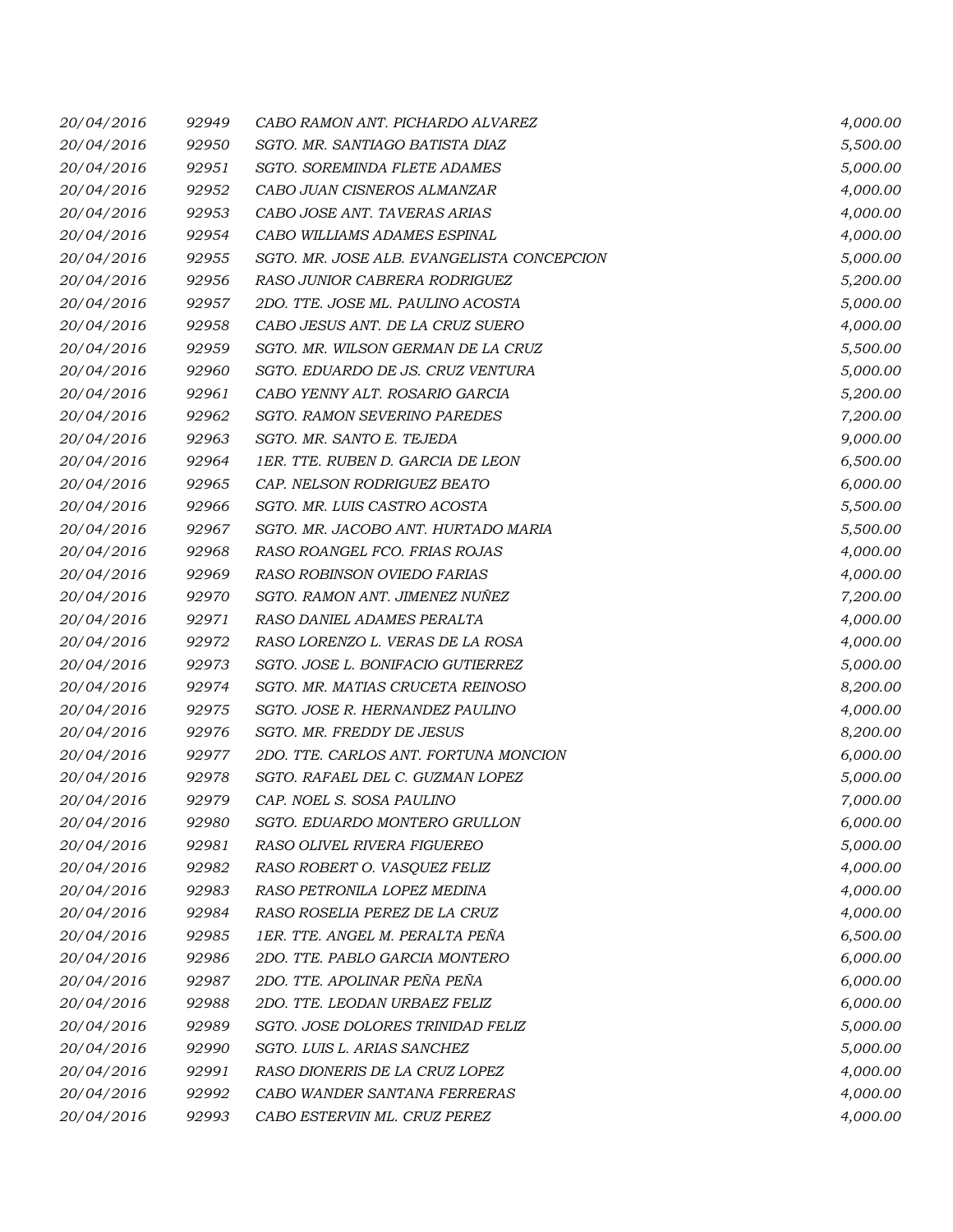| 20/04/2016 | 92994 | CABO LUIS M. ZAYAS URBAEZ             | 4,000.00 |
|------------|-------|---------------------------------------|----------|
| 20/04/2016 | 92995 | SGTO. ALEXANDER DE LEON GARCIA        | 7,200.00 |
| 20/04/2016 | 92996 | RASO WILMER A. URBAEZ FELIZ           | 4,000.00 |
| 20/04/2016 | 92997 | SGTO. LIBRADO M. SEGURA ALCANTARA     | 5,000.00 |
| 20/04/2016 | 92998 | SGTO. FAUSTINO BASIL LUIS             | 6,900.00 |
| 20/04/2016 | 92999 | SGTO. MR. REILYN D. FELIZ GUEVARA     | 4,000.00 |
| 20/04/2016 | 93000 | 1ER. TTE. MERGEN F. BATISTA RIVAS     | 6,500.00 |
| 20/04/2016 | 93001 | 2DO. TTE. FAUSTO D. ROCHA PEREZ       | 9,200.00 |
| 20/04/2016 | 93002 | SGTO. MR. ANGEL R. GONZALEZ CUEVAS    | 5,500.00 |
| 20/04/2016 | 93003 | SGTO. GILTON MATEO MEDINA             | 7,200.00 |
| 20/04/2016 | 93004 | 2DO. TTE. PATRICIO GOMEZ SEGURA       | 6,000.00 |
| 20/04/2016 | 93005 | RASO WARLIN ANT. CARVAJAL CUEVAS      | 4,000.00 |
| 20/04/2016 | 93006 | SGTO. MR. JAVIEL MEDINA GONZALEZ      | 5,500.00 |
| 20/04/2016 | 93007 | SGTO. ELVIN U. NOVAS MEDRANO          | 5,000.00 |
| 20/04/2016 | 93008 | CAP. JUAN DE D. NOVAS VARGAS          | 6,000.00 |
| 20/04/2016 | 93009 | SGTO. MR. LUIS F. JOSE GARCIA         | 5,500.00 |
| 20/04/2016 | 93010 | SGTO. ROBERTO ANT. FELIZ MATOS        | 7,200.00 |
| 20/04/2016 | 93011 | CABO FRANCIS L. VOLQUEZ NOVAS         | 4,000.00 |
| 20/04/2016 | 93012 | 2DO. TTE. JOSELIN DIAZ SENA           | 6,000.00 |
| 20/04/2016 | 93013 | 1ER. TTE. DELIS G. COLON VALDEZ       | 5,500.00 |
| 20/04/2016 | 93014 | SGTO. HUMBERTO MEDINA ROA             | 7,200.00 |
| 20/04/2016 | 93015 | MAYOR RAFAEL ANT. SOTO MORETA         | 9,000.00 |
| 20/04/2016 | 93016 | RASO MIGUELINA PEREZ BELTRE           | 4,000.00 |
| 20/04/2016 | 93017 | CABO WILKINS E. HERNANDEZ GARCIA      | 6,000.00 |
| 20/04/2016 | 93018 | RASO YOHAN ML. LUCIANO BAUTISTA       | 6,000.00 |
| 20/04/2016 | 93019 | RASO EDWARD ANT. OGANDO TERRERO       | 4,000.00 |
| 20/04/2016 | 93020 | SGTO. MR. JOSE ML. REYES BELLO        | 8,200.00 |
| 20/04/2016 | 93021 | CABO JEOVANNY A. SANCHEZ ADAMES       | 4,000.00 |
| 20/04/2016 | 93022 | CABO JOSE R. COHEN BERAS              | 4,000.00 |
| 20/04/2016 | 93023 | RASO LUIS FCO. AMADOR VICIOSO         | 5,200.00 |
| 20/04/2016 | 93024 | SGTO. MR. FERNANDO MATEO              | 5,500.00 |
| 20/04/2016 | 93025 | CABO VICTOR ESPINOSA GONZALEZ         | 4,900.00 |
| 20/04/2016 | 93026 | 2DO. TTE. ELADIO CABRERA ROA          | 6,000.00 |
| 20/04/2016 | 93027 | 1ER. TTE. TEODORO VALLEJO MORILLO     | 5,500.00 |
| 20/04/2016 | 93028 | 1ER. TTE. WILSON GUZMAN PEREZ         | 5,500.00 |
| 20/04/2016 | 93029 | SGTO. CRISTHIAN R. CONCEPCION ORTIZ   | 5,000.00 |
| 20/04/2016 | 93030 | SGTO. ELVIN ENCARNACION OGANDO        | 5,000.00 |
| 20/04/2016 | 93031 | SGTO. CRISTIAN ENCARNACION VALENZUELA | 5,000.00 |
| 20/04/2016 | 93032 | CABO HECTOR CALDERON CAPELLAN         | 4,000.00 |
| 20/04/2016 | 93033 | CABO JONATHAN F. MEDINA               | 4,000.00 |
| 20/04/2016 | 93034 | RASO ALTAGRACIA MATEO SOLIS           | 4,000.00 |
| 20/04/2016 | 93035 | CABO RAMONA MATEO BUGUE               | 4,000.00 |
| 20/04/2016 | 93036 | RASO ANYELA N. DE LOS SANTOS PIÑA     | 4,000.00 |
| 20/04/2016 | 93037 | 2DO. TTE. JOSE E. CABRAL Y CABRAL     | 6,000.00 |
| 20/04/2016 | 93038 | RASO MIGUEL ALCANTARA RAMOS           | 4,000.00 |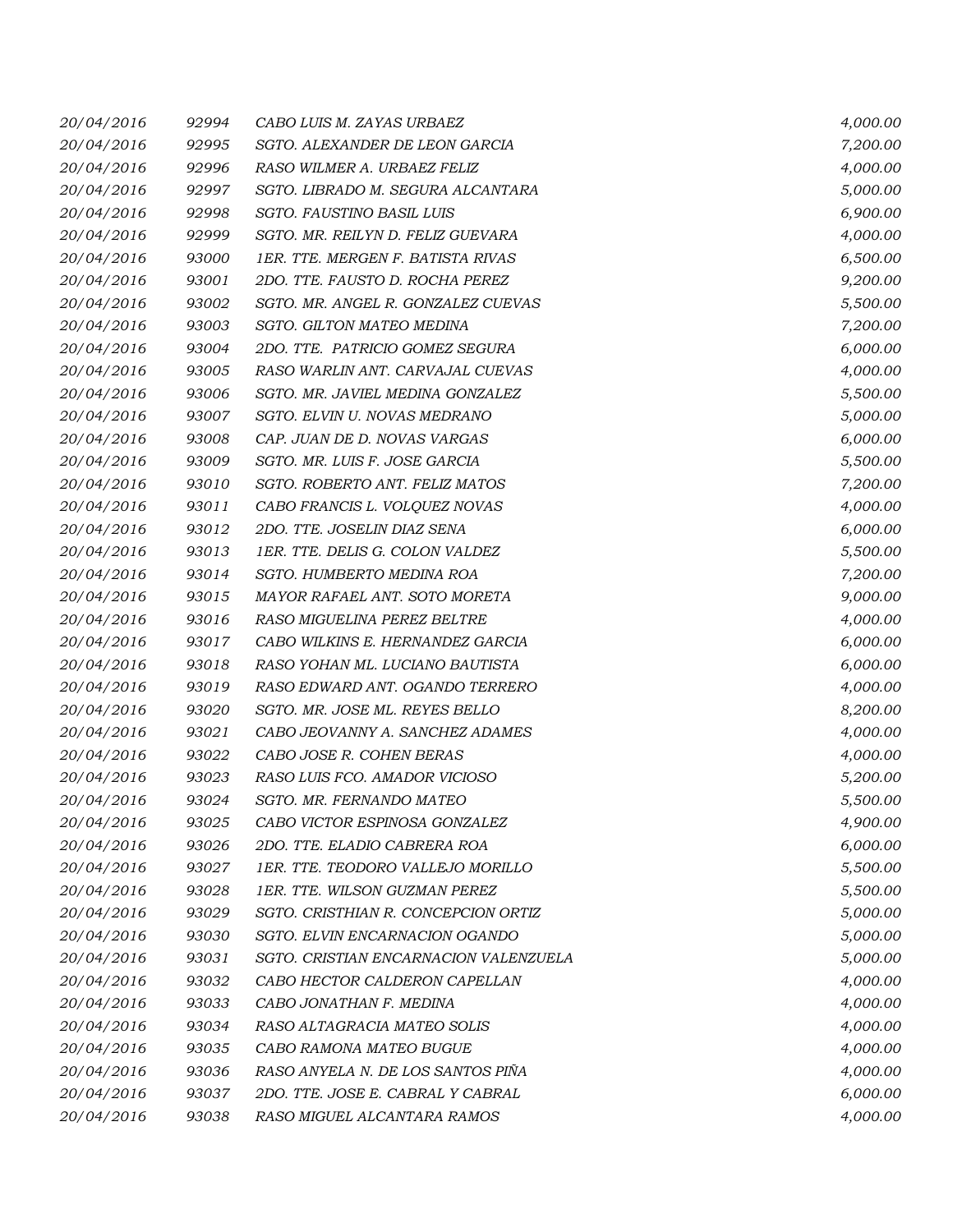| 20/04/2016 | 93039 | SGTO. ARTURO VILLEGAS DE LOS SANTOS     | 5,000.00  |
|------------|-------|-----------------------------------------|-----------|
| 20/04/2016 | 93040 | 2DO. TTE. SILVIO E. ZABALA OGANDO       | 6,000.00  |
| 20/04/2016 | 93041 | 2DO. TTE. JOSE A. DIAZ VALDEZ           | 6,000.00  |
| 20/04/2016 | 93042 | SGTO. MR. MANUEL S. MONTILLA MADE       | 5,500.00  |
| 20/04/2016 | 93043 | SGTO. SALVADOR DE LOS SANTOS TURBI      | 7,200.00  |
| 20/04/2016 | 93044 | CABO EDDY A. MONTILLA MONTERO           | 4,000.00  |
| 20/04/2016 | 93045 | 1ER. TTE. WILLIAM G. PEREZ              | 5,500.00  |
| 20/04/2016 | 93046 | CABO AGUSTIN FLORENTINO ROSARIO         | 5,200.00  |
| 20/04/2016 | 93047 | SGTO. MR. MARIOLIN LORENZO MEDINA       | 5,000.00  |
| 20/04/2016 | 93048 | RASO ANGELO VALLEJO ALCANTARA           | 4,000.00  |
| 20/04/2016 | 93049 | SGTO. LUIS ALB. DE LA ROSA GONZALEZ     | 6,200.00  |
| 20/04/2016 | 93050 | RASO VALERIO MORILLO MERAN              | 5,200.00  |
| 20/04/2016 | 93051 | CABO JORGE L. FIGUEREO DIAZ             | 4,000.00  |
| 20/04/2016 | 93052 | 1ER. TTE. FRANCISCO ALBER VALDEZ        | 6,500.00  |
| 20/04/2016 | 93053 | 2DO. TTE. RAFAEL E. ENCARNACION ADAMES  | 6,000.00  |
| 20/04/2016 | 93054 | SGTO. ANTONIO GOMEZ TAPIA               | 4,000.00  |
| 20/04/2016 | 93055 | CABO MARIBEL DEL C. MOREL               | 4,000.00  |
| 20/04/2016 | 93056 | CABO AGUSTIN CORONADO CORONADO          | 4,000.00  |
| 20/04/2016 | 93057 | SGTO. JOSE L. VALDEZ MEDINA             | 5,000.00  |
| 20/04/2016 | 93058 | CABO ALEXANDER Y. TAPIA CRUZ            | 4,000.00  |
| 20/04/2016 | 93059 | SGTO. GUILLERMO E. RODRIGUEZ            | 6,900.00  |
| 20/04/2016 | 93060 | RASO JUNIOR CUEVAS GUZMAN               | 5,200.00  |
| 20/04/2016 | 93061 | RASO LEIDY ALB. HERNANDEZ MINYETTY      | 4,900.00  |
| 20/04/2016 | 93062 | 2DO. TTE. FRANK FELIZ ALCANTARA         | 10,000.00 |
| 20/04/2016 | 93063 | SGTO. MR. PEDRO SOTO                    | 9,000.00  |
| 20/04/2016 | 93064 | SGTO. FELIX SANCHEZ GUZMAN              | 8,000.00  |
| 20/04/2016 | 93065 | RASO TOMAS DE JESUS MEJIA               | 6,000.00  |
| 20/04/2016 | 93066 | RASO ADRIAN A. PALACIO MARTINEZ         | 6,000.00  |
| 20/04/2016 | 93067 | RASO SANDRO T. REYES LERBOURS           | 6,000.00  |
| 20/04/2016 | 93068 | CABO SANTO SIERRA GUZMAN                | 6,000.00  |
| 20/04/2016 | 93069 | MAYOR PEDRO ML. R. DOMINGUEZ MORCELO    | 9,000.00  |
| 20/04/2016 | 93070 | 2DO. TTE. MARINO SANCHEZ VASQUEZ        | 6,000.00  |
| 20/04/2016 | 93071 | 2DO. TTE. FAUTINO MONTERO DE LOS SANTOS | 5,500.00  |
| 20/04/2016 | 93072 | SGTO. MR. WILMIN ALB. TRINIDAD ACEVEDO  | 5,500.00  |
| 20/04/2016 | 93073 | SGTO. VICTOR V. PEREZ DIAZ              | 5,000.00  |
| 20/04/2016 | 93074 | CABO FRANCISCO ANT. GUANCE              | 4,000.00  |
| 20/04/2016 | 93075 | RASO AMADO E. GUZMAN PEREZ              | 4,000.00  |
| 20/04/2016 | 93076 | RASO MILCIADES MESA ENCARNACION         | 4,000.00  |
| 20/04/2016 | 93077 | SGTO. MR. VICTOR M. CASTILLO HERNANDEZ  | 9,000.00  |
| 20/04/2016 | 93078 | SGTO. MR. JORGE LUCIANO MARTINEZ        | 8,000.00  |
| 20/04/2016 | 93079 | RASO FELIX E. VALENZUELA SIERRA         | 4,000.00  |
| 20/04/2016 | 93080 | RASO LUIS F. VALLEJO MARTINEZ           | 5,200.00  |
| 20/04/2016 | 93081 | CABO JEUDIS PAREDES MOJICA              | 5,200.00  |
| 20/04/2016 | 93082 | CABO MANOLIN BASILIO SALOMON            | 5,200.00  |
| 20/04/2016 | 93083 | CABO JUAN DIAZ ENCARNACION              | 5,200.00  |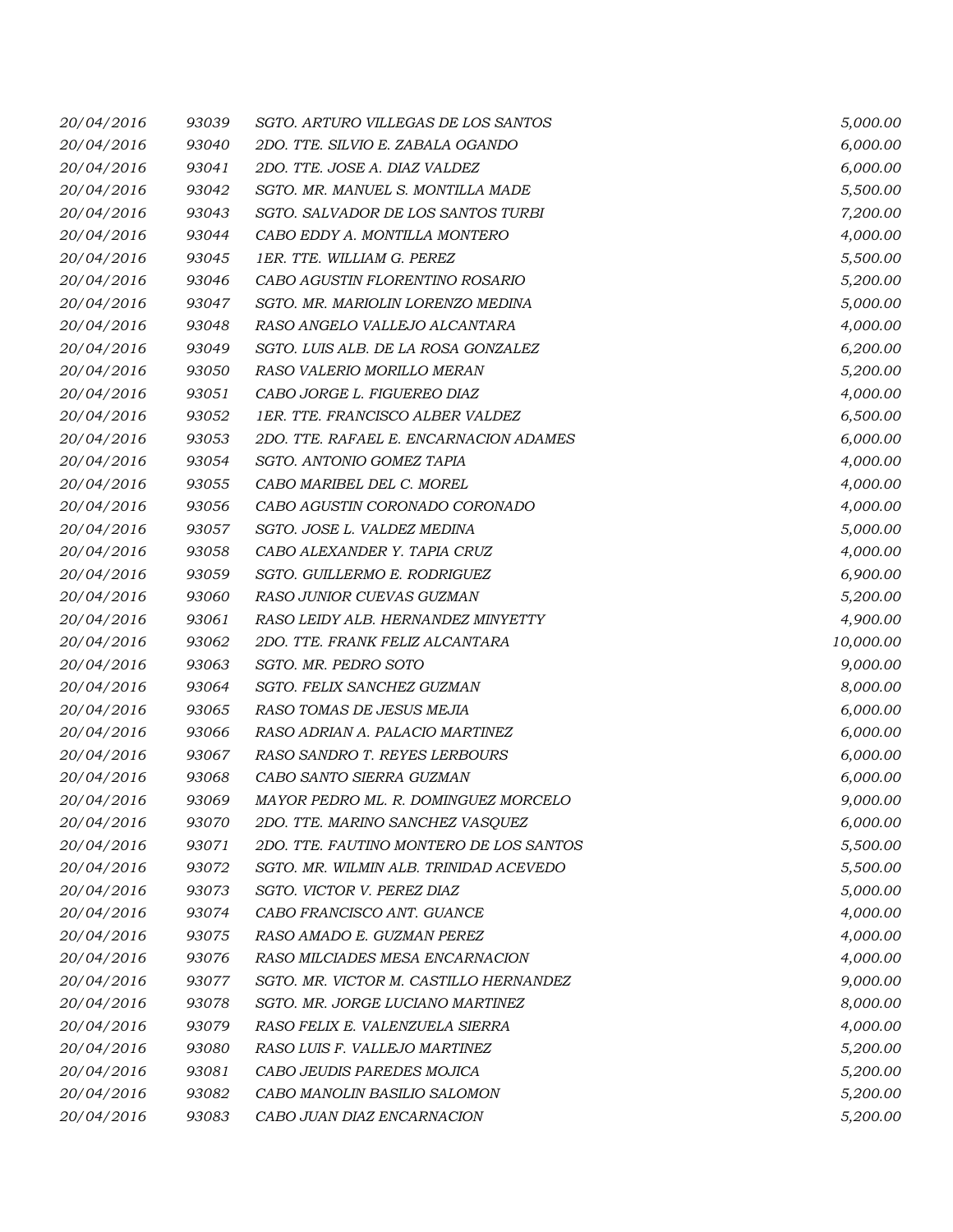| 20/04/2016 | 93084 | SGTO. JOSE ML. DE LA ROSA DE LEON         | 7,200.00  |
|------------|-------|-------------------------------------------|-----------|
| 20/04/2016 | 93085 | 1ER. TTE. EUGENIO PEGUERO DEL ROSARIO     | 6,500.00  |
| 20/04/2016 | 93086 | RASO DAWRYN GARCIA PERALTA                | 4,000.00  |
| 20/04/2016 | 93087 | CAPITAN EVARISTO VELAZQUEZ                | 11,200.00 |
| 20/04/2016 | 93088 | SGTO. MR. SANTOS RODRIGUEZ RIVERA         | 9,000.00  |
| 20/04/2016 | 93089 | CABO SALVADOR A. HEREDIA MATEO            | 6,000.00  |
| 20/04/2016 | 93090 | SGTO. MANUEL S. SOTO CABRAL               | 7,200.00  |
| 20/04/2016 | 93091 | RASO KELVIN A. FRANCO TURBI               | 4,000.00  |
| 20/04/2016 | 93092 | SGTO. WIQUIN LAVALE GONZALEZ              | 6,900.00  |
| 20/04/2016 | 93093 | SGTO. MR. PEDRO LAUREANO PAULA            | 5,500.00  |
| 20/04/2016 | 93094 | CABO MILKELIS FIGUEROA SUAREZ             | 4,000.00  |
| 20/04/2016 | 93095 | SGTO. MR. CESAR ANT. SERRANO GARCIA       | 7,900.00  |
| 20/04/2016 | 93096 | CABO CARLOS D. REYNOSO PEREYRA            | 4,000.00  |
| 20/04/2016 | 93097 | 2DO. TTE. JUAN FCO. JIMENEZ DE LOS SANTOS | 6,000.00  |
| 20/04/2016 | 93098 | SGTO. MR. MARCELO UREÑA ROSADO            | 8,200.00  |
| 20/04/2016 | 93099 | SGTO. MR. JOHAN ML. SOSA                  | 5,500.00  |
| 20/04/2016 | 93100 | 2DO. TTE. JOSE R. LUGO CARMONA            | 4,900.00  |
| 20/04/2016 | 93101 | 2DO. TTE. DIOMEDES DE LA CRUZ DE LA CRUZ  | 9,200.00  |
| 20/04/2016 | 93102 | RASO JUAN U. ARIAS                        | 5,200.00  |
| 20/04/2016 | 93103 | MAYOR JUAN B. DIPRE ISABEL                | 5,000.00  |
| 20/04/2016 | 93104 | SGTO. CRISTINO SOTO SOTO                  | 5,000.00  |
| 20/04/2016 | 93105 | 1ER. TTE. VIRGINIO ARISMENDY PEREZ        | 6,500.00  |
| 20/04/2016 | 93106 | SGTO. DANTE E. GALAN SANTANA              | 7,200.00  |
| 20/04/2016 | 93107 | CABO WANDER AGRAMONTE CESPEDES            | 5,200.00  |
| 20/04/2016 | 93108 | 2DO. TTE. RAMON E. MENDEZ RUIZ            | 6,000.00  |
| 20/04/2016 | 93109 | 2DO. TTE. SALVADOR MEDINA MEDINA          | 6,000.00  |
| 20/04/2016 | 93110 | 2DO. TTE. PASCUAL SEGURA OLIVERO          | 4,000.00  |
| 20/04/2016 | 93111 | RASO JULIAN SUAZO CASADO                  | 4,000.00  |
| 20/04/2016 | 93112 | CABO LEONIDES SUAZO CASADO                | 5,200.00  |
| 20/04/2016 | 93113 | 2DO. TTE. JOSE D. TAPIA TAVERAS           | 9,200.00  |
| 20/04/2016 | 93114 | 2DO. TTE. EMILIO ROBLES PLASENCIO         | 6,000.00  |
| 20/04/2016 | 93115 | CABO FRANKLIN ANT. RODRIGUEZ CASTILLO     | 4,900.00  |
| 20/04/2016 | 93116 | CAP. JOE ANT. GARCIA HOFFMAN              | 7,000.00  |
| 20/04/2016 | 93117 | 2DO. TTE. JUAN DEL A. FELIZ FELIZ         | 10,000.00 |
| 20/04/2016 | 93118 | SGTO. MR. GIL ML. CAMPECHANO GARCIA       | 9,000.00  |
| 20/04/2016 | 93119 | SGTO. CRISTIAN JAVIER ARREDONDO           | 9,000.00  |
| 20/04/2016 | 93120 | RASO FELIX F. REYNOSO REYES               | 6,000.00  |
| 20/04/2016 | 93121 | RASO MODESTO MONTERO POLANCO              | 6,000.00  |
| 20/04/2016 | 93122 | RASO ROSELIO SOLANO SILVESTRE             | 5,200.00  |
| 20/04/2016 | 93123 | SGTO. JUAN ALB. REED GOMEZ                | 7,200.00  |
| 20/04/2016 | 93124 | CABO ENMANUEL BAEZ YAN                    | 5,200.00  |
| 20/04/2016 | 93125 | RASO JUNIOR ALB. CASTILLO ESCANIO         | 5,200.00  |
| 20/04/2016 | 93126 | 2DO. TTE. GERVASIO DEGOLLADO RINCON       | 8,900.00  |
| 20/04/2016 | 93127 | CABO JOHNNY OZORIA DANIEL                 | 4,000.00  |
| 20/04/2016 | 93128 | 2DO. TTE. NIXON RAMIREZ CANDELARIO        | 6,000.00  |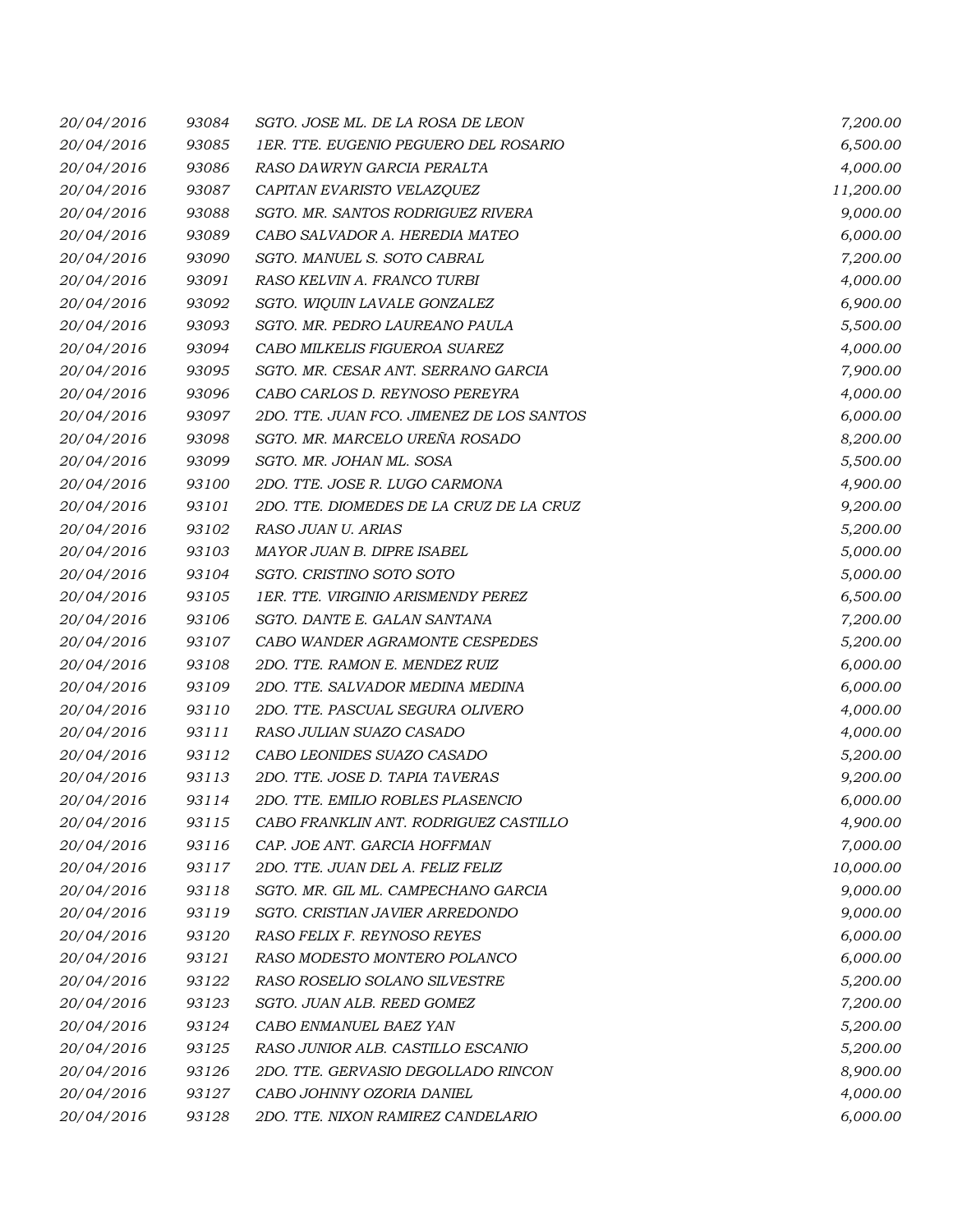| 20/04/2016 | 93129 | SGTO. GRECIA I. ASTACIO JIMENEZ      | 5,000.00  |
|------------|-------|--------------------------------------|-----------|
| 20/04/2016 | 93130 | CABO ANGEL GONZALEZ BORQUEZ          | 4,900.00  |
| 20/04/2016 | 93131 | CAP. ERNESTO MEJIA SARMIENTO         | 7,000.00  |
| 20/04/2016 | 93132 | CAP. PACO MORILLO RAMIREZ            | 7,000.00  |
| 20/04/2016 | 93133 | 1ER. TTE. PEDRO BERIGUETE CUELLO     | 6,500.00  |
| 20/04/2016 | 93134 | 2DO. TTE. ANGEL ML. SOSA VANTERPOOL  | 6,000.00  |
| 20/04/2016 | 93135 | 2DO. TTE. GERSON ALCANTARA GOMEZ     | 6,000.00  |
| 20/04/2016 | 93136 | 2DO. TTE. RAMON E. RAMIREZ PACHECO   | 6,000.00  |
| 20/04/2016 | 93137 | SGTO. MR. LEONARDO MONEGRO ORTEGA    | 5,500.00  |
| 20/04/2016 | 93138 | SGTO. MR. WILSON S. CUELLO           | 5,500.00  |
| 20/04/2016 | 93139 | SGTO. MR. RAFAEL REYES MEJIA         | 5,500.00  |
| 20/04/2016 | 93140 | SGTO. MARIO M. VICIOSO MANZANILLO    | 5,000.00  |
| 20/04/2016 | 93141 | SGTO. PEDRO OZORIA EMILIANO          | 5,000.00  |
| 20/04/2016 | 93142 | SGTO. FIOR R. SEGURA CANA            | 5,000.00  |
| 20/04/2016 | 93143 | SGTO. PAULA C. BELEN PAULINO         | 5,000.00  |
| 20/04/2016 | 93144 | CABO JUAN H. RAMIREZ PACHECO         | 4,000.00  |
| 20/04/2016 | 93145 | CABO GASPAR ABREU CASTILLO           | 4,000.00  |
| 20/04/2016 | 93146 | CABO JACOB ROMERO RODRIGUEZ          | 4,000.00  |
| 20/04/2016 | 93147 | RASO FRANK ALBURQUERQUE MOTA         | 4,000.00  |
| 20/04/2016 | 93148 | RASO JULIO S. MAZARA REINOSO         | 4,000.00  |
| 20/04/2016 | 93149 | CABO FRANCISCO ANT. BASTARDO CORDERO | 4,000.00  |
| 20/04/2016 | 93150 | RASO DANIEL ALCANTARA BARREIRO       | 4,000.00  |
| 20/04/2016 | 93151 | RASO ELY E. DE LA ROSA AMBROSIO      | 4,000.00  |
| 20/04/2016 | 93152 | CABO ARACELIS MARTINEZ RIVERA        | 4,000.00  |
| 20/04/2016 | 93153 | CABO JULIO NOLASCO PEREZ             | 5,200.00  |
| 20/04/2016 | 93154 | SGTO. TITO ROJAS MOTA                | 5,000.00  |
| 20/04/2016 | 93155 | SGTO. ANGEL REYES BAEZ               | 5,000.00  |
| 20/04/2016 | 93156 | CABO ANASTACIO JOSEPH FOSTEL         | 4,000.00  |
| 20/04/2016 | 93157 | SGTO. MR. JOEL A. GUERRERO MEDINA    | 5,500.00  |
| 20/04/2016 | 93158 | SGTO. HECTOR R. MOTA SANTANA         | 7,200.00  |
| 20/04/2016 | 93159 | SGTO. CRISTIAN DE PAULA POLANCO      | 7,200.00  |
| 20/04/2016 | 93160 | CAP. VICTOR ML. GONZALEZ ALVAREZ     | 7,000.00  |
| 20/04/2016 | 93161 | SGTO. FRANKLIN S. ACOSTA SOLIS       | 5,000.00  |
| 20/04/2016 | 93162 | CABO CLAUDIO CORNIELLE               | 4,000.00  |
| 20/04/2016 | 93163 | RASO WILLIAM E. JIMENEZ SOSA         | 4,000.00  |
| 20/04/2016 | 93164 | 2DO. TTE. CARLOS ML. VIDAL SEGURA    | 10,000.00 |
| 20/04/2016 | 93165 | CABO MANUEL L. NUÑEZ SANCHEZ         | 4,900.00  |
| 20/04/2016 | 93166 | 1ER. TTE. FELIX ALB. PEREYRA ROA     | 6,500.00  |
| 20/04/2016 | 93167 | RASO MAXIMO AQUINO GOMEZ             | 4,000.00  |
| 20/04/2016 | 93168 | CABO EDGAL EFRAIN SANTANA DIAZ       | 4,000.00  |
| 20/04/2016 | 93169 | 2DO. TTE. DIOMEDES PAREDES SANTANA   | 6,000.00  |
| 20/04/2016 | 93170 | CABO DHAIN S. BERAS FIGUEROA         | 4,000.00  |
| 20/04/2016 | 93171 | RASO ALEXIS BDO. CABRERA SOLANO      | 4,000.00  |
| 20/04/2016 | 93172 | RASO VLADIMIR ML. SANTANA PEÑA       | 4,900.00  |
| 20/04/2016 | 93173 | SGTO. ALCADIO JOSE ROSARIO           | 7,200.00  |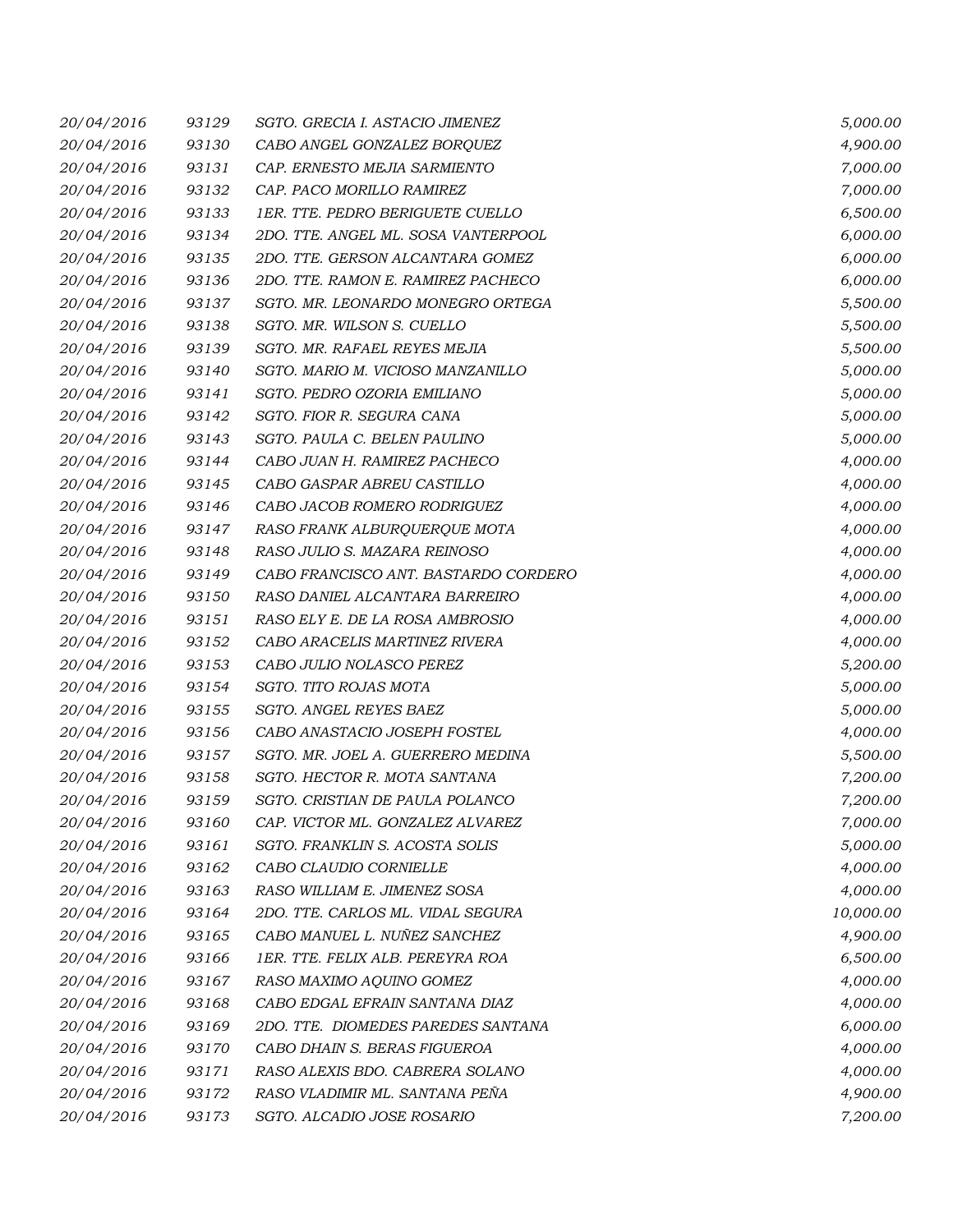| 20/04/2016 | 93174 | SGTO. HENRY ML. ESCORBORES AVILA          | 7,200.00  |
|------------|-------|-------------------------------------------|-----------|
| 20/04/2016 | 93175 | RASO YOEL ML. AGESTA SILVESTRE            | 5,200.00  |
| 20/04/2016 | 93176 | CAP. HECTOR DE LOS SANTOS A.              | 10,000.00 |
| 20/04/2016 | 93177 | <b>1ER TTE, EMELINDO BATISTA</b>          | 7,000.00  |
| 20/04/2016 | 93178 | 1ER. TTE. JUAN JIMENEZ SANTANA            | 6,500.00  |
| 20/04/2016 | 93179 | 2DO. TTE. CIRIACO PAYANO SEVERINO         | 6,000.00  |
| 20/04/2016 | 93180 | 2DO. TTE. DOMINGO ANT. SEVERINO HENRIQUEZ | 6,000.00  |
| 20/04/2016 | 93181 | SGTO. MR. LUISA J. JIMENEZ BORT           | 5,500.00  |
| 20/04/2016 | 93182 | SGTO. BELKIS A. RICHARDSON GUILLEN        | 5,000.00  |
| 20/04/2016 | 93183 | SGTO. FRANKLIN GUZMAN LEONARDO            | 5,000.00  |
| 20/04/2016 | 93184 | RASO ISMAEL ALB. PEGUERO GONZALEZ         | 4,000.00  |
| 20/04/2016 | 93185 | CABO DANIEL E. RAMIREZ MESA               | 4,000.00  |
| 20/04/2016 | 93186 | SGTO. MR. ANDRES GUERRERO                 | 5,500.00  |
| 20/04/2016 | 93187 | SGTO. CARLOS ALB. PEGUERO MOTA            | 7,200.00  |
| 20/04/2016 | 93188 | SGTO. JOAQUIN SALAS CEDEÑO                | 5,000.00  |
| 20/04/2016 | 93189 | CABO YEIMY RIVAS PEGUERO                  | 4,000.00  |
| 20/04/2016 | 93190 | SGTO. LISANDRO CHALAS TRINIDAD            | 4,000.00  |
| 20/04/2016 | 93191 | SGTO. MR. BIENVENIDO ALFONSECA JAVIER     | 4,000.00  |
| 20/04/2016 | 93192 | CABO SANTO SEVERINO SANTANA               | 4,000.00  |
| 20/04/2016 | 93193 | RASO JEAN C. PUENTE REINA                 | 4,900.00  |
| 20/04/2016 | 93194 | MAYOR JOSE FCO. FRIAS MOTA                | 9,000.00  |
| 20/04/2016 | 93195 | CAP. CESAREO PEGUERO PRADO                | 11,000.00 |
| 20/04/2016 | 93196 | 1ER. TTE. SANTO A. BRUJAN AQUINO          | 11,000.00 |
| 20/04/2016 | 93197 | 2DO. TTE. PEDRO LAUREANO GUZMAN           | 8,000.00  |
| 20/04/2016 | 93198 | SGTO. NELDIS A. BELLO PEREZ               | 8,000.00  |
| 20/04/2016 | 93199 | SGTO. MR. NIORVIS M. FABIAN TOLENTINO     | 8,000.00  |
| 20/04/2016 | 93200 | CABO LEORYS ANT. MARTINEZ OVIEDO          | 6,000.00  |
| 20/04/2016 | 93201 | CABO MARCIAL OGANDO DIAZ                  | 6,000.00  |
| 20/04/2016 | 93202 | CABO ANGEL MA. RAMIREZ SEPULVEDA          | 6,000.00  |
| 20/04/2016 | 93203 | CABO EDWIN ALB. CUEVAS MARCANO            | 4,900.00  |
| 20/04/2016 | 93204 | 1ER. TTE. FAUSTO CARRASCO RAMIREZ         | 10,200.00 |
| 20/04/2016 | 93205 | SGTO. MR. WILLIAM DE LA CRUZ CABRAL       | 8,200.00  |
| 20/04/2016 | 93206 | SGTO. MR. HARRY A. CASTILLO MADERA        | 8,200.00  |
| 20/04/2016 | 93207 | CABO JORGE M. MARTE OLIVERO               | 5,200.00  |
| 20/04/2016 | 93208 | TTE. COR. WILLIAN CABRERA ARIAS           | 10,000.00 |
| 20/04/2016 | 93209 | MAYOR ERASMO ALCANTARA VARGAS             | 9,000.00  |
| 20/04/2016 | 93210 | MAYOR ELVIS R. HERNANDEZ FERNANDEZ        | 9,000.00  |
| 20/04/2016 | 93211 | CAP. EMETERIO A. SANTANA HERNANDEZ        | 7,000.00  |
| 20/04/2016 | 93212 | CAP. RAUL FCO. SURIEL ARIAS               | 7,000.00  |
| 20/04/2016 | 93213 | CAP. IGNACIO G. MUÑOZ MORA                | 7,000.00  |
| 20/04/2016 | 93214 | CAP. SAMUEL HERNANDEZ OTAÑO               | 7,000.00  |
| 20/04/2016 | 93215 | CAP. CLODOMIRO H. DOTEL NOVAS             | 7,000.00  |
| 20/04/2016 | 93216 | CAP. PASCUAL CASTRO MARTE                 | 7,000.00  |
| 20/04/2016 | 93217 | 1ER. TTE. YNABER Y. SANTANA VASQUEZ       | 6,500.00  |
| 20/04/2016 | 93218 | 1ER. TTE. JULIO E. FELIZ URBAEZ           | 6,500.00  |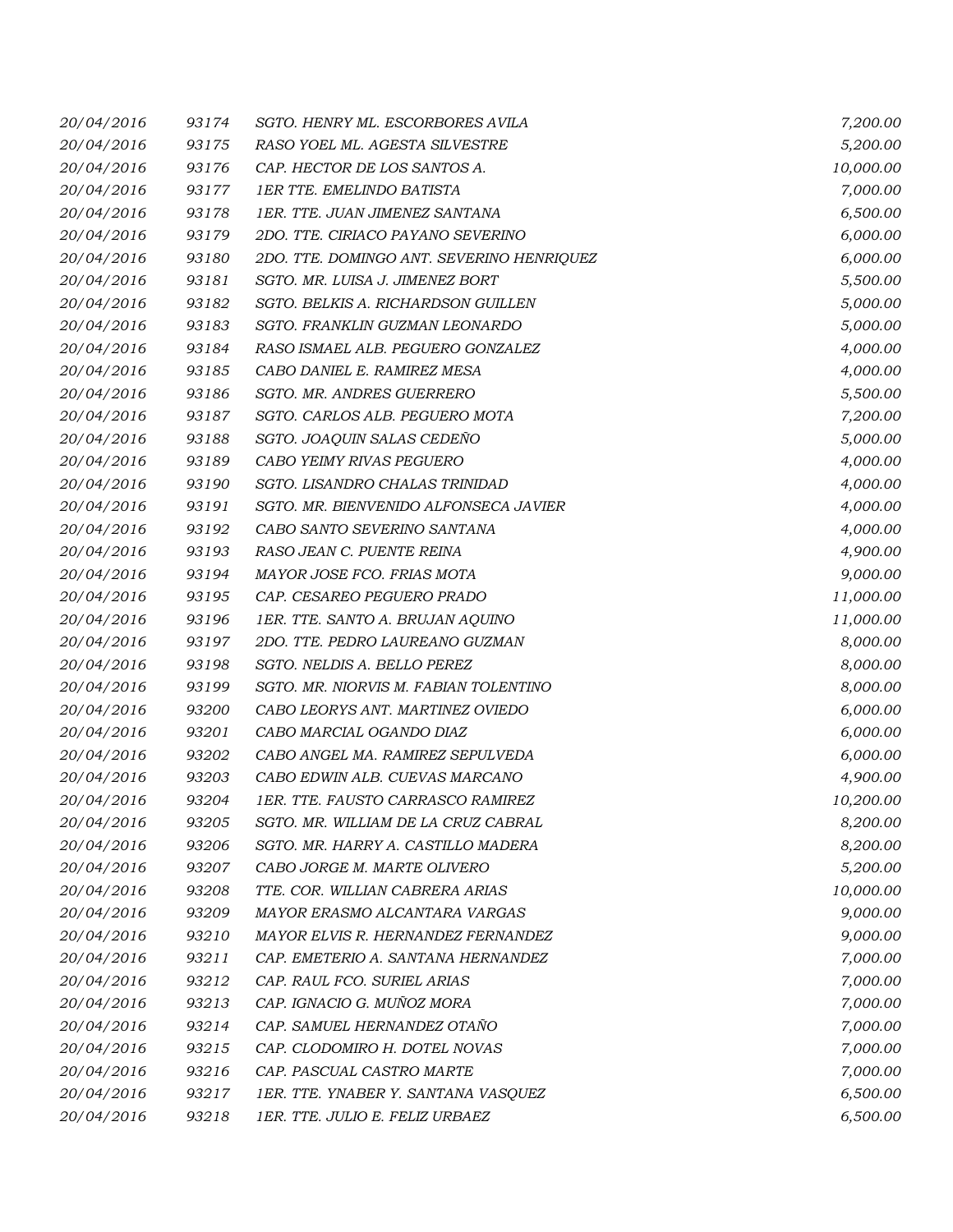| 20/04/2016 | 93219 | 1ER. TTE. FELICIA CONRADO JIMENEZ       | 6,500.00  |
|------------|-------|-----------------------------------------|-----------|
| 20/04/2016 | 93220 | 1ER. TTE. ADOLFO CARRASCO FELIZ         | 6,500.00  |
| 20/04/2016 | 93221 | CAP. MIGUEL ANT. ECHAVARRIA BAUTISTA    | 6,500.00  |
| 20/04/2016 | 93222 | 1ER. TTE. JOSE CASTRO HERNANDEZ         | 6,000.00  |
| 20/04/2016 | 93223 | 2DO. TTE. FLERIDA A. GARCIA NICOLAS     | 6,000.00  |
| 20/04/2016 | 93224 | ALFEREZ DE FRAGATA NILO PUJOLS GARCIA   | 6,000.00  |
| 20/04/2016 | 93225 | 2DO. TTE. JOSE S. MOREL DE LA CRUZ      | 6,000.00  |
| 20/04/2016 | 93226 | 2DO. TTE. ALEJANDRO FORTUNATO ARIAS     | 6,000.00  |
| 20/04/2016 | 93227 | SGTO. MR. ANTONIO DE LA ROSA RAMIREZ    | 5,500.00  |
| 20/04/2016 | 93228 | SGTO. MR. HENRY SOSA GOMEZ              | 5,500.00  |
| 20/04/2016 | 93229 | SGTO. MR. LUCIANO SANTOS                | 5,500.00  |
| 20/04/2016 | 93230 | SGTO. MERCEDES M. LECLER GARCIA         | 5,000.00  |
| 20/04/2016 | 93231 | SGTO. CIRUANEL RAMIREZ ALCANTARA        | 5,000.00  |
| 20/04/2016 | 93232 | SGTO. MR. NANCY SUSANA HERNANDEZ CASADO | 4,000.00  |
| 20/04/2016 | 93233 | CABO FEDERICO HERNANDEZ BERROA          | 4,000.00  |
| 20/04/2016 | 93234 | CABO GLADYS SANTANA HERNANDEZ           | 4,000.00  |
| 20/04/2016 | 93235 | SGTO. BRUNO LORENZO JIMENEZ             | 4,000.00  |
| 20/04/2016 | 93236 | RASO MELISA REYES                       | 4,000.00  |
| 20/04/2016 | 93237 | CABO CHARLES L. FERRERA VASQUEZ         | 4,000.00  |
| 20/04/2016 | 93238 | CABO ESMARLIN N. FERNANDEZ ZAPEY        | 4,000.00  |
| 20/04/2016 | 93239 | 1ER. TTE. DOMINGO M. REYES RODRIGUEZ    | 10,200.00 |
| 20/04/2016 | 93240 | 2DO. TTE. NAZARIO MOLINA RODRIGUEZ      | 6,000.00  |
| 20/04/2016 | 93241 | SGTO. MR. CONFESOR BERROA DE LOS SANTOS | 5,500.00  |
| 20/04/2016 | 93242 | 2DO. TTE. MANUEL DE LOS R DOTEL MATOS   | 9,200.00  |
| 20/04/2016 | 93243 | 2DO. TTE. SILVESTRE PEÑA GOMEZ          | 10,000.00 |
| 20/04/2016 | 93244 | 2DO. TTE. FRANCISCO ROA GONZALEZ        | 6,000.00  |
| 20/04/2016 | 93245 | 2DO. TTE. ABRAHAN D. FELIZ FELIZ        | 10,000.00 |
| 20/04/2016 | 93246 | SGTO. MR. JOSE RAMON DE LA ROSA         | 4,000.00  |
| 20/04/2016 | 93247 | CABO OLIVIO SENA FERRERAS               | 6,000.00  |
| 20/04/2016 | 93248 | RASO JOSE V. MATEO DE LA CRUZ           | 5,200.00  |
| 20/04/2016 | 93249 | MARINERO FRANCISCO ANT. FELIZ SANCHEZ   | 6,000.00  |
| 20/04/2016 | 93250 | CABO ALFI A. URIBE EMILIANO             | 4,000.00  |
| 20/04/2016 | 93251 | CABO ARIEL SANCHEZ DE OLEO              | 4,000.00  |
| 20/04/2016 | 93252 | SGTO. CIRILO DE JESUS PASCUAL           | 7,200.00  |
| 20/04/2016 | 93253 | 1ER. TTE. DANIELA ALT. LOPEZ MIRABAL    | 6,000.00  |
| 20/04/2016 | 93254 | RASO JOSE A. SUAZO PEREZ                | 5,200.00  |
| 20/04/2016 | 93255 | SGTO. MR. ANA I. FERMIN PEÑA            | 5,500.00  |
| 20/04/2016 | 93256 | 1ER. TTE. AURA C. HERASME TEJEDA        | 6,500.00  |
| 20/04/2016 | 93257 | SGTO. MR. ROBERTO QUEZADA SANCHEZ       | 5,500.00  |
| 20/04/2016 | 93258 | 1ER. TTE. DOMINGO NUEZ GUZMAN           | 6,500.00  |
| 20/04/2016 | 93259 | CAP. LUIS E. ARIAS BETHANCOURT          | 6,500.00  |
| 20/04/2016 | 93260 | SGTO. MR. CARMEN VALENZA                | 5,500.00  |
| 20/04/2016 | 93261 | SGTO. MAR. ARIAS A. GONZALES PEÑA       | 5,500.00  |
| 20/04/2016 | 93262 | MAYOR NATANAEL ARIAS DOMINGUEZ          | 8,828.04  |
| 20/04/2016 | 93263 | 1ER. TTE. SENCION ROMERO BRUJAN         | 9,200.00  |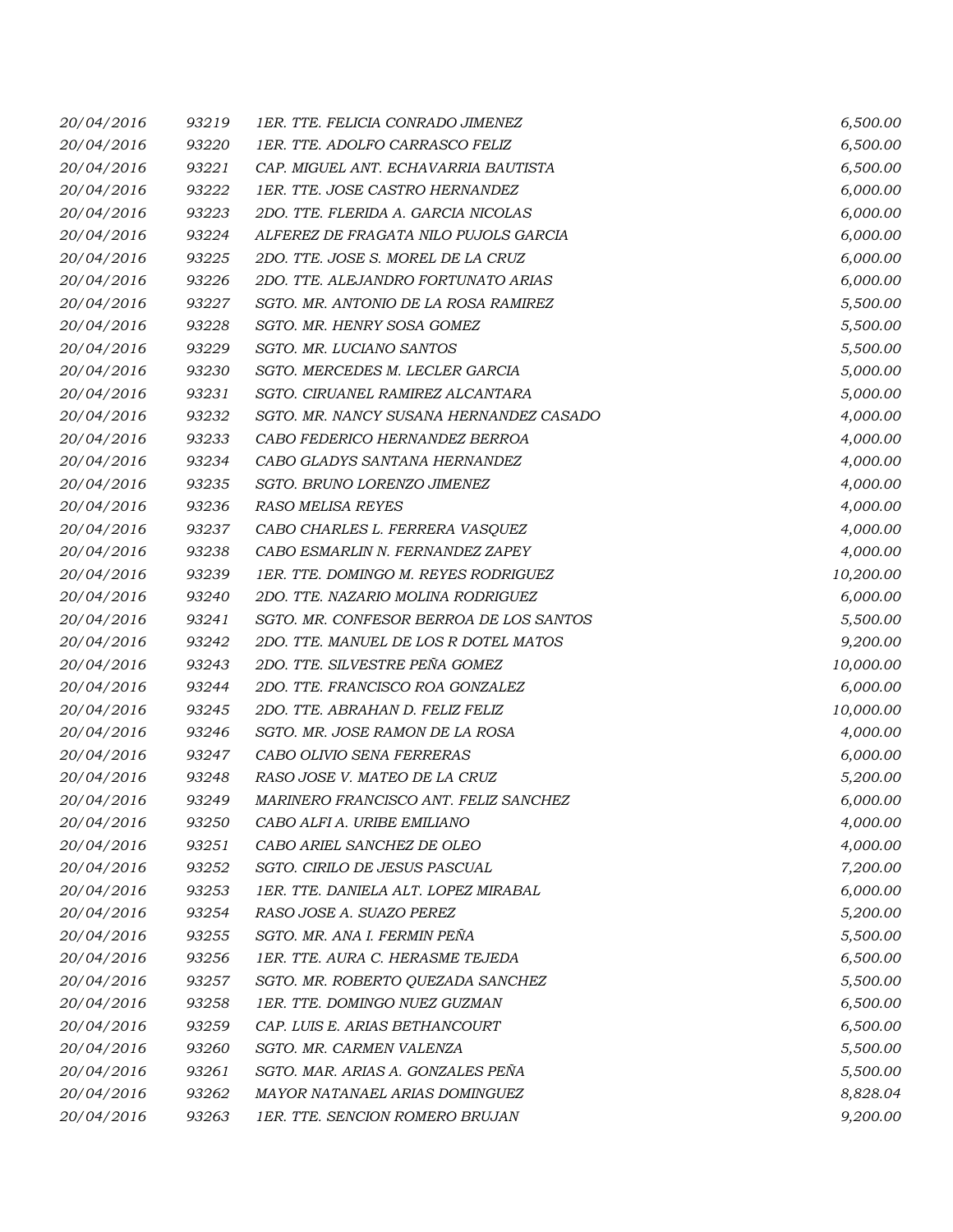| 20/04/2016 | 93264 | ALF. DE NAVIO FRANKLIN HERASME            | 6,500.00  |
|------------|-------|-------------------------------------------|-----------|
| 20/04/2016 | 93265 | MAYOR EDUARD O. MENDEZ VOLQUEZ            | 6,500.00  |
| 20/04/2016 | 93266 | 2DO. TTE. ENEROLIZA RUIZ                  | 6,000.00  |
| 20/04/2016 | 93267 | 2DO. TTE. HERINELDO VASQUEZ               | 6,000.00  |
| 20/04/2016 | 93268 | 2DO. TTE. BOLIVAR DUARTE ROSARIO          | 6,000.00  |
| 20/04/2016 | 93269 | SGTO. MAGALY ALT. TEJADA BRITO            | 5,000.00  |
| 20/04/2016 | 93270 | SGTO. JOSE GUZMAN RODRIGUEZ               | 5,000.00  |
| 20/04/2016 | 93271 | MARINERO BERNARDO ANT. PEREZ LOPEZ        | 4,000.00  |
| 20/04/2016 | 93272 | 1ER. TTE. MILAGROS ESPINOSA MONTERO       | 6,500.00  |
| 20/04/2016 | 93273 | SGTO. SANTO B. BERAS BAUTISTA             | 7,200.00  |
| 20/04/2016 | 93274 | TTE. COR. OCTAVIO ROMERO ENCARNACION      | 10,000.00 |
| 20/04/2016 | 93275 | TTE. COR. MELIDO AMPARO ESPIRITU          | 9,360.00  |
| 20/04/2016 | 93276 | CAP. RAMON ANT. PEREZ MENDEZ              | 7,000.00  |
| 20/04/2016 | 93277 | 1ER. TTE. MANUEL BASILIO                  | 6,000.00  |
| 20/04/2016 | 93278 | SGTO. RAMON C. PAULINO OTAÑE              | 8,000.00  |
| 20/04/2016 | 93279 | CABO FELIX MUESES NUÑEZ                   | 6,000.00  |
| 20/04/2016 | 93280 | SGTO. MR. LUIS A. OGANDO RUBIO            | 4,000.00  |
| 20/04/2016 | 93281 | SGTO. JOSE L. SEGURA ALCANTARA            | 4,000.00  |
| 20/04/2016 | 93282 | SGTO. MR. ALLEN V. MARQUEZ GARCIA         | 9,000.00  |
| 20/04/2016 | 93283 | <b>1ER. TTE. ESTHER M. RAMIREZ BEATO</b>  | 10,200.00 |
| 20/04/2016 | 93284 | SGTO. ELEONARDO REGALADO SERRANO          | 5,000.00  |
| 20/04/2016 | 93285 | SGTO. MR. DOMINGUITO GREGORIO MARTINEZ    | 5,500.00  |
| 20/04/2016 | 93286 | TTE. COR. RIGOBERTO A. ORTIZ MORONTA      | 10,000.00 |
| 20/04/2016 | 93287 | 1ER. TTE. ROBERTO M. HENRIQUEZ ROSA       | 6,500.00  |
| 20/04/2016 | 93288 | SGTO. DANY F. CAMPUSANO VALDEZ            | 5,000.00  |
| 20/04/2016 | 93289 | SGTO. GLENNY K. RODRIGUEZ ALVAREZ         | 5,000.00  |
| 20/04/2016 | 93290 | RASO LUISA MA. LEDESMA                    | 4,000.00  |
| 20/04/2016 | 93291 | SGTO. MR. JULIO L. CRUZ                   | 8,200.00  |
| 20/04/2016 | 93292 | 2DO. TTE. SANTO A. LARA                   | 8,900.00  |
| 20/04/2016 | 93293 | CABO JUAN C. PEREZ                        | 4,000.00  |
| 20/04/2016 | 93294 | RASO GEORGINA CASTILLO OZUNA              | 4,000.00  |
| 20/04/2016 | 93295 | RASO WINSTON A. ACOSTA URBINO             | 4,000.00  |
| 20/04/2016 | 93296 | 2DO. TTE. FRANCISCO ANT. HERNANDEZ JAVIER | 6,000.00  |
| 20/04/2016 | 93297 | SGTO. FREMIS DE LEON ALCANTARA            | 5,000.00  |
| 20/04/2016 | 93298 | CABO AGUSTIN DE LOS SANTOS ADON           | 4,900.00  |
| 20/04/2016 | 93299 | SGTO. JUAN R. ROSARIO VASQUEZ             | 5,000.00  |
| 20/04/2016 | 93300 | SGTO. ANDRES C. FIGUEROA AQUINO           | 5,000.00  |
| 20/04/2016 | 93301 | RASO MANUEL ANT. MEJIA PEÑA               | 4,000.00  |
| 20/04/2016 | 93302 | 2DO. TTE. ANGEL DE LOS SANTOS DE LA ROSA  | 6,000.00  |
| 20/04/2016 | 93303 | 1ER. TTE. MODESTO DE LEON BELLO           | 6,500.00  |
| 20/04/2016 | 93304 | SGTO. MR. LUIS D. REYES PEÑA              | 8,200.00  |
| 20/04/2016 | 93305 | 2DO. TTE. JOEL E. LOPEZ FELIZ             | 9,200.00  |
| 20/04/2016 | 93306 | MAYOR JOSE D. DELGADO MONEGRO             | 13,000.00 |
| 20/04/2016 | 93307 | MAYOR ANGEL A. MICELI CALDERON            | 9,000.00  |
| 20/04/2016 | 93308 | CAP. JORGE L. VARGAS MEJIA                | 6,500.00  |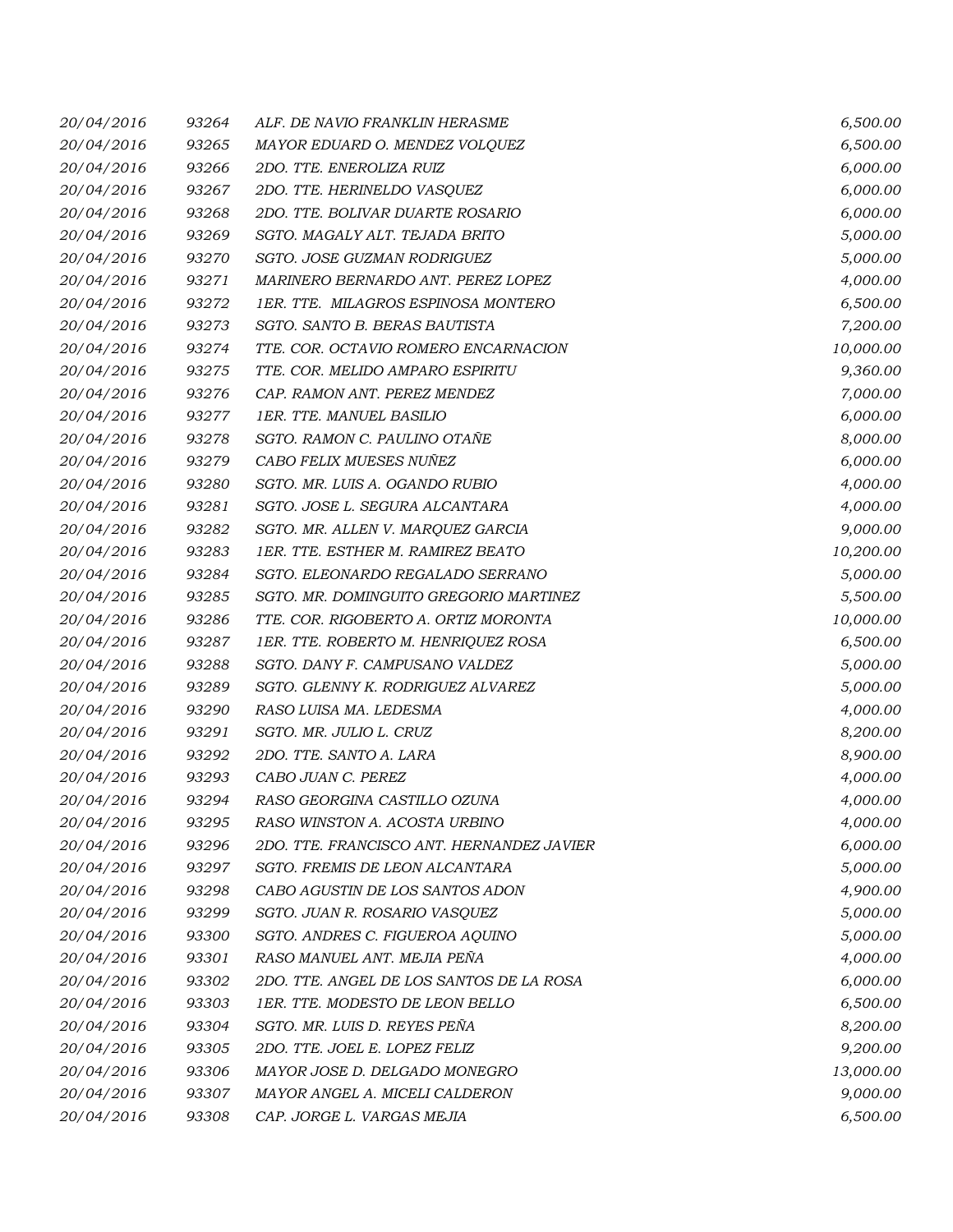| 20/04/2016 | 93309 | SGTO. MR. JOSE M. BELLIARD DISLA         | 5,500.00  |
|------------|-------|------------------------------------------|-----------|
| 20/04/2016 | 93310 | SGTO. MR. DANIEL ANT. VERAS GERMOSEN     | 5,500.00  |
| 20/04/2016 | 93311 | SGTO. FELIPE S. FRANCISCO POLANCO        | 5,000.00  |
| 20/04/2016 | 93312 | SGTO. JOSE A. SANCHEZ SANCHEZ            | 5,000.00  |
| 20/04/2016 | 93313 | CABO JUAN A. NOVAS HERASME               | 4,000.00  |
| 20/04/2016 | 93314 | RASO YEFRICA MA. HIDALGO MARTINEZ        | 4,000.00  |
| 20/04/2016 | 93315 | RASO ELIZABETH METIVIER MARTINEZ         | 4,000.00  |
| 20/04/2016 | 93316 | CABO MODESTO V. VALENZUELA LUGO          | 4,900.00  |
| 21/04/2016 | 93317 | BODY SHOP ATHLETIC CLUB SRL              | 86,345.50 |
| 21/04/2016 | 93318 | JOSE ML. ORTIZ SANTANA                   | 16,123.67 |
| 21/04/2016 | 93319 | CONSEJO DEL PODER JUDICIAL               | 14,189.00 |
| 21/04/2016 | 93320 | CONSEJO DEL PODER JUDICIAL               | 3,083.33  |
| 21/04/2016 | 93321 | FONDO DE PENSIONES Y JUBILACIONES        | 11,935.76 |
| 21/04/2016 | 93322 | BANCO DE RESERVAS DE LA REP. DOM.        | 35,446.66 |
| 22/04/2016 | 93323 | JOSE L. CARBUCCIA PIMENTEL               | 29,076.60 |
| 22/04/2016 | 93324 | MICHELL FEDERO MADE                      | 12,848.46 |
| 22/04/2016 | 93325 | ISAURA PEÑA MENDEZ                       | 14,018.76 |
| 22/04/2016 | 93326 | JULISA NORBERTO ROSARIO                  | 9,337.51  |
| 22/04/2016 | 93327 | LUIS ALF. CADIZ FRIAS                    | 44,377.70 |
| 22/04/2016 | 93328 | JOSE G. MONTILLA POTENTINI               | 35,315.64 |
| 22/04/2016 | 93329 | ANA G. SANCHEZ MINAYA                    | 36,731.52 |
| 22/04/2016 | 93330 | CARMEN Y. PAREDES CASTRO                 | 26,364.43 |
| 22/04/2016 | 93331 | KEDWIN LORENZO MATEO                     | 14,018.76 |
| 22/04/2016 | 93332 | EDWIN M. MORENO CASTILLO                 | 10,224.14 |
| 22/04/2016 | 93333 | SHELMA CRUCETA CRUZ                      | 21,088.44 |
| 22/04/2016 | 93334 | IHANDRA L. MERCEDES NUÑEZ                | 9,337.51  |
| 22/04/2016 | 93335 | JOSE M. PEREZ DE LOS SANTOS              | 12,628.50 |
| 22/04/2016 | 93336 | JOSE ANT. ADAMES PERALTA                 | 26,579.65 |
| 22/04/2016 | 93337 | RAFAEL ANT. GOMEZ MEJIA                  | 8,607.66  |
| 22/04/2016 | 93338 | MARIA ALT. RODRIGUEZ FERNANDEZ           | 14,836.13 |
| 22/04/2016 | 93339 | DELIO D. BARCACEL CONDE                  | 15,579.18 |
| 22/04/2016 | 93340 | DOMINGA ANTIGUA MEREGILDO                | 8,000.01  |
| 22/04/2016 | 93341 | HILDA C. PEREZ PEREZ                     | 5,919.45  |
| 22/04/2016 | 93342 | JUAN C. DE LA CRUZ RODRIGUEZ             | 13,071.36 |
| 22/04/2016 | 93343 | YANAIRIS B. FERNANDEZ VALDEZ             | 14,642.94 |
| 22/04/2016 | 93344 | CONSEJO DEL PODER JUDICIAL               | 8,074.77  |
| 22/04/2016 | 93345 | <b>INSTITUTO DE AUXILIOS Y VIVIENDAS</b> | 450.00    |
| 22/04/2016 | 93346 | FONDO DE PENSIONES Y JUBILACIONES        | 10,574.62 |
| 22/04/2016 | 93347 | SGTO. AMAURIS J. SANCHEZ CASTILLO        | 10,000.00 |
| 22/04/2016 | 93348 | 2DO. TTE. LEOCADIO MORILLO MORILLO       | 10,400.00 |
| 22/04/2016 | 93349 | SGTO. FRAWILKEN CISNERO FARIÑA           | 6,000.00  |
| 22/04/2016 | 93350 | 1ER. TTE. HAMLET A. PEREZ MARTINEZ       | 6,500.00  |
| 22/04/2016 | 93351 | 2DO. TTE. IGNACIO L. TRINIDAD            | 5,000.00  |
| 22/04/2016 | 93352 | SGTO. SLEVER Y. BRITO POLANCO            | 4,333.33  |
| 22/04/2016 | 93353 | CABO WILSON A. ROMAN ESTEVEZ             | 4,000.00  |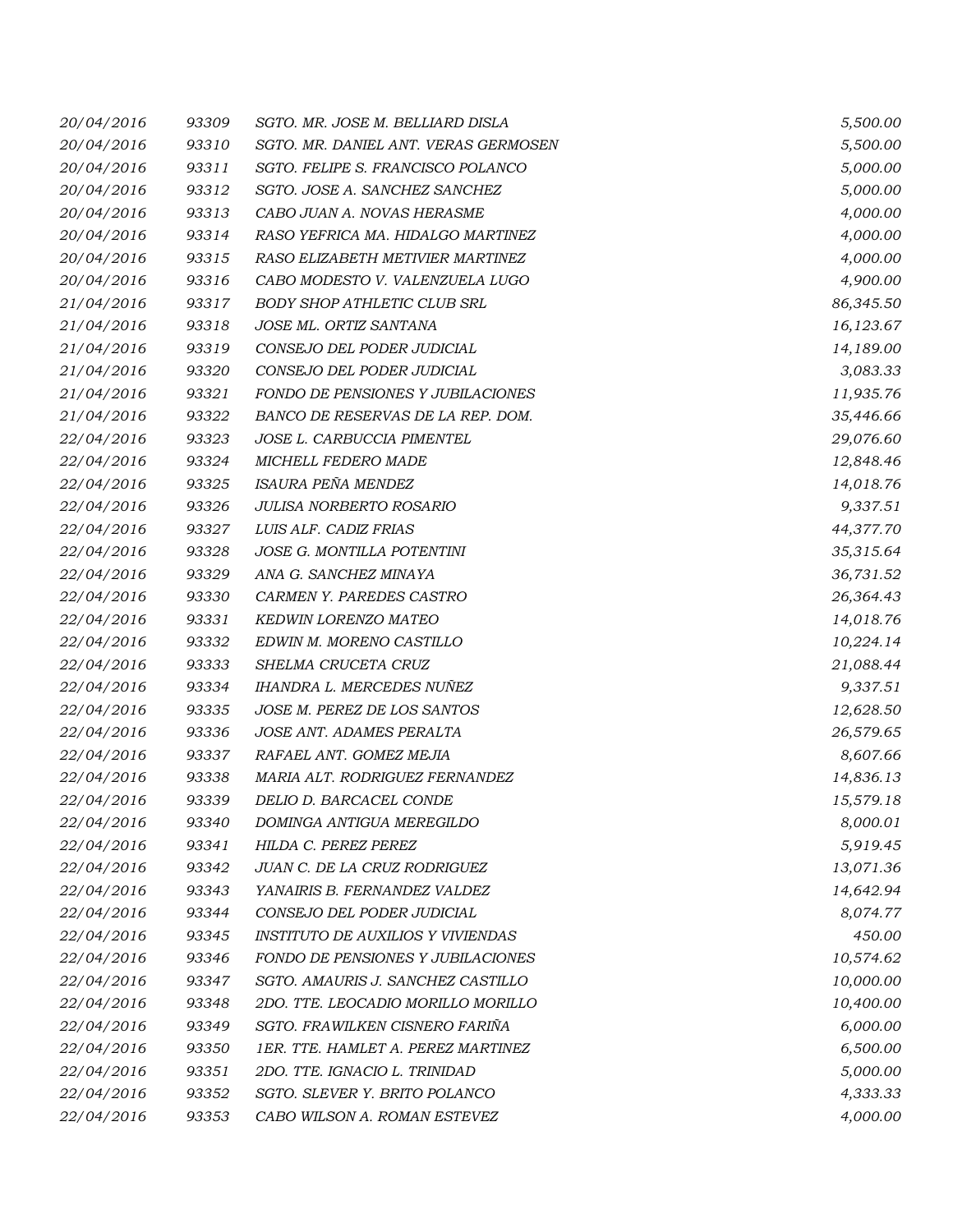| 22/04/2016 | 93354 | RASO ROSA ANT. RODRIGUEZ JORAN           | 5,733.33   |
|------------|-------|------------------------------------------|------------|
| 22/04/2016 | 93355 | SGTO. JOSE VICTORIANO ROSA               | 4,333.33   |
| 22/04/2016 | 93356 | SGTO. MR. FRANCISCO S. FULCAR VILORIO    | 5,500.00   |
| 22/04/2016 | 93357 | SGTO. MR. IGNACIO VARGAS                 | 3,466.67   |
| 22/04/2016 | 93358 | RASO RICARDO ROMAN DE JESUS              | 10,800.00  |
| 22/04/2016 | 93359 | CONSEJO DEL PODER JUDICIAL               | 2,681.23   |
| 22/04/2016 | 93360 | CONSEJO DEL PODER JUDICIAL               | 6,125.00   |
| 22/04/2016 | 93361 | CONSEJO DEL PODER JUDICIAL               | 2,625.00   |
| 22/04/2016 | 93362 | <b>INSTITUTO DE AUXILIOS Y VIVIENDAS</b> | 250.00     |
| 22/04/2016 | 93363 | FONDO DE PENSIONES Y JUBILACIONES        | 92,385.85  |
| 22/04/2016 | 93364 | CONSEJO DEL PODER JUDICIAL               | 95,910.17  |
| 22/04/2016 | 93365 | COOPNASEJU                               | 132,594.24 |
| 22/04/2016 | 93366 | COOPNASEJU                               | 84,109.00  |
| 22/04/2016 | 93367 | INSTITUTO NACIONAL DE LA VIVIENDA        | 35.47      |
| 22/04/2016 | 93368 | <b>LIGA DE SOFTBALL</b>                  | 50.00      |
| 22/04/2016 | 93369 | CONSEJO DEL PODER JUDICIAL               | 875.00     |
| 25/04/2016 | 93370 | SAN E. SANCHEZ                           | 14,633.90  |
| 25/04/2016 | 93371 | ALAN R. ENCARNACION RAMON                | 14,633.90  |
| 25/04/2016 | 93372 | JEAN C. FERNANDEZ MENDOZA                | 12,708.40  |
| 25/04/2016 | 93373 | SANDY ML. ALMARANTE BAEZ                 | 13,093.50  |
| 25/04/2016 | 93374 | ANTONIO MENDEZ FELIZ                     | 5,760.60   |
| 25/04/2016 | 93375 | DALVIN CABRERA CASTILLO                  | 14,570.92  |
| 25/04/2016 | 93376 | NOEL A. FELIX OLIVO                      | 14,570.92  |
| 25/04/2016 | 93377 | ROBERT DAVID VASQUEZ                     | 11,182.33  |
| 25/04/2016 | 93378 | ELVIN F. FADUL AYBAR                     | 15,019.01  |
| 25/04/2016 | 93379 | BADIA A. WEHBE GUZMAN                    | 42,624.42  |
| 25/04/2016 | 93380 | JEANNETTE J. JIMENEZ DURAN               | 97,786.40  |
| 25/04/2016 | 93381 | BERTA G. DE LOS M. GOMEZ GIL             | 16,499.39  |
| 25/04/2016 | 93382 | JUAN ANT. REYES UREÑA                    | 49,354.58  |
| 25/04/2016 | 93383 | LUIS N. GOMEZ GIL                        | 47,111.20  |
| 25/04/2016 | 93384 | TOMASINA M. ALMONTE ALMONTE              | 24,677.29  |
| 25/04/2016 | 93385 | ELLIN J. CORDERO TEJADA                  | 47,111.21  |
| 25/04/2016 | 93386 | LIDIA A. PUIG FRANCISCO                  | 31,407.46  |
| 25/04/2016 | 93387 | THELMA V. REYES GARCIA                   | 47,111.23  |
| 25/04/2016 | 93388 | NELSON B. DE LA ROSA PAULINO             | 60,571.53  |
| 25/04/2016 | 93389 | FRANCIA Y. CLASE CLASE                   | 47,111.20  |
| 25/04/2016 | 93390 | SARA P. DE LA CRUZ GOMEZ                 | 14,358.83  |
| 25/04/2016 | 93391 | LORENZO A. VARGAS CRUZ                   | 4,025.39   |
| 25/04/2016 | 93392 | CESAR E. CABRAL ORTIZ                    | 2,243.39   |
| 25/04/2016 | 93393 | BEATO A. SANTANA TEJADA                  | 2,243.39   |
| 25/04/2016 | 93394 | ELIZABETH E. GONZALEZ ALEJO              | 24,677.29  |
| 25/04/2016 | 93395 | GRISELDA R. SALAZAR TAVERAS              | 10,692.00  |
| 25/04/2016 | 93396 | ADALGISA M. TEJADA DE AZA                | 73,062.00  |
| 25/04/2016 | 93397 | FRANCISCO TORRES DE LA CRUZ              | 67,301.71  |
| 25/04/2016 | 93398 | MAYRA J. DE LA CRUZ LORA                 | 35,640.00  |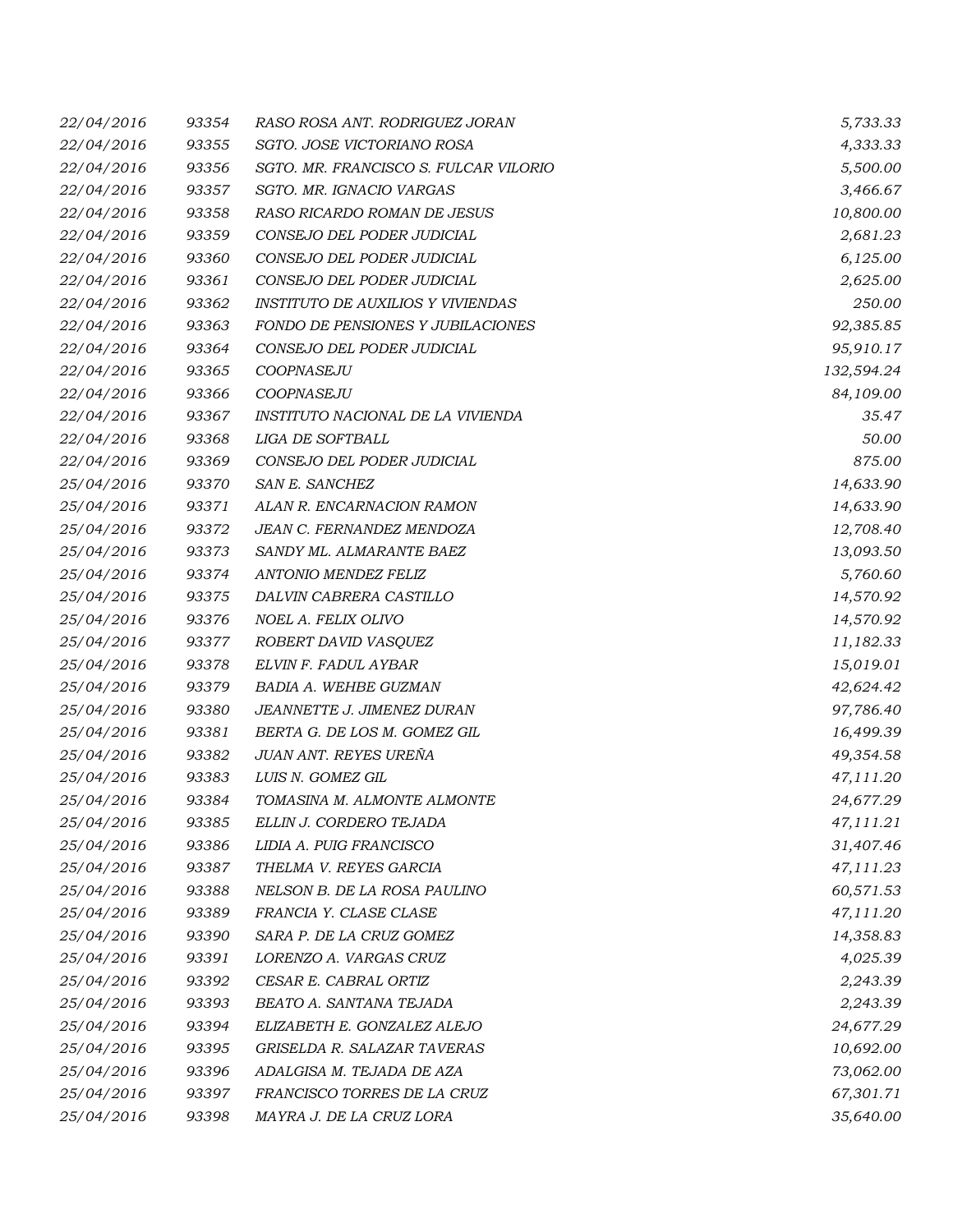| 25/04/2016 | 93399 | RAYSA M. URBAEZ RUBIO              | 64,152.00  |
|------------|-------|------------------------------------|------------|
| 25/04/2016 | 93400 | MANUEL GUEVARA FERRERAS            | 40,381.02  |
| 25/04/2016 | 93401 | LELIS Y. GUEVARA MEDINA            | 17,947.12  |
| 25/04/2016 | 93402 | GUSTAVO A. RUIZ FELIZ              | 4,159.11   |
| 25/04/2016 | 93403 | FRANKLYN A. CUEVAS CARRASCO        | 33,650.85  |
| 25/04/2016 | 93404 | LIBIS M. MEREJO PEREZ              | 33,650.85  |
| 25/04/2016 | 93405 | ALFREDO GONZALEZ SANCHEZ           | 3,564.00   |
| 25/04/2016 | 93406 | EUDOCIO FERRERAS MEDINA            | 33,650.85  |
| 25/04/2016 | 93407 | DEISDANIA R. BELTRE BELTRE         | 33,650.86  |
| 25/04/2016 | 93408 | <b>MIGUEL VALDEZ PEREZ</b>         | 33,650.85  |
| 25/04/2016 | 93409 | MIGUEL A. PEREZ MENDEZ             | 33,650.85  |
| 25/04/2016 | 93410 | EDIS Y. RODRIGUEZ MUÑOZ            | 33,650.85  |
| 25/04/2016 | 93411 | DENNIS M. PEREZ GUZMAN             | 33,650.85  |
| 25/04/2016 | 93412 | ISABEL A. CARABALLO ALCANTARA      | 44,550.00  |
| 25/04/2016 | 93413 | CARLOS V. CASTILLO MATEO           | 11,216.95  |
| 25/04/2016 | 93414 | JOSELYN A. MATEO SALCIE            | 77,405.20  |
| 25/04/2016 | 93415 | MARIANA CANELA PEREZ               | 48,114.00  |
| 25/04/2016 | 93416 | DIOGENES OGANDO OGANDO             | 4,486.78   |
| 25/04/2016 | 93417 | BRUNILDA FORTUNA RUBEN             | 47,111.19  |
| 25/04/2016 | 93418 | TOMAS TAVERAS PEREZ                | 100,952.55 |
| 25/04/2016 | 93419 | ALEYDA FRANCO TEJADA               | 123,386.45 |
| 25/04/2016 | 93420 | WANDA Y. VARGAS PERALTA            | 15,703.73  |
| 25/04/2016 | 93421 | KARLA M. HERNANDEZ AQUINO          | 20,795.56  |
| 25/04/2016 | 93422 | JOSE BDO. MERCEDES PEÑA            | 2,243.39   |
| 25/04/2016 | 93423 | JOSE A. REYES MEJIA                | 2,243.39   |
| 25/04/2016 | 93424 | <b>JAZMIN E. SANTANA RODRIGUEZ</b> | 18,925.04  |
| 25/04/2016 | 93425 | ARELIS O. CASTILLO SORIANO         | 2,243.39   |
| 25/04/2016 | 93426 | MAXIMILIANO PEGUERO DE AZA         | 2,243.39   |
| 25/04/2016 | 93427 | ARANIBAL MANZANO ZAPATA            | 11,216.95  |
| 25/04/2016 | 93428 | <b>RAMON SOLANO</b>                | 4,066.30   |
| 25/04/2016 | 93429 | GERTRUDIS M. ADAMES BATISTA        | 4,486.78   |
| 25/04/2016 | 93430 | YOKARY I. GAUTREAUX DE LA CRUZ     | 2,243.39   |
| 25/04/2016 | 93431 | PEDRO P. GARCIA VASQUEZ            | 33,650.86  |
| 25/04/2016 | 93432 | ROSA H. NUÑEZ MERCEDES             | 6,730.17   |
| 25/04/2016 | 93433 | OSCAR MOQUETE CUEVAS               | 2,243.39   |
| 25/04/2016 | 93434 | ROBERT H. MEDRANO NOVAS            | 2,243.39   |
| 25/04/2016 | 93435 | <b>CARMEN CRUZ</b>                 | 11,216.95  |
| 25/04/2016 | 93436 | LEONIDO BELLO QUEZADA              | 4,486.78   |
| 25/04/2016 | 93437 | NELLY S. ALVINO PAULINO            | 2,243.39   |
| 25/04/2016 | 93438 | PATRICIO VENTURA HIRALDO           | 2,772.74   |
| 25/04/2016 | 93439 | MARIA E. ESTEVEZ MEJIA             | 53,460.00  |
| 25/04/2016 | 93440 | ROSA E. ALMONTE R. DE VENTURA      | 11,216.95  |
| 25/04/2016 | 93441 | ABRAHAM GARCIA                     | 26,920.68  |
| 26/04/2016 | 93442 | CRISTHIAN R. ASENCION MORILLO      | 3,990.27   |
| 26/04/2016 | 93443 | COLECTOR DE IMPUESTOS INTERNOS     | 7,053.86   |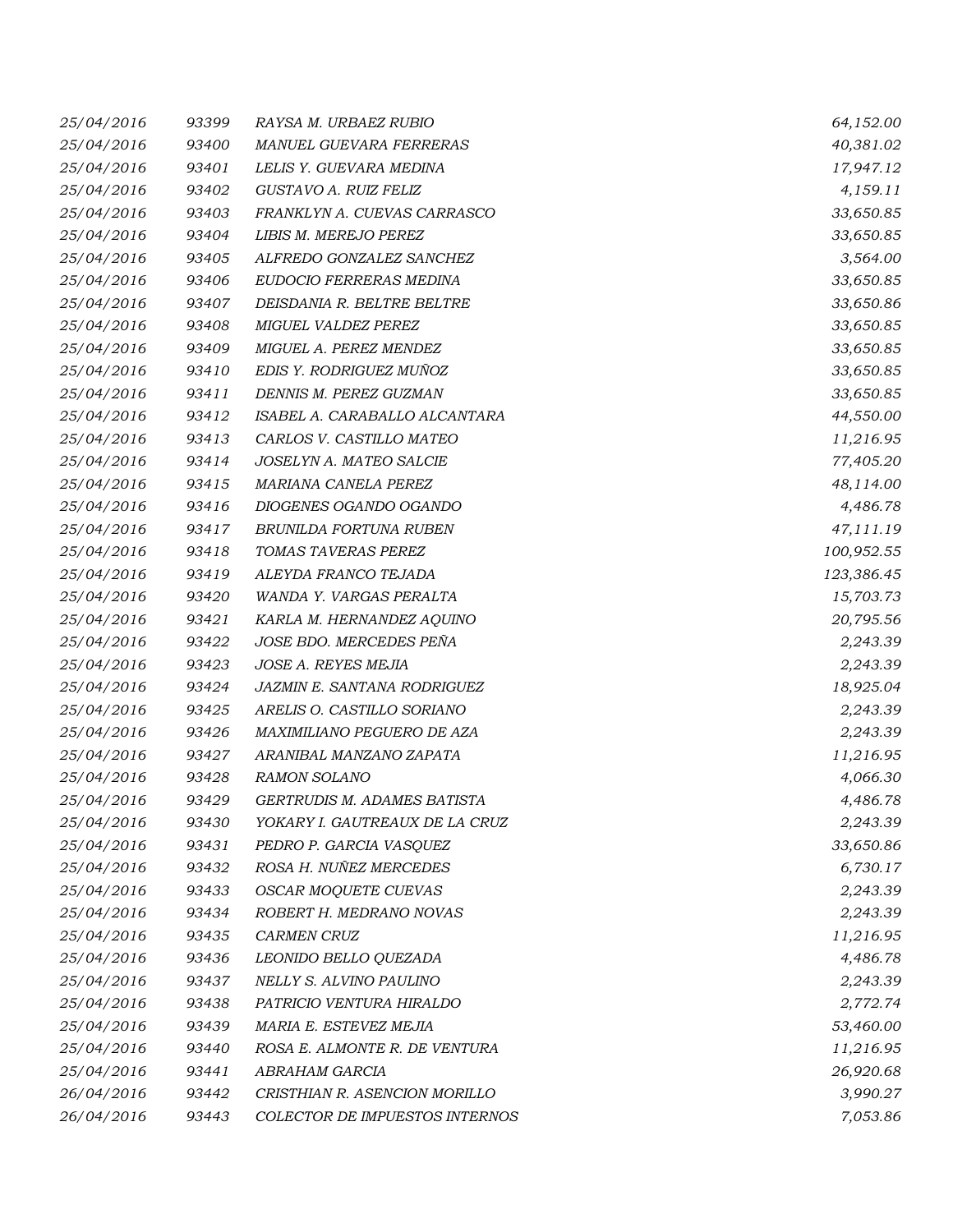| 27/04/2016 | 93444 | CONSEJO DEL PODER JUDICIAL               | 19,250.00     |
|------------|-------|------------------------------------------|---------------|
| 27/04/2016 | 93445 | CIRO Y. PEREZ FIGUEREO                   | 48,874.02     |
| 27/04/2016 | 93446 | JULIO C. HERNANDEZ JAVIER                | 49,574.02     |
| 27/04/2016 | 93447 | LENIN R. SOSA VASQUEZ                    | 50,974.02     |
| 27/04/2016 | 93448 | MANUEL A. BENZANT CANDELARIO             | 50,974.02     |
| 27/04/2016 | 93449 | ALEXIS VASQUEZ ROSADO                    | 29,024.00     |
| 27/04/2016 | 93450 | CALEB DE LOS SANTOS MONCION              | 31,649.00     |
| 27/04/2016 | 93451 | JOSE R. POZO LEONARDO                    | 31,649.00     |
| 27/04/2016 | 93452 | ROBIN E. SANDOVAL FONTANA                | 30,774.00     |
| 27/04/2016 | 93453 | WASCAR D. ARIAS TEJEDA                   | 29,899.00     |
| 27/04/2016 | 93454 | <b>GARY COLLINS MORROBEL</b>             | 20,550.00     |
| 27/04/2016 | 93455 | MANUEL DE JS. MATOS ESPINOSA             | 18,800.00     |
| 27/04/2016 | 93456 | MIGUEL A. PINA QUEZADA                   | 17,050.00     |
| 27/04/2016 | 93457 | RICHARD ANT. DE LA CRUZ PASCACIO         | 19,675.00     |
| 27/04/2016 | 93458 | WILBERTO JUBILEO MARTINEZ                | 20,550.00     |
| 27/04/2016 | 93459 | MELVIN C. DEL ORBE SANCHEZ               | 18,125.00     |
| 27/04/2016 | 93460 | JOSE ML. DE PADUA MORENO                 | 18,125.00     |
| 27/04/2016 | 93461 | HUGO D. REYES PEREZ                      | 18,125.00     |
| 27/04/2016 | 93462 | FAUSTO A. DUARTE BLANCO                  | 18,125.00     |
| 27/04/2016 | 93463 | BERONICA VARGAS PEREZ                    | 18,125.00     |
| 27/04/2016 | 93464 | MIQUELY BAEZ CASTILLO                    | 18,125.00     |
| 27/04/2016 | 93465 | ETNOEL D. REYES                          | 18,125.00     |
| 27/04/2016 | 93466 | GEOVANNA LEBRON PENA                     | 18,125.00     |
| 27/04/2016 | 93467 | JARLIN ANT. FRIAS FRIAS                  | 18,125.00     |
| 27/04/2016 | 93468 | YONATAN I. GARCIA PENA                   | 18,125.00     |
| 27/04/2016 | 93469 | COOPNASEJU                               | 30,453.21     |
| 27/04/2016 | 93470 | CONSEJO DEL PODER JUDICIAL               | 25,505.93     |
| 27/04/2016 | 93471 | CONSEJO DEL PODER JUDICIAL               | 4,359.83      |
| 28/04/2016 | 93472 | COLECTOR DE IMPUESTOS INTERNOS           | 10,798.20     |
| 28/04/2016 | 93473 | 1ER. TTE. WILSON GUZMAN PEREZ            | 5,500.00      |
| 28/04/2016 | 93474 | SGTO. CRISTIAN ENCARNACION VELENZUELA    | 5,000.00      |
| 28/04/2016 | 93475 | SGTO. ELVIN ENCARNACION OGANDO           | 5,000.00      |
| 28/04/2016 | 93476 | RASO MIGUELINA PEREZ BELTRE              | 4,000.00      |
| 28/04/2016 | 93477 | 2DO. TTE. JOSE E. CABRAL Y CABRAL        | 6,000.00      |
| 28/04/2016 | 93478 | FONDO DE PENSIONES Y JUBILACIONES        | 13,446,706.41 |
| 28/04/2016 | 93479 | <b>FONDO DE PENSIONES Y JUBILACIONES</b> | 6,582,631.01  |
| 28/04/2016 | 93480 | INSTITUTO NACIONAL DE LA VIVIENDA        | 366.95        |
| 28/04/2016 | 93481 | DOMINGA REYNOSO MOLINA                   | 4,500.00      |
| 28/04/2016 | 93482 | EMMACULADA N. DEL ORBE PEREZ             | 4,000.00      |
| 28/04/2016 | 93483 | YAHAIRA ALT. RAMOS QUEZADA               | 3,000.00      |
| 28/04/2016 | 93484 | YANIA MARMOL PUELLO                      | 2,000.00      |
| 28/04/2016 | 93485 | JOHANNA MARTINEZ BATISTA                 | 2,000.00      |
| 28/04/2016 | 93486 | JOSEFINA MERCEDES REYES ESPINAL          | 6,000.00      |
| 28/04/2016 | 93487 | INSTITUTO DE AUXILIOS Y VIVIENDA         | 1,873.69      |
| 28/04/2016 | 93488 | FUNDACION DE CREDITO EDUCATIVO           | 244,523.00    |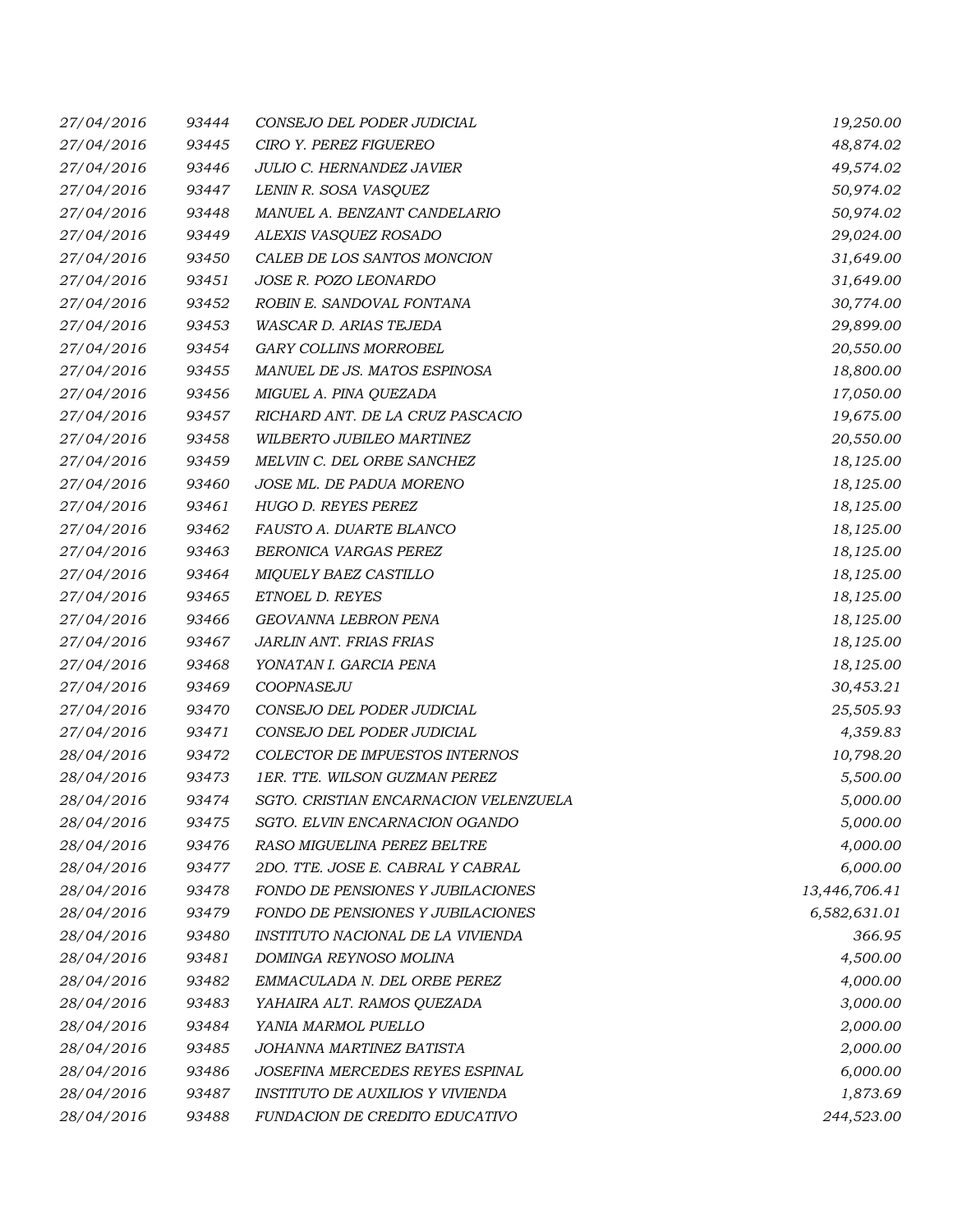| 28/04/2016 | 93490 | LIGA DE SOFTBALL                         | 4,300.00      |
|------------|-------|------------------------------------------|---------------|
| 28/04/2016 | 93491 | CONSEJO DEL PODER JUDICIAL               | 2,000.00      |
| 28/04/2016 | 93492 | CONSEJO DEL PODER JUDICIAL               | 4,783.33      |
| 28/04/2016 | 93493 | CONSEJO DEL PODER JUDICIAL               | 8,927.67      |
| 28/04/2016 | 93494 | AURA MARIA YBELICE MERCEDES              | 2,000.00      |
| 28/04/2016 | 93495 | LISSET MARIBEL HERNANDEZ PENA            | 6,000.00      |
| 28/04/2016 | 93496 | NURYS LANDA VALDEZ SANCHEZ               | 2,500.00      |
| 28/04/2016 | 93497 | DULCE MARIA AQUINO GONZALEZ              | 3,600.00      |
| 28/04/2016 | 93498 | NAZARET ALMONTE SUAREZ                   | 7,500.00      |
| 28/04/2016 | 93499 | <i>INSTITUTO DE AUXILIOS Y VIVIENDAS</i> | 159,325.00    |
| 28/04/2016 | 93500 | <b>MAILENY RICHIEZ</b>                   | 3,500.00      |
| 28/04/2016 | 93501 | CONSEJO DEL PODER JUDICIAL               | 2,535.39      |
| 28/04/2016 | 93502 | CONSEJO DEL PODER JUDICIAL               | 3,583.33      |
| 28/04/2016 | 93503 | CONSEJO DEL PODER JUDICIAL               | 15,775.83     |
| 28/04/2016 | 93504 | FAVIANA L. MATOS MATOS                   | 2,000.00      |
| 29/04/2016 | 93505 | BEATO A. SANTANA TEJADA                  | 2,243.39      |
| 29/04/2016 | 93506 | <b>FONDO DE PENSIONES Y JUBILACIONES</b> | 601.96        |
| 29/04/2016 | 93507 | CONSEJO DEL PODER JUDICIAL               | 404.00        |
| 29/04/2016 | 93508 | FONDO DE PENSIONES Y JUBILACIONES        | 22,578.15     |
| 29/04/2016 | 93509 | COLECTOR DE IMPUESTOS INTERNOS           | 1,691,517.31  |
| 29/04/2016 | 93510 | WILCE A. PAYAN JIMENEZ                   | 10,809.09     |
| 29/04/2016 | 93511 | <b>JUAN P. SUERO ROSARIO</b>             | 6,853.97      |
| 29/04/2016 | 93512 | THALIA PENA CAIMARES                     | 321.64        |
| 29/04/2016 | 93513 | COOPNASEJU                               | 35,025.04     |
| 29/04/2016 | 93514 | CONSEJO DEL PODER JUDICIAL               | 4,076.80      |
| 29/04/2016 | 93515 | CONSEJO DEL PODER JUDICIAL               | 1,339.86      |
| 29/04/2016 | 93516 | ISIDRO MEJIA ACOSTA                      | 11,003.73     |
| 29/04/2016 | 93517 | RAMON D. MEJIA ORTIZ                     | 69,658.28     |
| 29/04/2016 | 93518 | <b>JULIO SUERO NIVAR</b>                 | 4,446.10      |
| 29/04/2016 | 93519 | CABO MAURO MEDINA MATOS                  | 4,000.00      |
| 29/04/2016 | 93520 | RASO JULIO C. SOLANO PENA                | 4,000.00      |
| 29/04/2016 | 93521 | <b>COLECTOR DE IMPUESTOS INTERNOS</b>    | 215,408.94    |
| 29/04/2016 | 93522 | COLECTOR DE IMPUESTOS INTERNOS           | 0.00          |
| 29/04/2016 | 93523 | <b>COLECTOR DE IMPUESTOS INTERNOS</b>    | 17,302,637.71 |
|            |       | TOTAL RD\$                               | 54,845,243.52 |

*ANEXO 05*

## *RELACION DE TRANSFERENCIAS DEBITOS MES DE ABRIL 2016*

| <b>FECHA</b>      | NUM. | <b>DESCRIPCION</b>                          | <b>VALOR RDS</b> |
|-------------------|------|---------------------------------------------|------------------|
| <i>01/04/2016</i> | 514  | TRANSF. DE FONDO PAGO DE BONO VAC. AÑO 2016 | 61.788.00        |